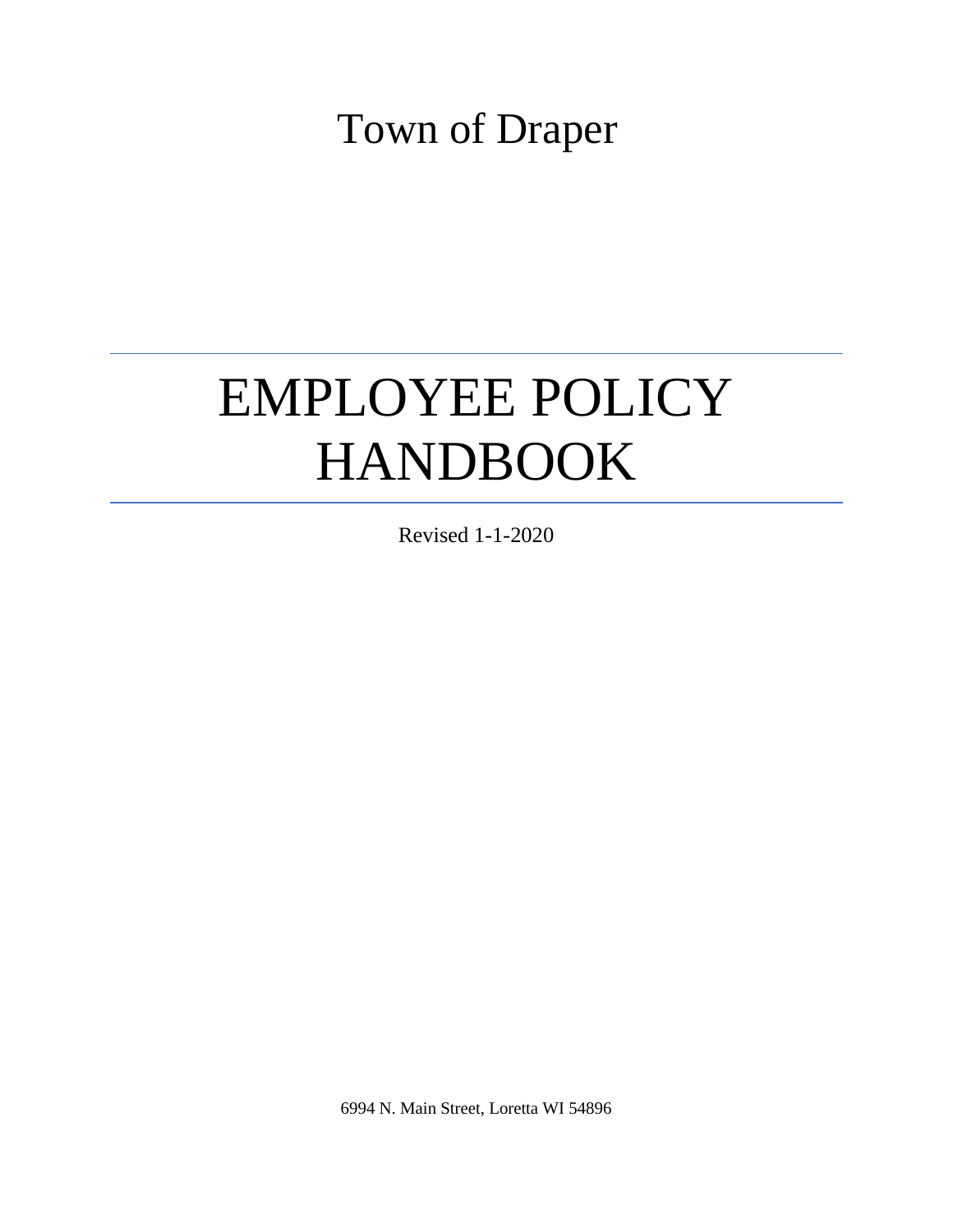Employee Policy Handbook

#### Table of Contents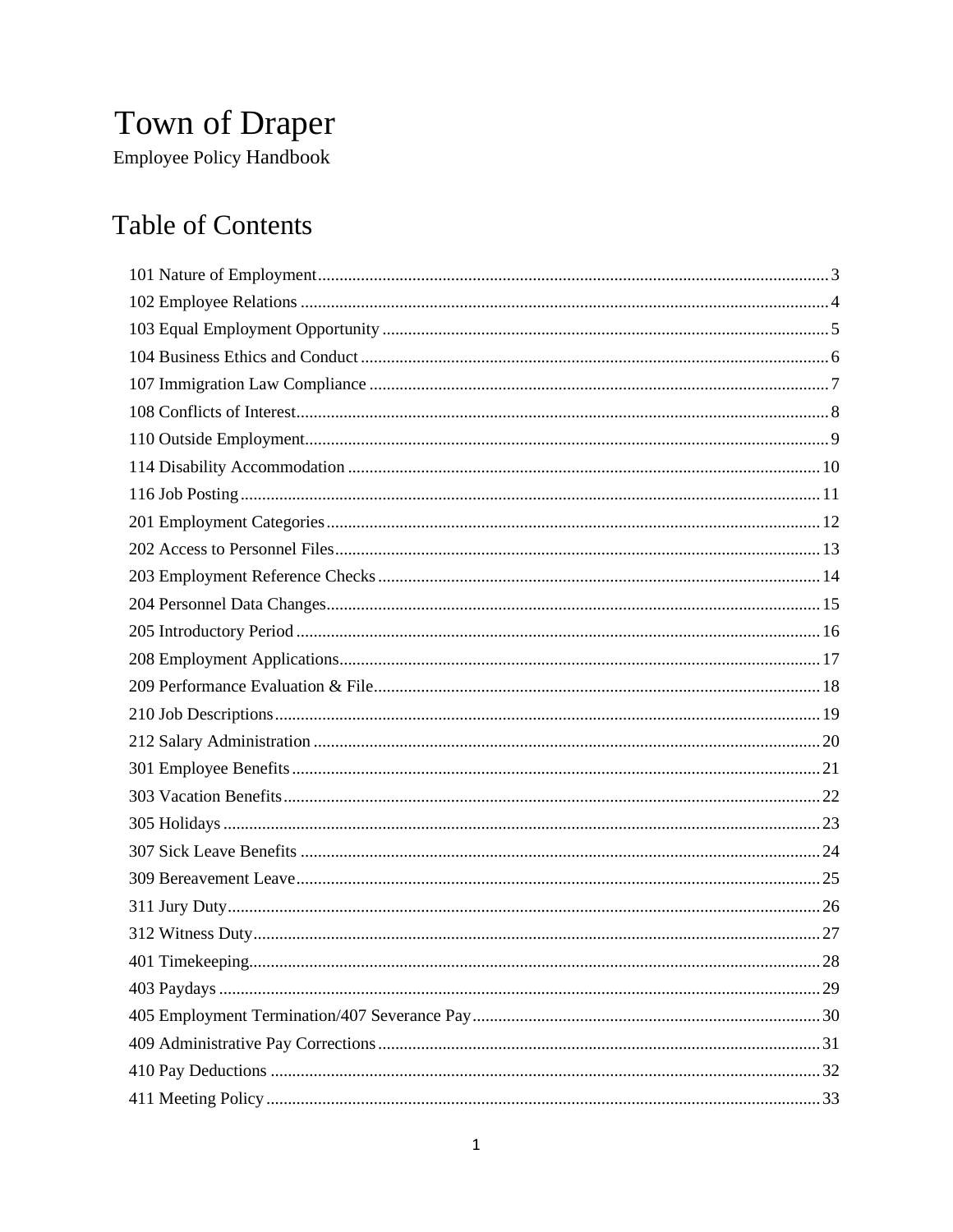Employee Policy Handbook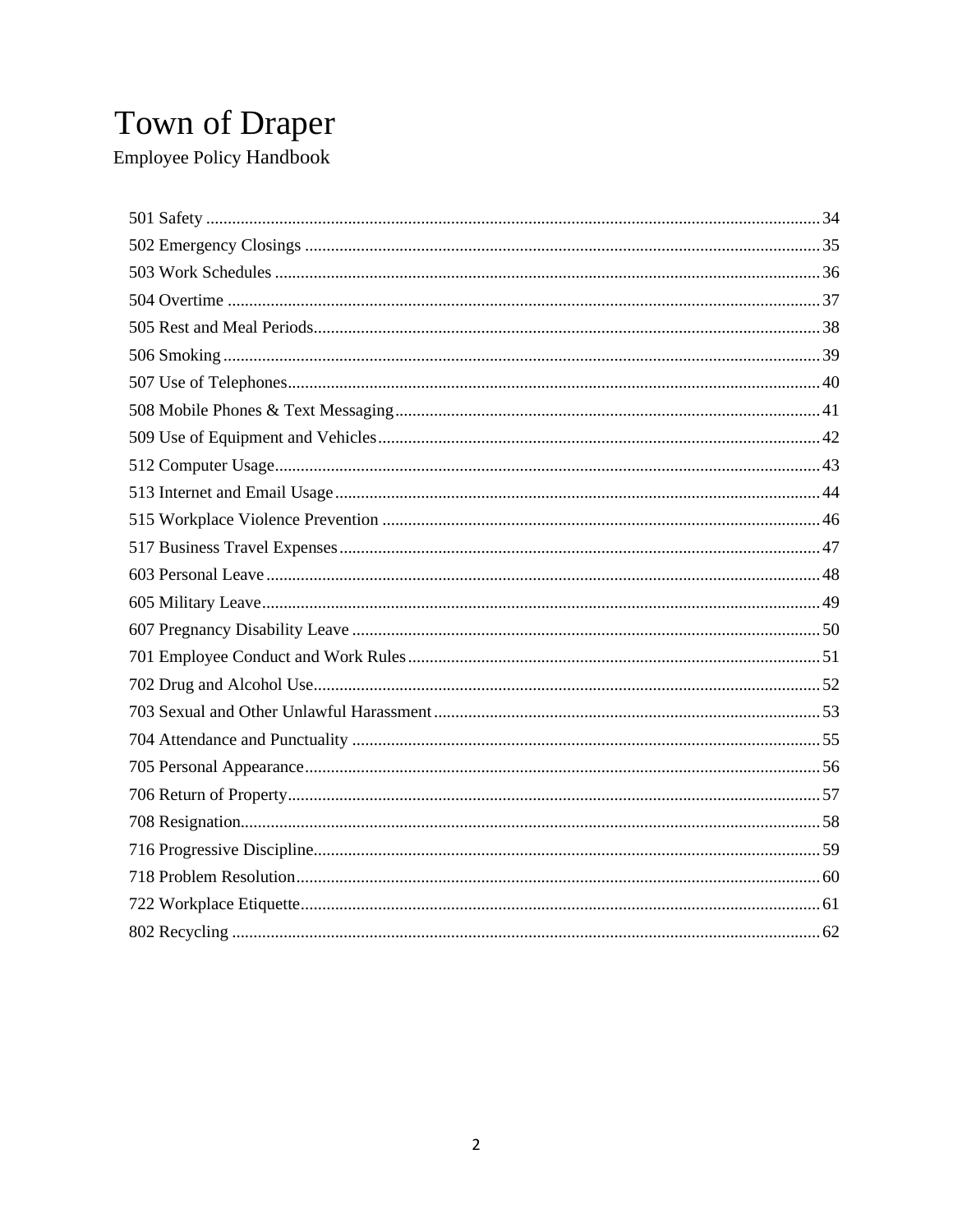Employee Policy Handbook

<span id="page-3-0"></span>101 Nature of Employment Effective Date: 6/23/2006 Revision Date: 1/1/2020

This handbook is intended to provide you with a general understanding of the personnel policies of the Town of Draper and to answer many common questions. You are encouraged to review all the policies in the handbook and become familiar with them.

However, this handbook cannot anticipate every situation or answer every question about employment. This handbook is also *not an employment contract* and is not intended to create contractual obligations of any kind. Since employment at the Town of Draper is based on mutual consent and is *at will*, either you or the Town of Draper have the right to end the employment relationship at any time, with or without cause or advance notice (*see 405 Termination*).

In order to retain necessary flexibility in the administration of policies and procedures, we reserve the right to change, revise, or eliminate any of the policies and/or benefits described in this handbook, except for the policy of employment-at-will. Deviations from the policies in this handbook must be authorized and signed by the Town Chair, with approval of the Town Board.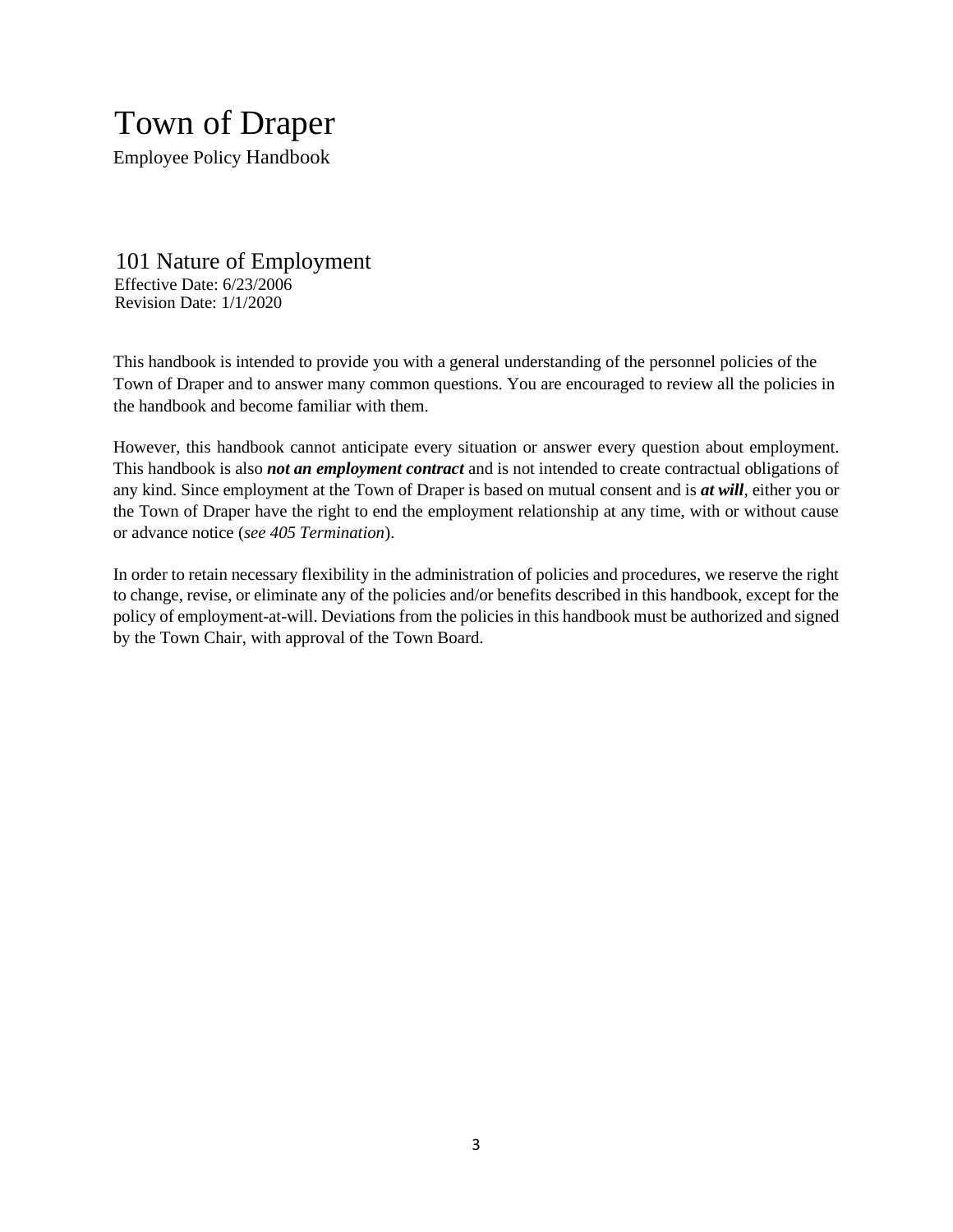Employee Policy Handbook

#### <span id="page-4-0"></span>102 Employee Relations Effective Date: 6/23/2006

Revision Date: 1/1/2020

We believe that the work conditions, wages, and benefits we offer to the Town of Draper employees are competitive with those offered by other employers in this area and in this industry. If you have concerns about work conditions or compensation, you are strongly encouraged to voice these concerns openly and directly to the Board.

Our experience has shown that when employees deal openly and directly with management, and management deals openly and directly with employees, the work environment can be excellent, communications can be clear, and attitudes can be positive. We believe that the Town of Draper amply demonstrates its commitment to employees by responding effectively to employee concerns.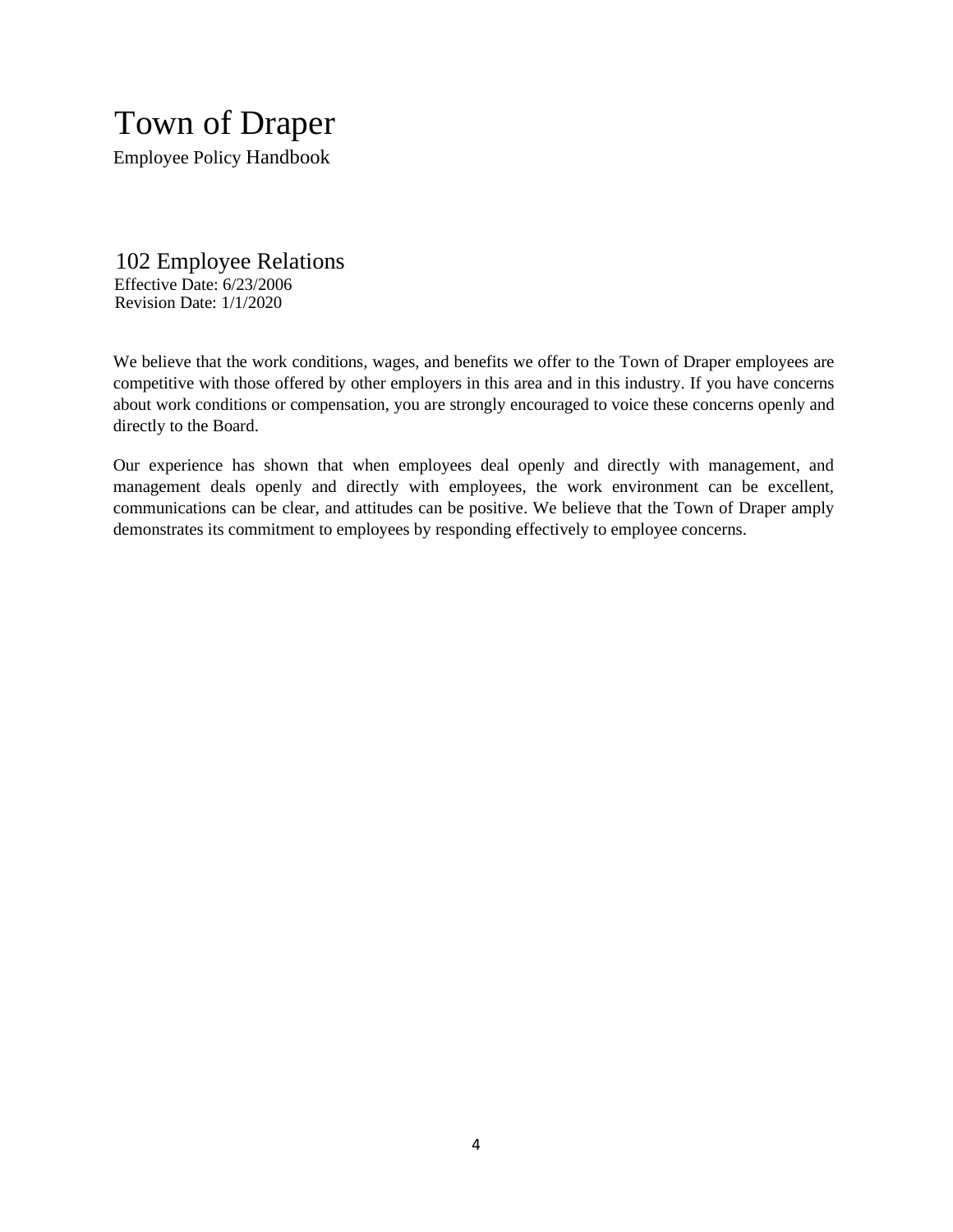Employee Policy Handbook

#### <span id="page-5-0"></span>103 Equal Employment Opportunity Effective Date: 6/23/2006

Revision Date: 1/1/2020

In order to provide equal employment and advancement opportunities to all individuals, employment decisions at the Town of Draper will be based on merit, qualifications, and abilities. The Town of Draper does not discriminate in employment opportunities or practices on the basis of race, color, religion, sex, national origin, age, or any other characteristic protected by law.

This policy covers all aspects of employment, including selection, job assignment, compensation, discipline, termination, and access to benefits and training.

If you have a question or concern about any type of discrimination in the workplace, you are encouraged to bring the issue to the attention of the board. Be assured that, at the Town of Draper, you can raise concerns and make reports without fear of reprisal. Further, anyone found to be engaging in any type of unlawful discrimination will be subject to disciplinary action, up to and including termination of employment.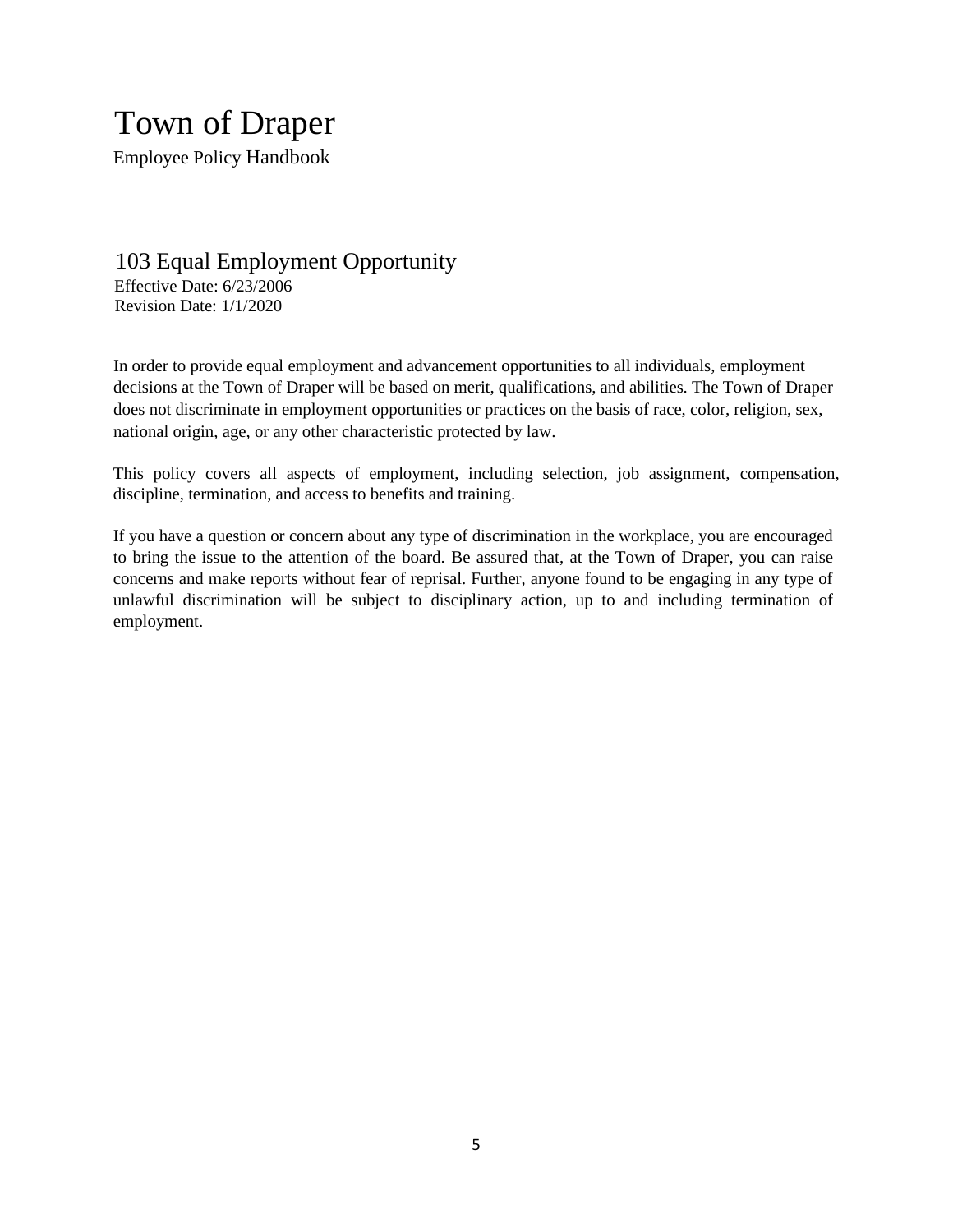Employee Policy Handbook

<span id="page-6-0"></span>104 Business Ethics and Conduct Effective Date: 6/23/2006 Revision Date: 1/1/2020

The success and reputation of the Town of Draper is built upon the principles of fair dealing and ethical conduct of our employees. Our reputation for integrity and excellence requires careful observance of the spirit and letter of all applicable laws and regulations, as well as a scrupulous regard for the highest standards of conduct and personal integrity.

Our continued success is dependent upon our customers' trust and we are dedicated to preserving that trust. Employees owe a duty to the Town of Draper to act in ways that will merit the continued trust and confidence of the residents and public.

The Town of Draper will comply with all applicable laws and regulations and we expect our board and employees to conduct business in accordance with the letter, spirit, and intent of all relevant laws and to refrain from any illegal, dishonest, or unethical conduct.

In general, you should find that using good judgment, based on high ethical principles, will guide you to act appropriately. If you are unsure about the proper course of action, you should discuss the matter openly with your supervisor. If necessary, you may also contact the Town Board for advice and consultation.

It is the responsibility of every Town of Draper employee to comply with our policy of business ethics and conduct.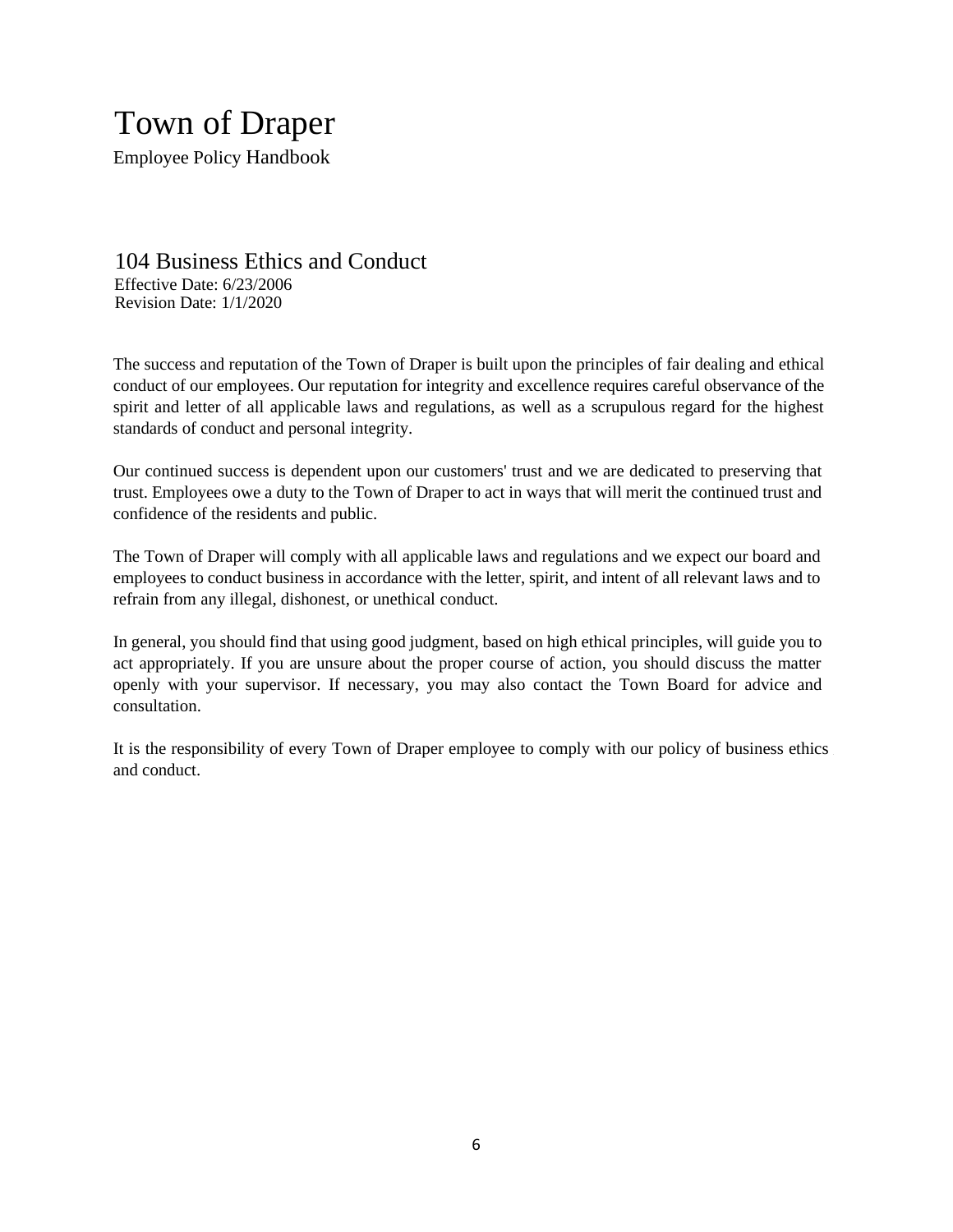Employee Policy Handbook

#### <span id="page-7-0"></span>107 Immigration Law Compliance

Effective Date: 6/23/2006 Revision Date: 1/1/2020

The Town of Draper is committed to employing only United States citizens and aliens who are legally authorized to work in the United States. We do not unlawfully discriminate on the basis of citizenship or national origin.

In order for us to comply with the Immigration Reform and Control Act of 1986, all new employees, as a condition of employment, must complete the Employment Eligibility Verification Form 1-9 and provide documentation that establishes their identity and eligibility for employment. Former employees who are subsequently rehired must also complete an 1-9 and provide appropriate documentation if l) they have not completed an 1-9 with Town of Draper within the past three years, or 2) their previous 1-9 is no longer valid or was not retained.

If you have questions or want more information on immigration law issues, you are encouraged to contact the Town Board. At the Town of Draper, you can raise questions or complaints about immigration law compliance without fear of reprisal.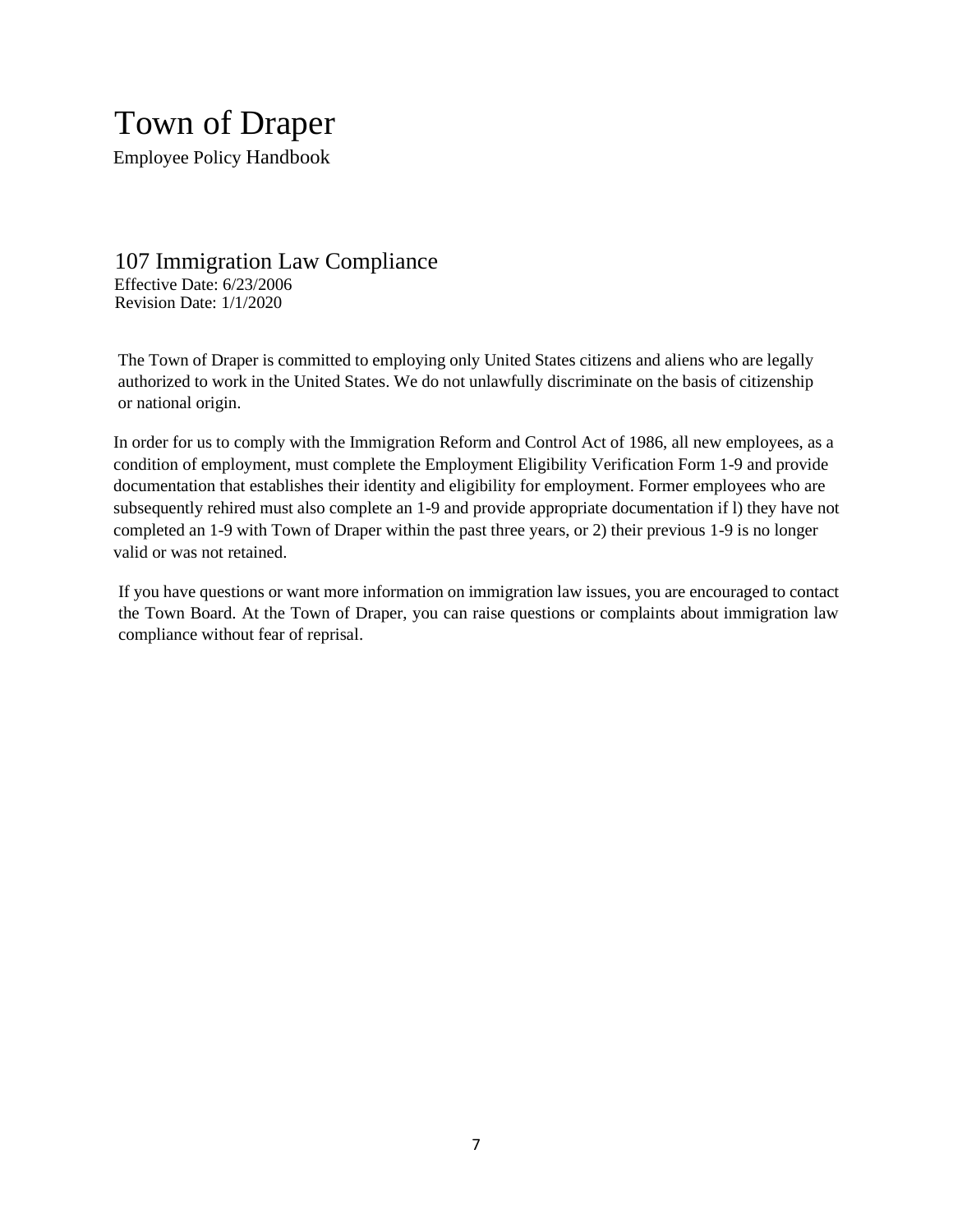Employee Policy Handbook

<span id="page-8-0"></span>108 Conflicts of Interest Effective Date: 6/23/2006 Revision Date: 1/1/2020

As an employee of the Town of Draper, you have the obligation to conduct business within guidelines that prohibit actual or potential conflicts of interest. These guidelines are intended to provide a general direction so that you can get further clarification on areas that affect you. For more information or questions on a potential conflict of interest, contact the Town Board.

An actual or potential conflict of interest occurs when an employee is in a position to influence a decision that may result in a personal gain for that employee or for a relative as a result of business dealings with the Town of Draper. For the purposes of this policy, we define a relative as any person who is related by blood or marriage, or whose relationship with the employee is similar to that of persons who are related by blood or marriage.

Due to the remote location and lack of available employees and services, we understand that it may be necessary to utilize local resources to accomplish projects and fill positions, which may result in increased potential for a conflict of interest. There is no "presumption of guilt" created by the mere existence of a relationship; however, if you have any influence on transactions involving purchases, contracts, or leases, it is imperative that you disclose this fact to the Town Board as soon as possible. By alerting us to the existence of any actual or even a potential conflict of interest, we can establish safeguards to protect all parties.

The potential for personal gain is not limited to situations where an employee or relative has a significant ownership in a firm with which the Town of Draper does business. Personal gains can also result from situations where an employee or relative receives a kickback, bribe, substantial gift, or special consideration as a result of a transaction or business dealings involving the Town of Draper.

\*Elected officials: it is a Class I Felony to receive more than \$15,000 in a 12 month period for contracted work under Wis. Stat. 946.13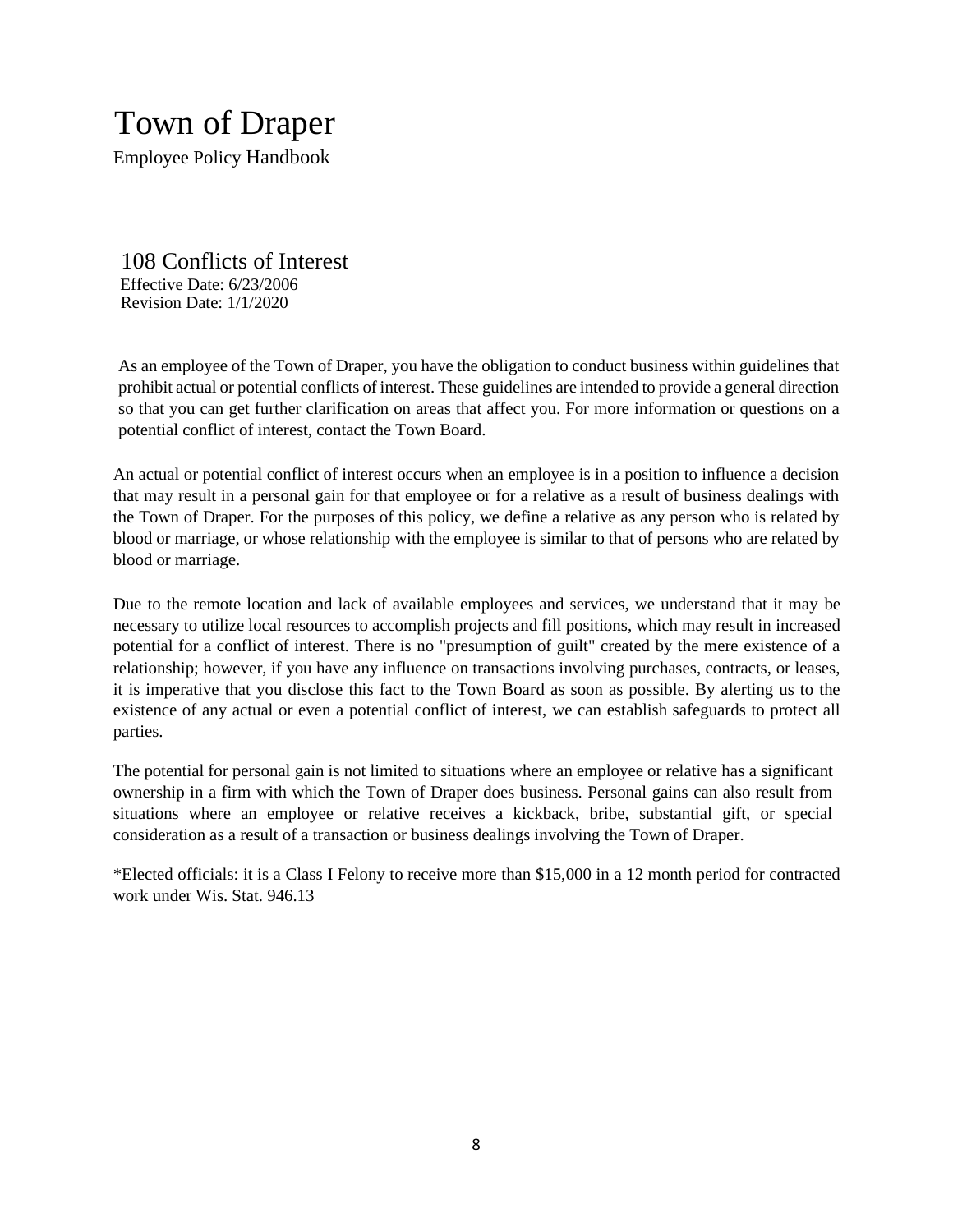Employee Policy Handbook

<span id="page-9-0"></span>110 Outside Employment Effective Date: 6/23/2006 Revision Date: 1/1/2020

The Town of Draper employees may hold outside jobs as long as they can satisfactorily perform their Town of Draper job and there is no interference with our scheduling demands.

All employees will be held to the same standards of performance and scheduling expectations, regardless of any outside job. If we determine that outside work is impacting your performance or the ability to meet our requirements, which may change over time, you will be asked to terminate the outside job in order to stay employed at the Town of Draper.

If your outside employment has an adverse impact on the Town of Draper, it will be considered a conflict of interest (see 108, *Conflicts of Interest*).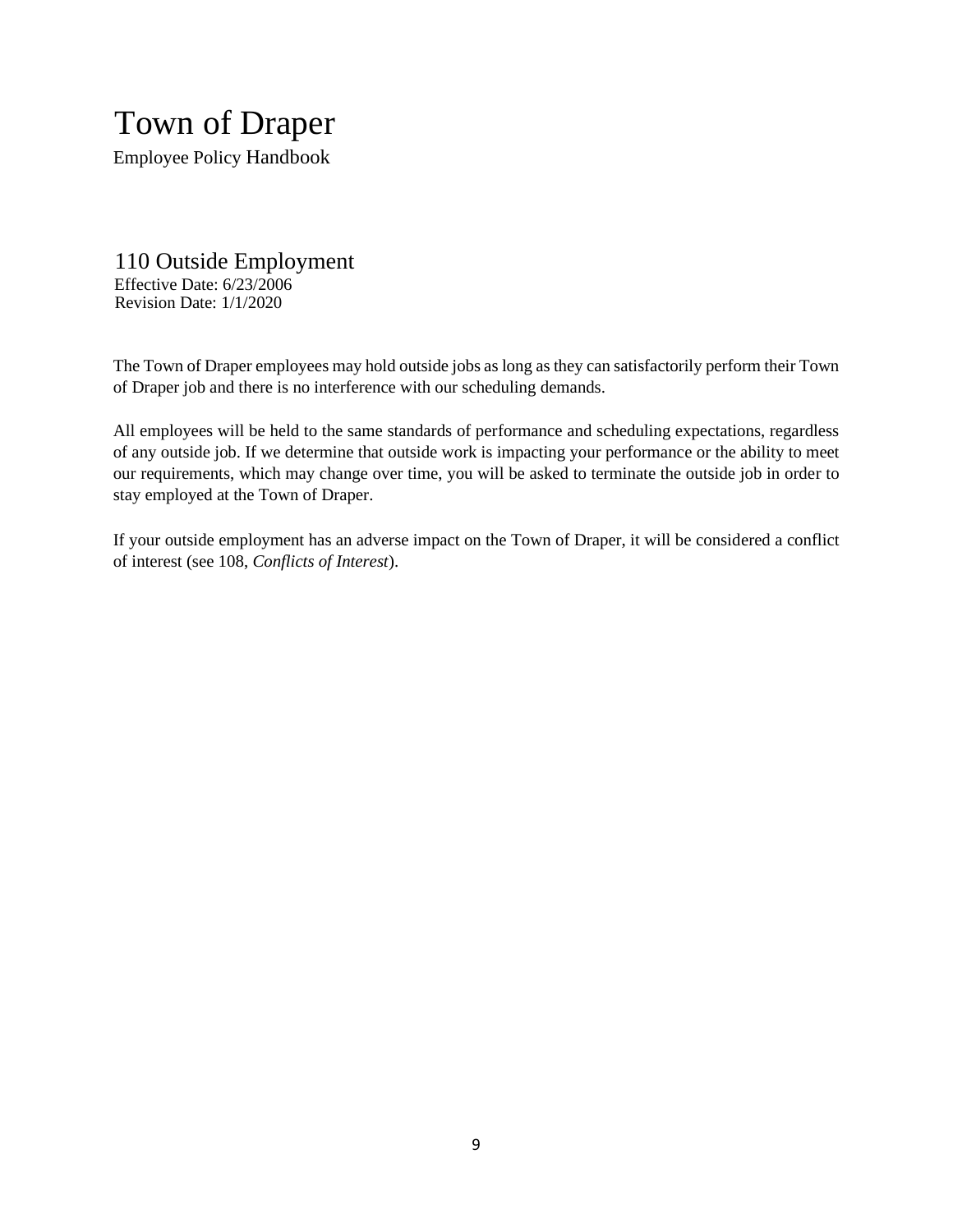Employee Policy Handbook

<span id="page-10-0"></span>114 Disability Accommodation Effective Date: 6/23/2006 Revision Date: 1/1/2020

The Town of Draper is committed to complying fully with the Americans with Disabilities Act (ADA) and ensuring equal opportunity in employment for qualified persons with disabilities.

All employment practices and activities are conducted on a non-discriminatory basis. Our hiring procedures have been reviewed and provide persons with disabilities meaningful employment opportunities. Pre-employment inquiries are made only regarding an applicant's ability to perform the duties of the position.

Reasonable accommodation is available to an employee with a disability if the disability affects the performance of job functions. We make all employment decisions based on the merits of the situation in accordance with defined criteria, not the disability of the individual.

Qualified individuals with disabilities are entitled to equal pay and other forms of compensation (or changes in compensation) as well as job assignments, classifications, organizational structures, position descriptions, lines of progression, and seniority lists. We make leaves of all types available to all employees on an equal basis.

The Town of Draper will not discriminate against any qualified employee or applicant because the person is related to or associated with a person with a disability. The Town of Draper will follow any state or local law that provides individuals with disabilities greater protection than the ADA.

This policy is neither exhaustive nor exclusive. The Town of Draper is committed to taking all other actions necessary to ensure equal employment opportunity for persons with disabilities in accordance with the ADA and all other applicable federal, state, and local laws.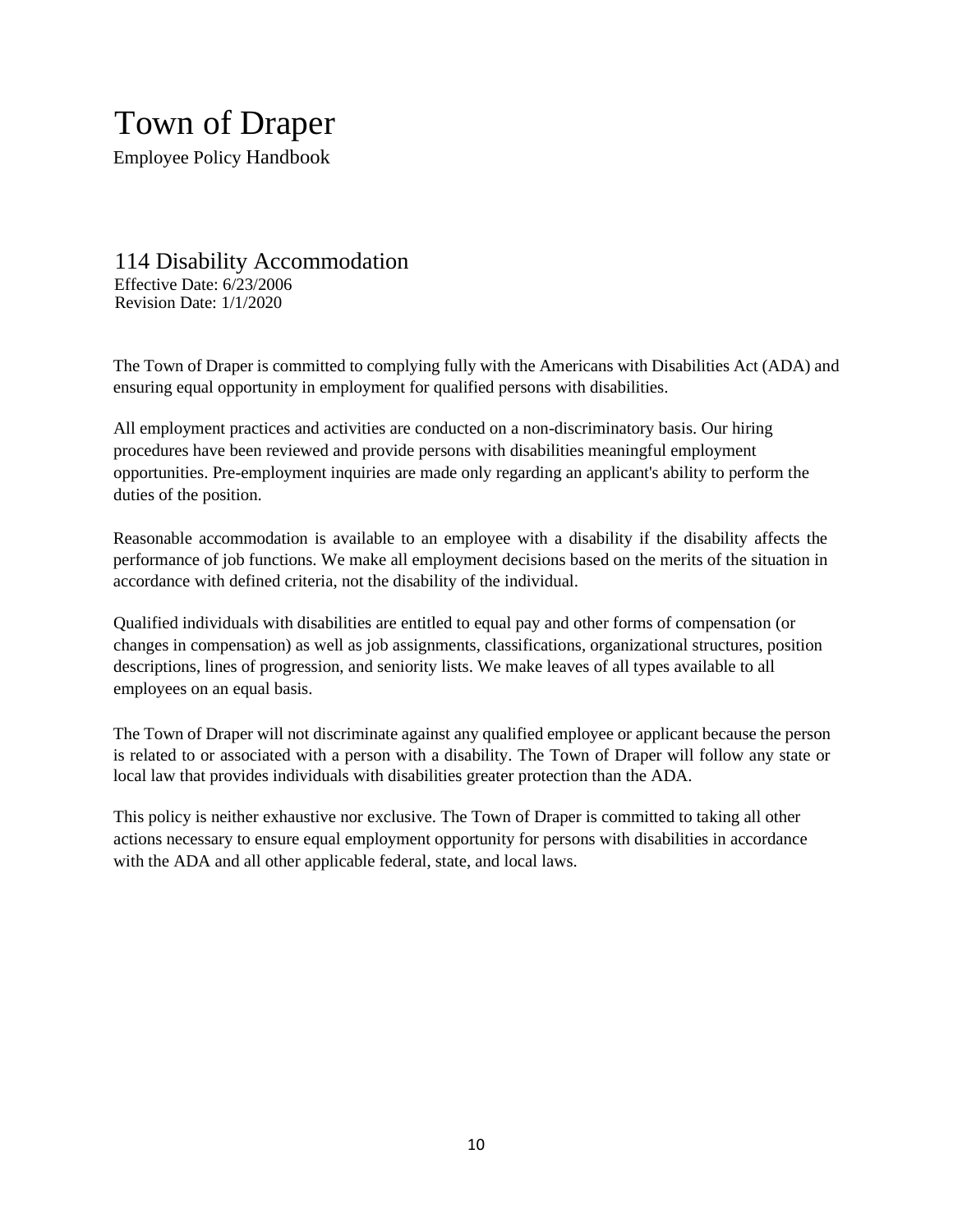Employee Policy Handbook

<span id="page-11-0"></span>116 Job Posting Effective Date: 6/23/2006 Revision Date: 1/1/2020

Our job posting program provides you with the opportunity to indicate your interest in open positions and advance within the Town of Draper according to your skills and experience. In general, we post all regular, full-time job openings, although the Town of Draper reserves its right to not post a particular opening.

Job openings will be posted in the local paper and normally remain open for 20 days. Each job posting notice will include the dates of the posting period, job title, department, location, job summary, essential duties, and qualifications (required skills and abilities).

To apply for an open position, submit a job posting application to the Clerk/Treasurer listing your jobrelated skills and accomplishments. You should also describe how your current experience with the Town of Draper and prior work experience and/or education qualifies you for the position.

Job posting is a way to inform employees of openings and to identify qualified and interested applicants who might not otherwise be known to the hiring manager. We may also use other recruiting sources to fill open positions when it is in the best interest of the Town of Draper.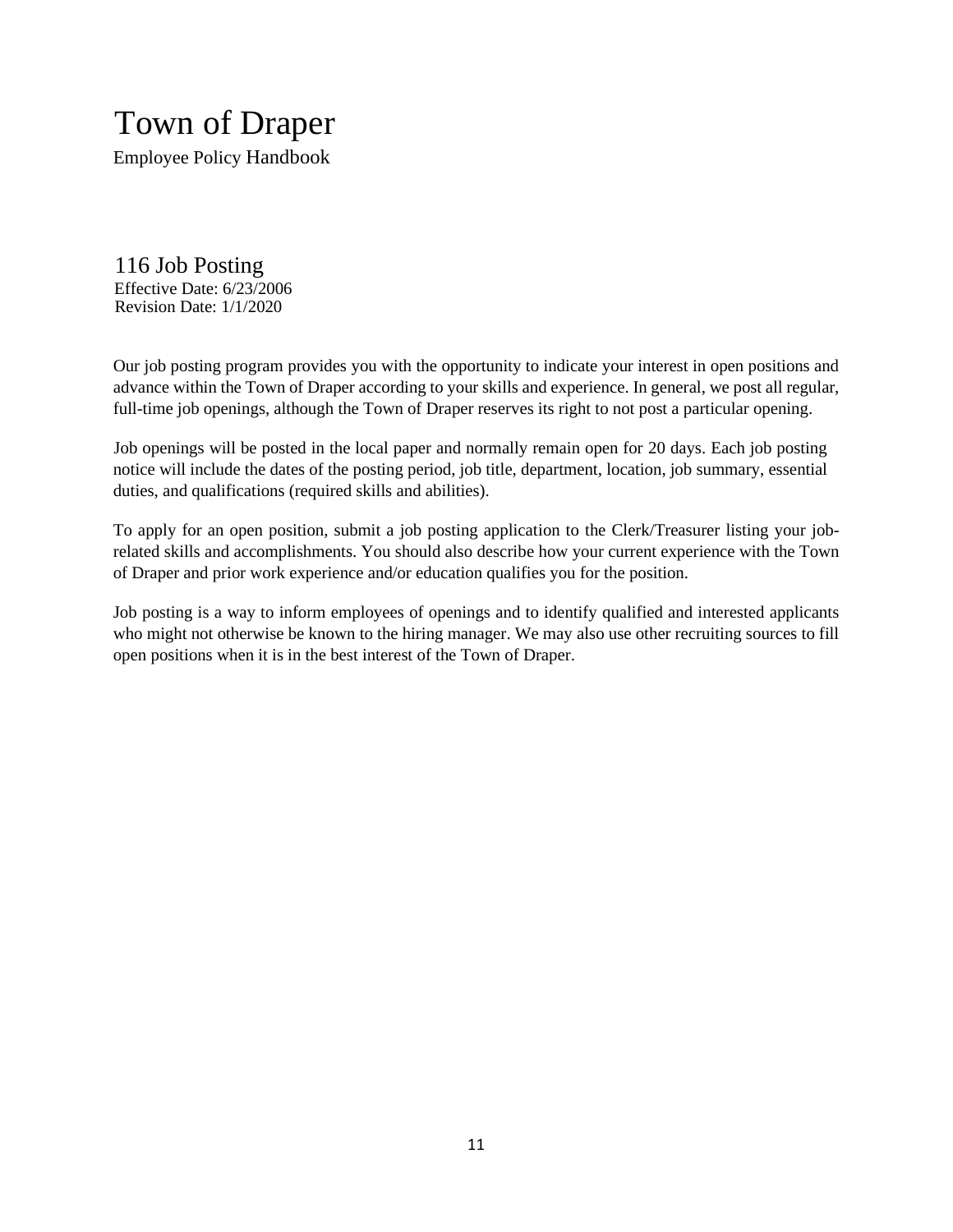Employee Policy Handbook

<span id="page-12-0"></span>201 Employment Categories Effective Date: 6/23/2006 Revision Date: 1/1/2020

Understanding the definitions of the employment classifications at the Town of Draper is important because your classification is one of the factors that determine your employment status and benefit eligibility.

Depending on your position, you are designated as either NONEXEMPT or EXEMPT from federal and state wage and hour laws. NONEXEMPT employees are entitled to overtime pay under the specific provisions of federal and state laws. EXEMPT employees are excluded from specific provisions of federal and state wage and hour laws. Your EXEMPT or NONEXEMPT classification may be changed only with written notification by the Town of Draper management.

In addition to the Exempt and Nonexempt categories, you also belong to one of the following employment categories:

REGULAR FULL-TIME employees are employees who are not in a temporary or introductory status AND who are regularly scheduled to work the full-time schedule at the Town of Draper. Generally, regular full-time employees are eligible for all the Town of Draper benefit programs, subject to the terms, conditions, and limitations of each benefit program.

PART-TIME employees are employees who are not in a temporary or introductory status AND who are regularly scheduled to work less than 32 hours per week. While part-time employees receive all legally mandated benefits (such as Social Security and workers' compensation insurance), they are ineligible for the other Town of Draper benefit programs.

INTRODUCTORY employees are employees whose performance is being evaluated to determine whether further employment in a specific position or with the Town of Draper is appropriate. Employees who satisfactorily complete the introductory period will be notified of their new employment classification.

ELECTED OFFICIALS such as the Town Clerk, Municipal Treasurer, Town Chairman and Town Supervisors are technically not "employees," their duties are regulated by Wisconsin Statutes (*see ch. 60: Towns*). In the interest of maintaining a positive environment for all who work at the Town of Draper, elected officials are encouraged to follow the general guidance contained in this handbook where applicable.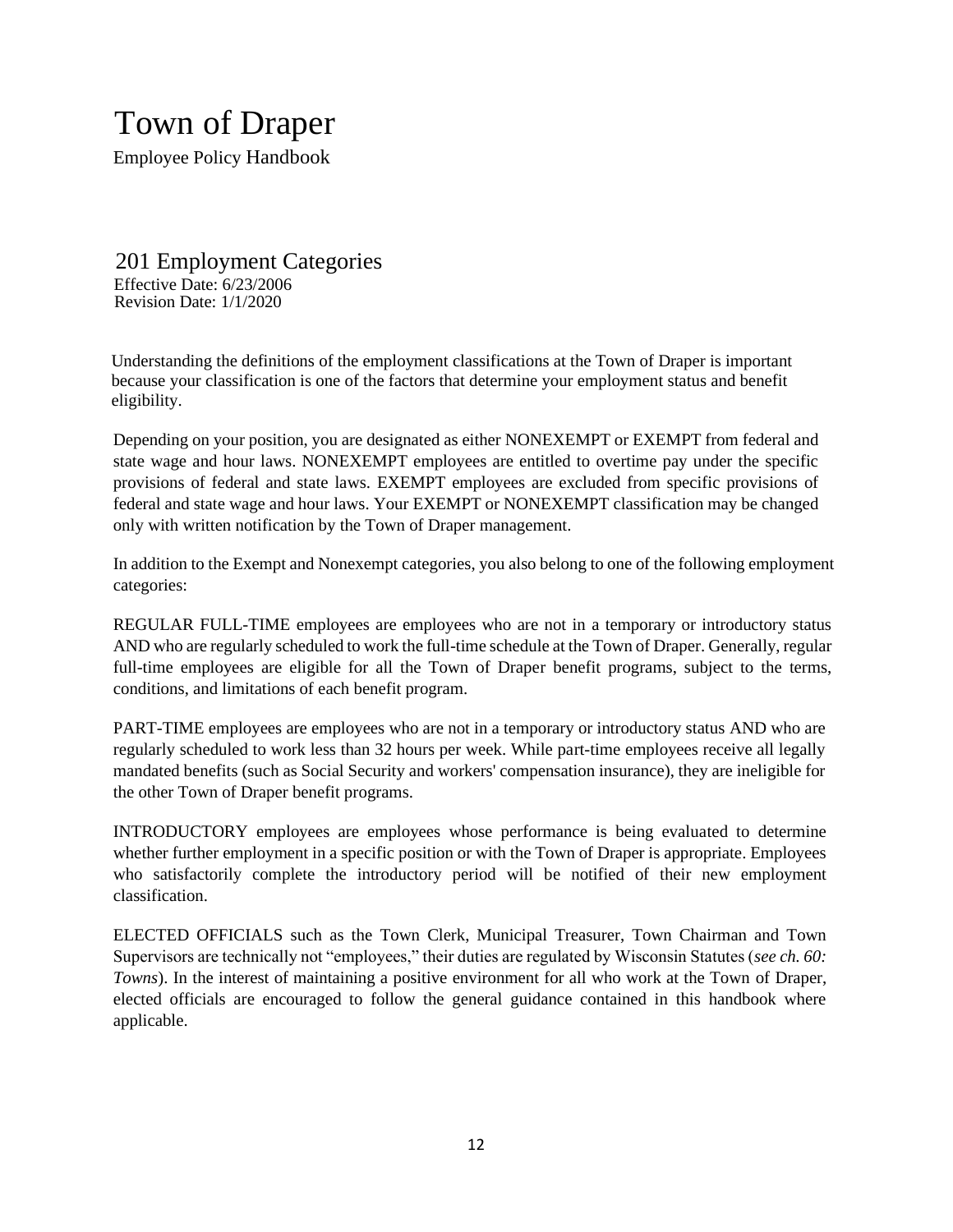Employee Policy Handbook

<span id="page-13-0"></span>202 Access to Personnel Files Effective Date: 6/23/2006 Revision Date: 1/1/2020

At the Town of Draper, we maintain a personnel file on each employee that includes the job application and related hiring documents, training records, performance documentation, salary history, and other employment records.

Personnel files are the property of the Town of Draper. Because this information is highly confidential and we respect your privacy, only persons with a legitimate business reason will be allowed access to personnel files.

If you wish to see your personnel file, contact the Town Clerk. With reasonable advance notice, you may review your own personnel file in our offices and in the presence of a person authorized by the Town of Draper.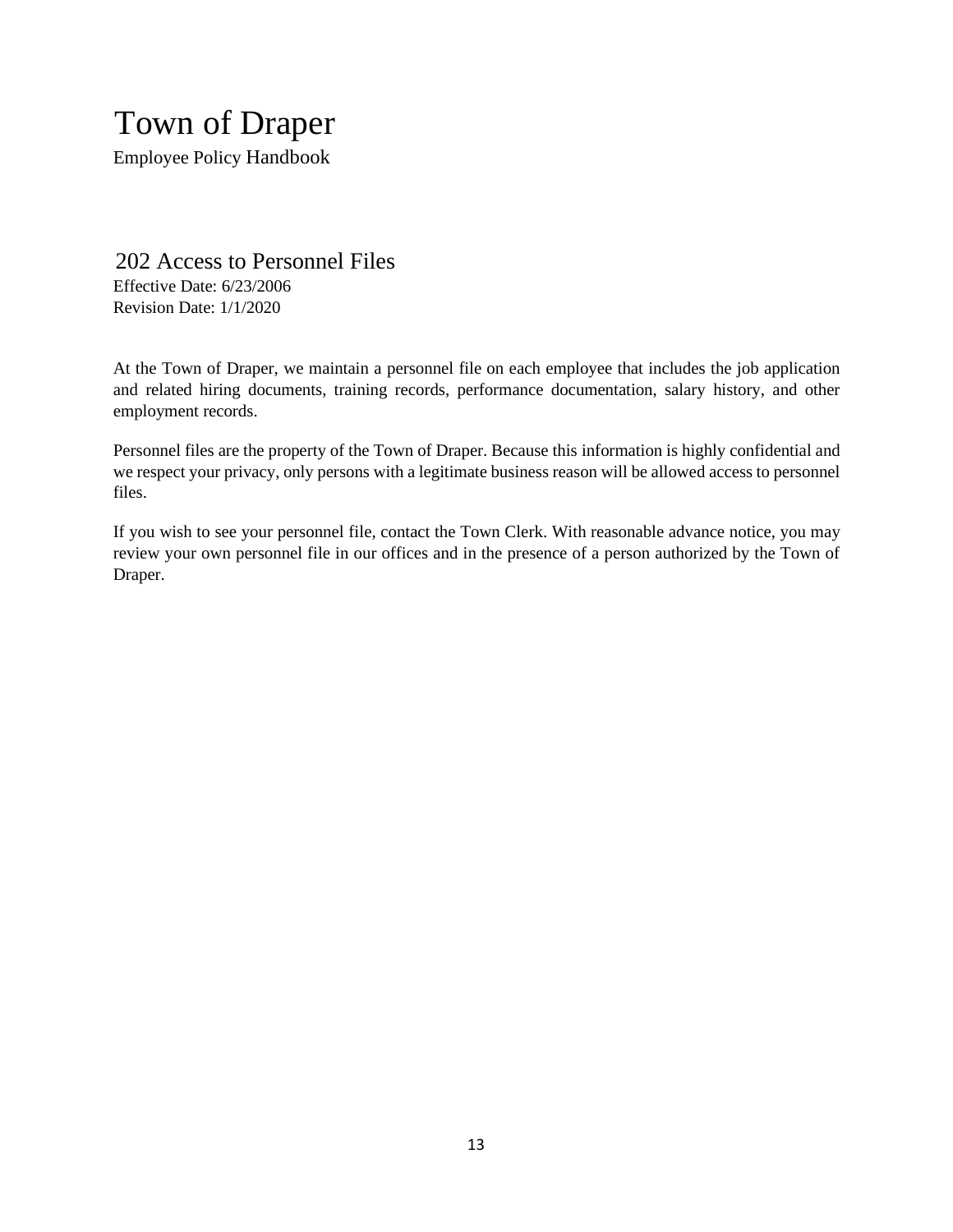Employee Policy Handbook

#### <span id="page-14-0"></span>203 Employment Reference Checks

Effective Date: 6/23/2006 Revision Date: 1/1/2020

The Town Clerk will respond to all reference check inquiries from other employers. We will confirm only employment dates, salary information, and the positions held.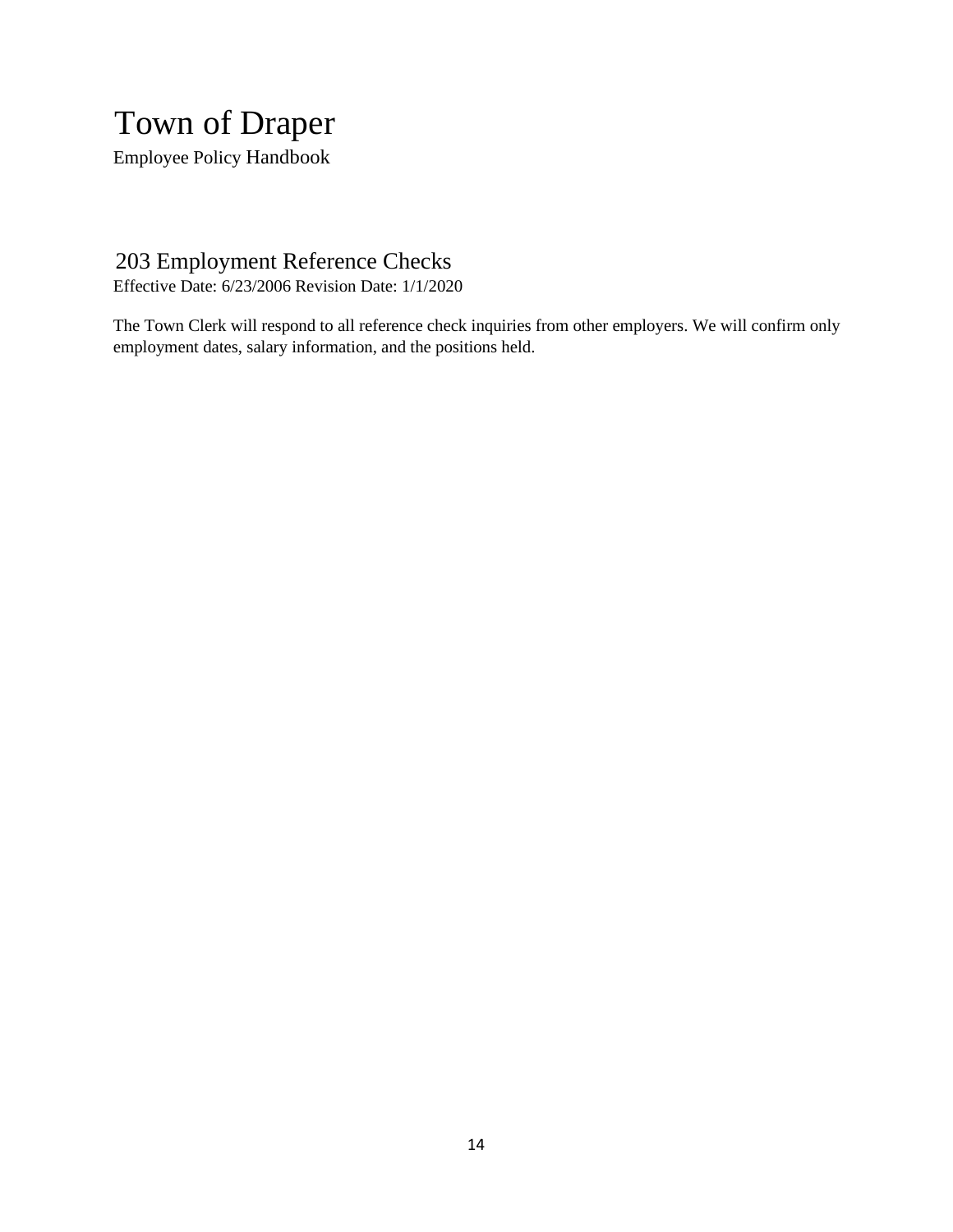Employee Policy Handbook

<span id="page-15-0"></span>204 Personnel Data Changes Effective Date: 6/23/2006 Revision Date: 1/1/2020

To help us keep records and benefit program information accurate, please notify the Town of Draper of any changes to your personal information. The information we need includes your mailing address, telephone numbers, your marital status, changes to your dependents' information, who to contact in case of an emergency, educational accomplishments, and other possibly relevant information. To make changes or if you have questions about what information is required, contact the Town Clerk.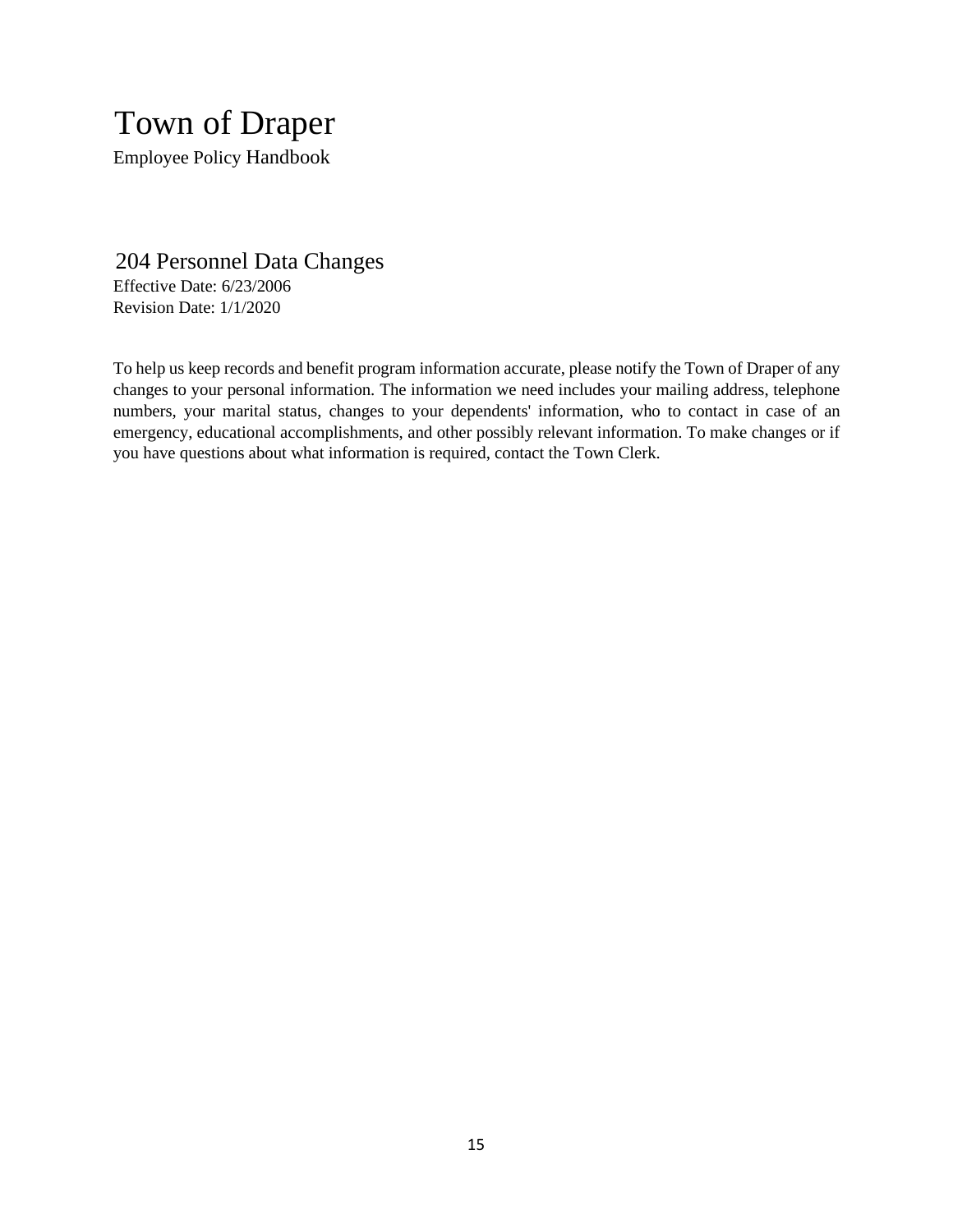Employee Policy Handbook

<span id="page-16-0"></span>205 Introductory Period Effective Date: 6/23/2006 Revision Date: 1/1/2020

We want you to be successful at your job with the Town of Draper. We have found that having an introductory period can be very helpful to new employees. The introductory period provides you with the opportunity to demonstrate that you can perform your job at a satisfactory level of performance and to determine if the new job meets your expectations. We use this period to evaluate your capabilities, work habits, and overall performance.

The introductory period for all new and rehired employees is the first 90 calendar days after the date of hire. If there is a significant period of absence during the introductory period, the period will automatically be extended by the length of the absence. Either during the introductory period or at the end of the period, we may extend the introductory period if we determine there was not adequate time to evaluate performance.

When the introductory period is satisfactorily completed, employees enter the "regular" employment classification.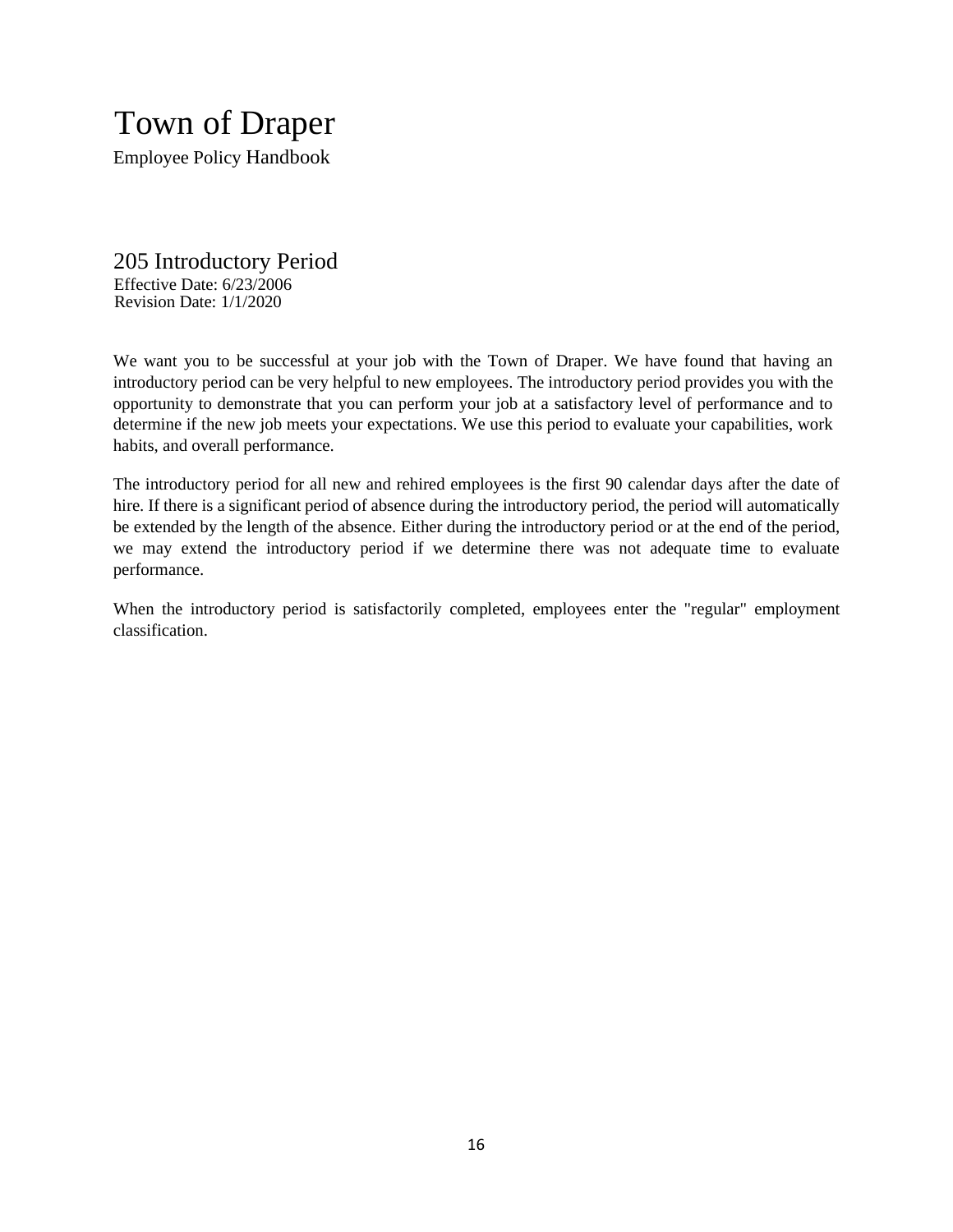Employee Policy Handbook

#### <span id="page-17-0"></span>208 Employment Applications Effective Date: 6/23/2006 Revision Date: 1/1/2020

The Town of Draper relies on the accuracy of the information provided on the employment application, as well as the accuracy of other data presented during the hiring process and employment. Any misrepresentations, falsifications, or material omissions in any of the requested information may exclude that applicant from further consideration. If the person was already hired, it could result in termination of employment.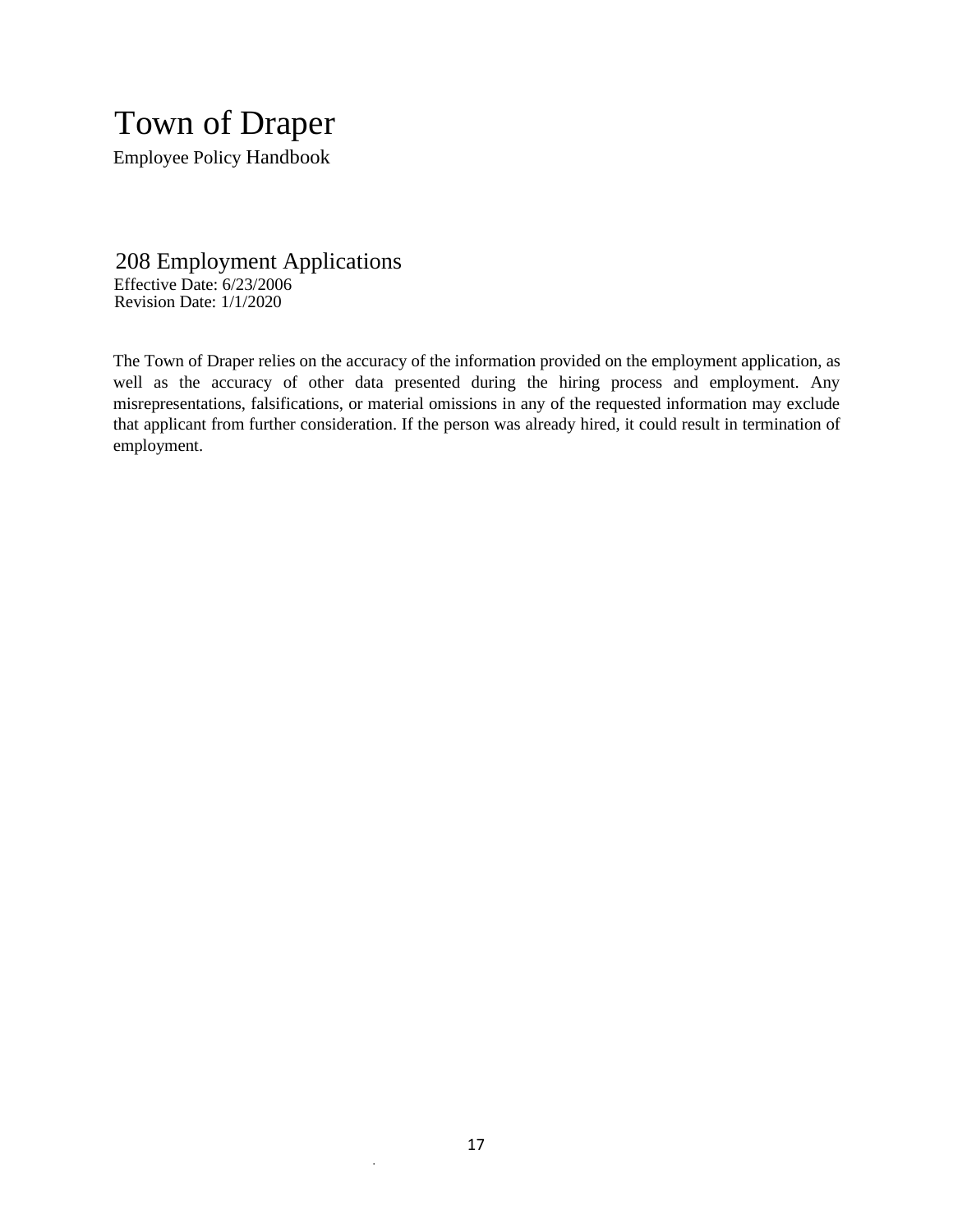Employee Policy Handbook

#### <span id="page-18-0"></span>209 Performance Evaluation & File

Effective Date: 6/23/2006 Revision Date: 1/1/2020

The best communications about job performance happen on an informal, day-to-day basis. You and your supervisor are strongly encouraged to talk about performance regularly.

Performance evaluations will be conducted at the end of the initial period of hire, known as the introductory period. In addition, the Town of Draper wants to ensure that you and your supervisor have annual scheduled, formal performance evaluations.

These discussions give you both the opportunity to discuss job responsibilities and goals, encourage and recognize strengths, identify and correct any weaknesses, develop plans for dealing with any obstacles, and plan for the future.

Each Town of Draper employee has a personnel file in the Clerk's office. This file contains documentation of disciplinary action, reports, feedback and other information pertinent to your performance evaluation and employment.

Your file will be used to conduct your annual evaluation and will provide a basis for the determination of possible salary or benefits increases. For this reason, it is helpful for you to let your supervisor know of positive feedback, accomplishments or other benefits you have provided to the Town so they may be considered in your favor!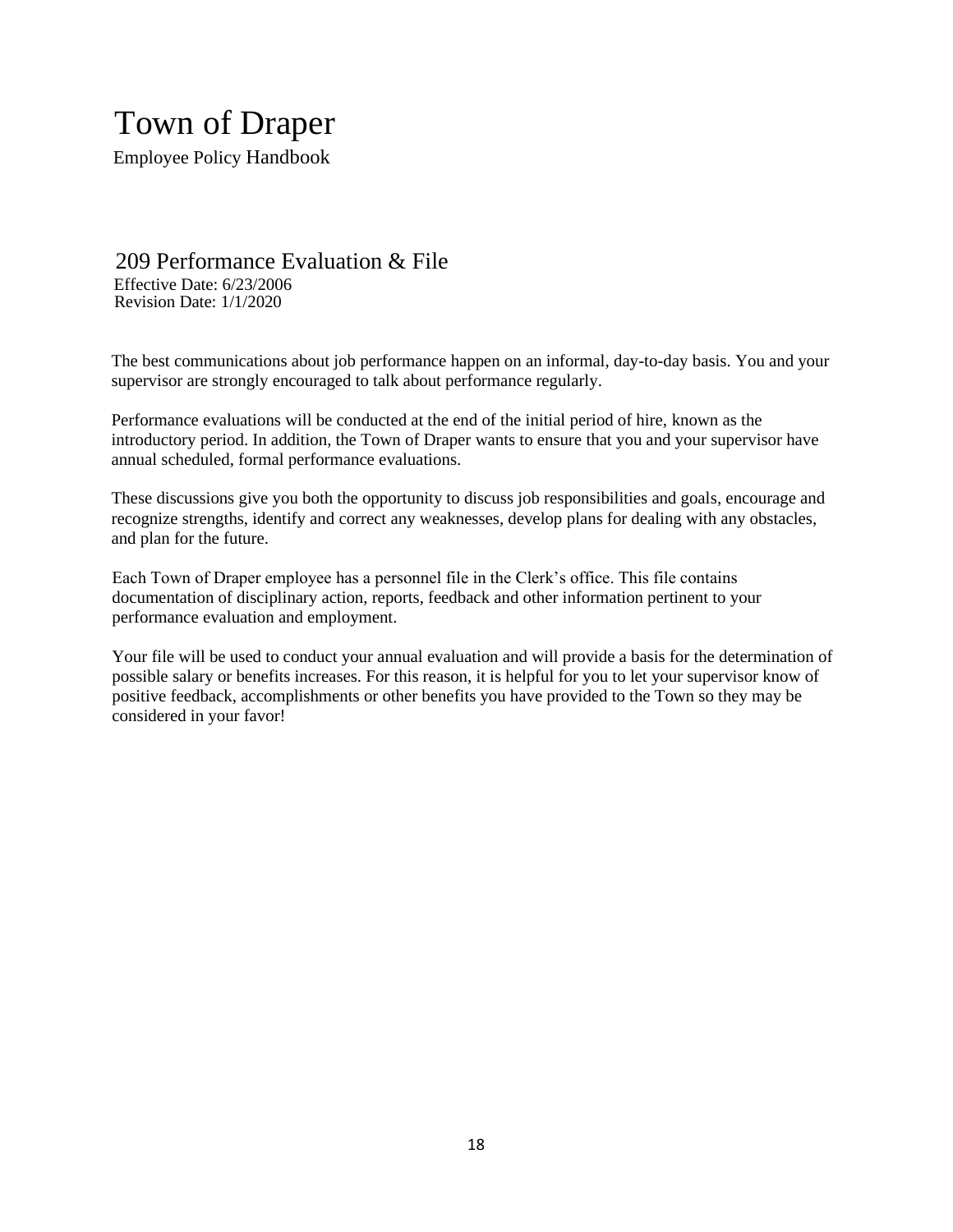Employee Policy Handbook

<span id="page-19-0"></span>210 Job Descriptions Effective Date: 6/23/2006 Revision Date: 6/5/2020

The Town of Draper makes every effort to create and maintain accurate job descriptions for all positions within the Town of Draper. Each description includes sections for job information; a job summary (giving a general overview of the job's purpose); essential duties and responsibilities; supervisory responsibilities; qualifications (including education and/or experience, language skills, mathematical skills, reasoning ability, and any certification required); physical demands; and work environment.

We use the job descriptions to help new employees understand their job duties and to set standards for employee performance evaluations. Job descriptions are also used to identify the requirements of each position, establish hiring criteria, and establish a basis for making reasonable accommodations for individuals with disabilities.

The Town Clerk and the Town Board prepare job descriptions when new positions are created. Existing job descriptions are also reviewed and revised in order to ensure that they are up to date. Job descriptions may also be rewritten periodically to reflect any changes in the position's duties and responsibilities. You can also be helpful by making sure that your job description accurately reflects the work you do.

We would like you to remember that job descriptions do not necessarily cover every task or duty that you might be assigned, and that additional responsibilities may be assigned as necessary, within reason. Common duties required by Town of Draper road crew employees include cleaning culverts, shoveling snow, picking rocks, cutting brush, using chain saws and other power equipment as directed by the Town Crew Foreman, who is directed by the Town Board.

You can contact the Town Clerk if you have any questions or concerns about your job description.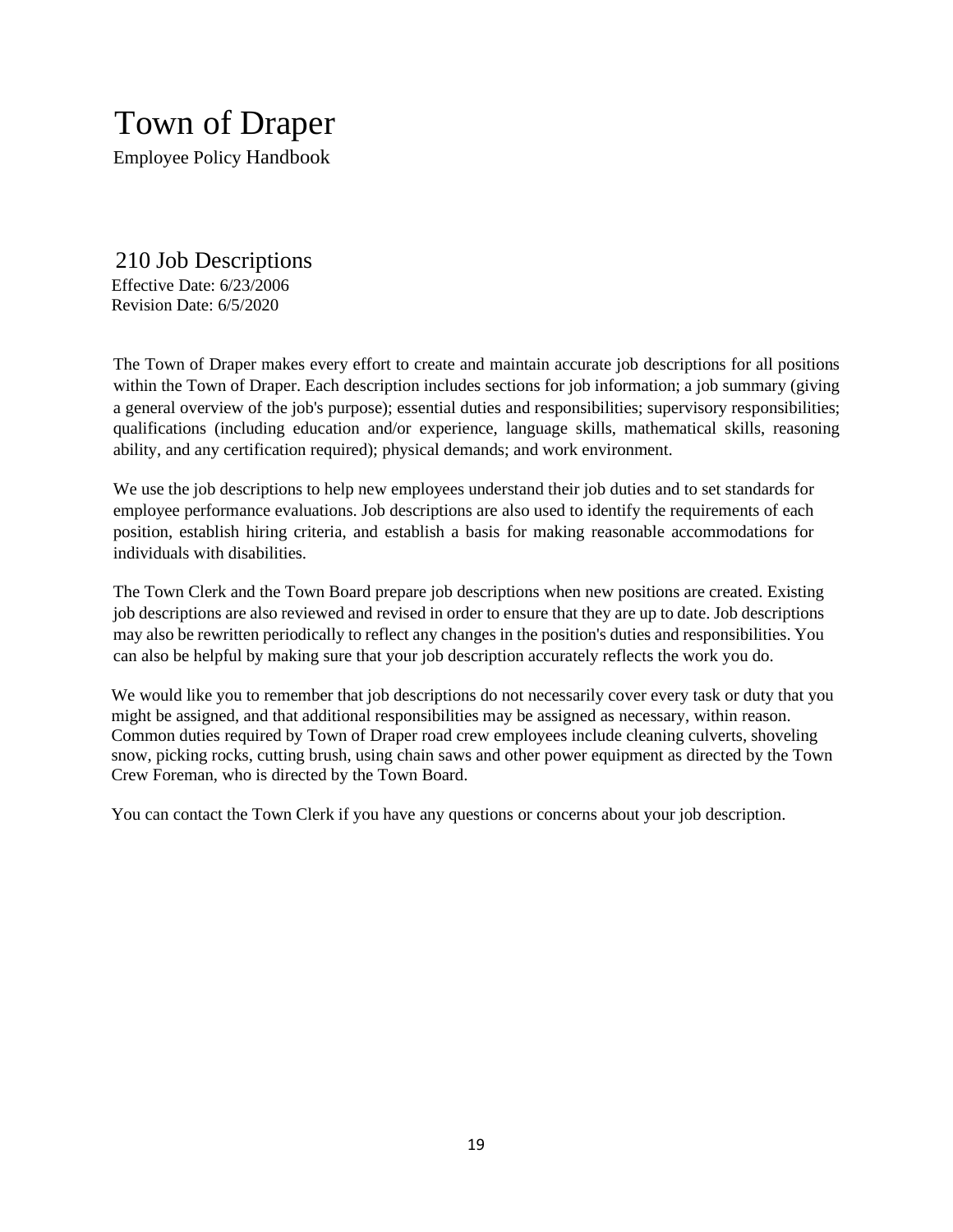Employee Policy Handbook

<span id="page-20-0"></span>212 Salary Administration Effective Date: 6/23/2006

Revision Date: 1/1/2020

The salary administration program at the Town of Draper was created to achieve consistent pay practices, comply with federal and state laws, mirror our commitment to Equal Employment Opportunity, and offer competitive salaries within our labor market. Because we believe that recruiting and retaining talented employees is critical to our success, we are committed to paying our employees equitable wages that reflect the requirements and responsibilities of their positions and are comparable to the pay received by similarly situated employees in other organizations in the area.

Compensation for every position is determined by several factors including the essential duties and responsibilities of the job, and salary survey data on pay practices of other employers. We periodically review our salary administration program and restructure it as necessary.

Employees will receive a performance review annually on the anniversary of their hire date for the consideration of pay raises.

Elected officials are paid a salary for a two year term, set by the town electors; raises must be voted on by the electors at a town meeting and become effective at the start of the next elected term in April.

Elected officials may also receive wages for hourly work up to statutory limits; for the Town Clerk and Municipal Treasurer, the limit is \$15,000 per year. For the Town Board members, the limit is \$5,000 per year. The position must be established by resolution of the Town Board and the hourly wage must be set by electors at the town meeting.

Elected officials must avoid the appearance of any conflict of interest when performing other work for the Town of Draper (*see 108, Conflicts of Interest*).

If you have a question about the pay practices for your department, you can talk with the Town Board.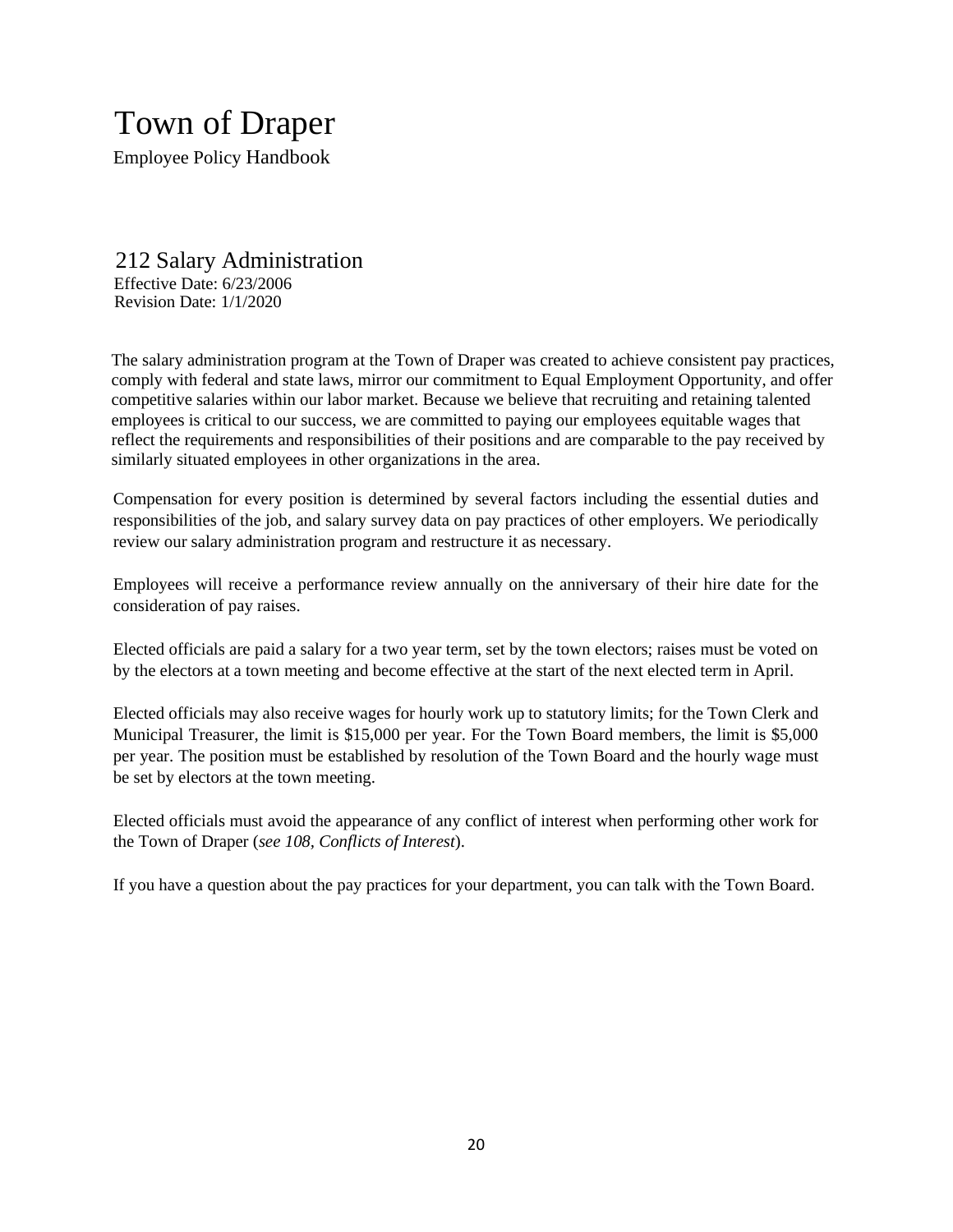Employee Policy Handbook

<span id="page-21-0"></span>301 Employee Benefits Effective Date: 6/23/2006 Revision Date: 1/1/2020

The Town of Draper provides a wide range of benefit programs to eligible employees. Certain legally required programs (such as Social Security, workers' compensation, state disability, and unemployment insurance) cover all employees in the manner required by the laws.

Your eligibility for each benefit program depends on a variety of factors, including your employee classification. To better understand benefit programs for which you are eligible, talk to the Town Clerk. You will find details about many of these programs elsewhere in the employee handbook. In some cases, a policy may also refer you to other sources, such as the Summary Plan Document for that benefit.

The following benefit programs are available to eligible employees, subject to terms and conditions of each program:

- Vacation Benefits
- Holidays
- Sick Leave Benefits
- Bereavement Leave
- Jury Duty Leave
- Witness Duty Leave
- Employee Trust Fund

The Employee Trust Fund is administered by the State; it is an employer-matched retirement account.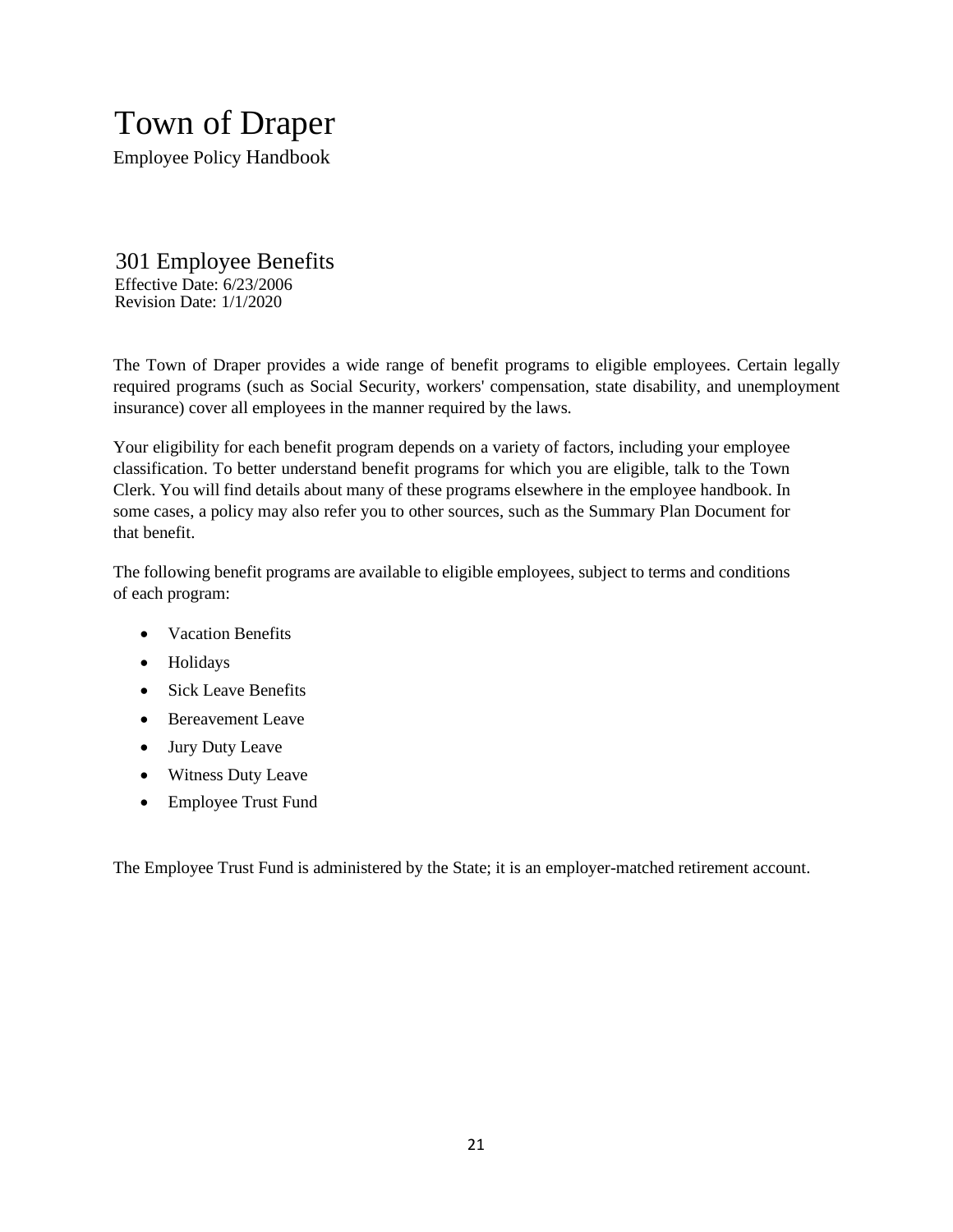Employee Policy Handbook

<span id="page-22-0"></span>303 Vacation Benefits Effective Date: 6/23/2006 Revision Date: 1/1/2020

The Town of Draper offers vacation time off with pay to eligible employees for rest, relaxation, and personal pursuits. Employees in the following employment classifications are eligible to earn and use vacation:

• Regular full-time employees

The amount of paid vacation time you receive each year increases with the length of your employment as shown in the following schedule:

- After 1 year of eligible service the employee is entitled to 5 vacation days each year.
- After 3 years of eligible service the employee is entitled to 10 vacation days each year.
- After 8 years of eligible service the employee is entitled to 15 vacation days each year.
- After 13 years of eligible service the employee is entitled to (*maximum*) 20 vacation days each year.

Regular Full-time employees are eligible for 2 personal days each year.

The length of eligible service is calculated on the basis of a "benefit year." A "benefit year" is defined as the 12-month period that begins when you start earning vacation time. Your benefit year may be extended for any significant leave of absence except military leave of absence. (Military leave has no effect on the benefit year calculation.) See the leave of absence policies in this handbook for more information.

Once you enter an eligible employment classification, you begin to earn paid vacation time according to the schedule in this policy. You can use earned vacation time in the year after it is accrued.

To schedule vacation time, you should first request advance approval from the Town Board with a 2 day minimum notice prior to the requested vacation. Each request will be reviewed based on a number of factors, including our business needs and staffing requirements.

Vacation time off is paid at your base pay rate at the time of the vacation. It does not include overtime or any special forms of compensation such as incentives, bonuses, or shift differentials.

We encourage you to use your available paid vacation time for rest, relaxation, and personal pursuits. In the event that you do not use your available vacation by the end of the benefit year, you will lose the unused time. That will take your earned vacation time back to zero and your vacation time accruals will resume in the next benefit year.

If your employment terminates, you will lose any unused vacation time that has been earned through your last day of work.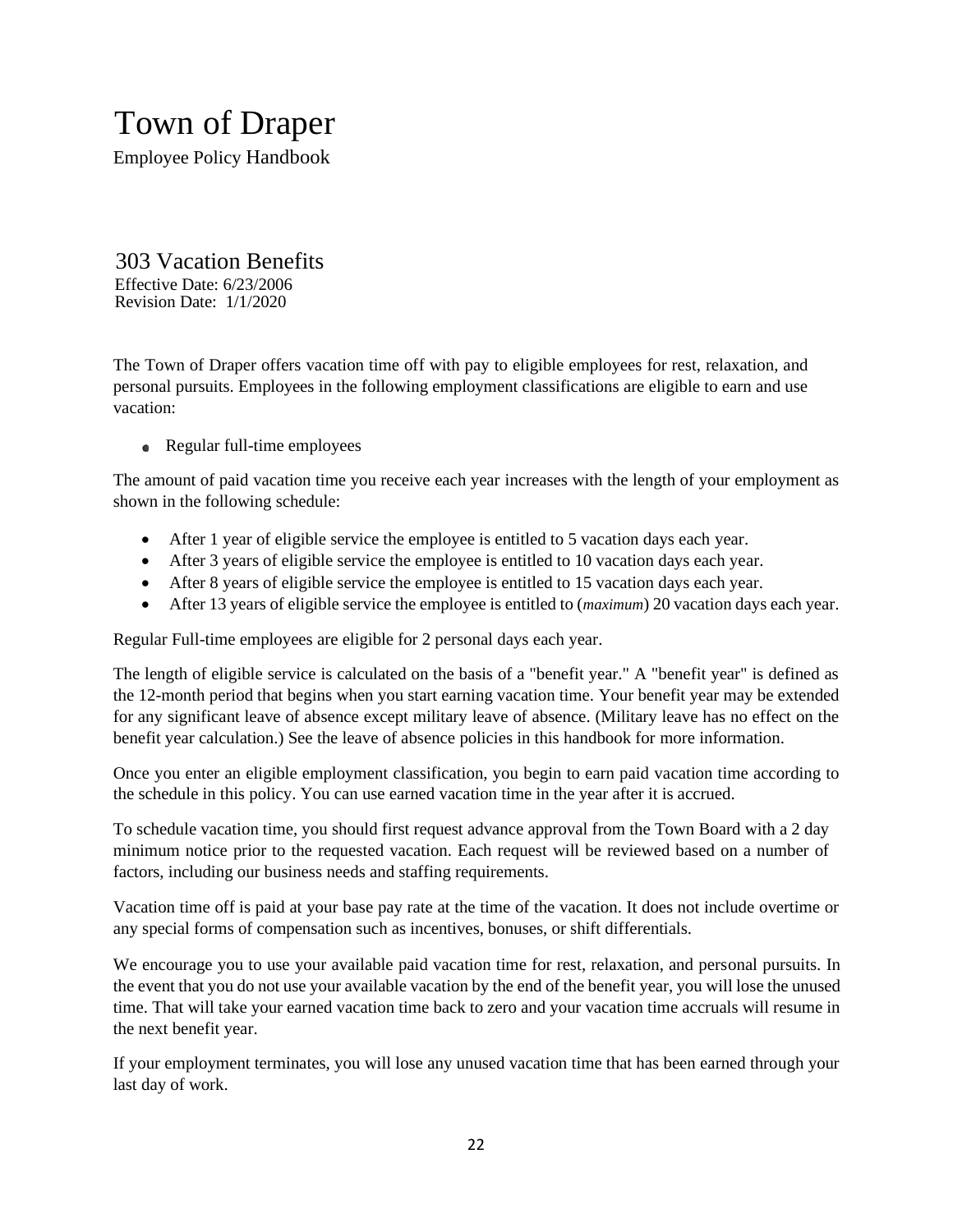Employee Policy Handbook

<span id="page-23-0"></span>305 Holidays Effective Date: 6/23/2006 Revision Date: 1/1/2020

The Town of Draper gives holiday time off to all employees on the following holidays:

- New Year's Day
- Memorial Day
- Independence Day
- Labor Day
- Thanksgiving Day
- Christmas Day

We provide holiday time off with pay to eligible employees who have completed 90 calendar days of service in an eligible employment classification. If you are eligible for paid holidays, your holiday pay will be calculated on your straight-time pay rate as of that holiday multiplied by the number of hours you would normally have worked on that day. Employees in the following employment classifications are eligible for paid holiday time off:

• Regular full-time employees

A recognized holiday that falls on a Saturday will be observed on the preceding Friday. A recognized holiday that falls on a Sunday will be observed on the following Monday.

If a recognized holiday falls during an eligible employee's paid absence (such as vacation or sick leave), holiday pay will be provided instead of the paid time off benefit that would otherwise have applied.

If eligible nonexempt employees work on a recognized holiday, the employees will receive holiday pay plus wages at 1.5 times their straight-time rate for the hours worked on the holiday.

In addition to the recognized holidays previously listed, eligible employees will receive 2 floating holidays in each anniversary year. To be eligible, employees must complete 90 calendar days of service in an eligible employment classification. To use a floating holiday, you should first request advance approval from your supervisor.

Paid time off for holidays will NOT be counted as hours worked for the purposes of determining overtime pay.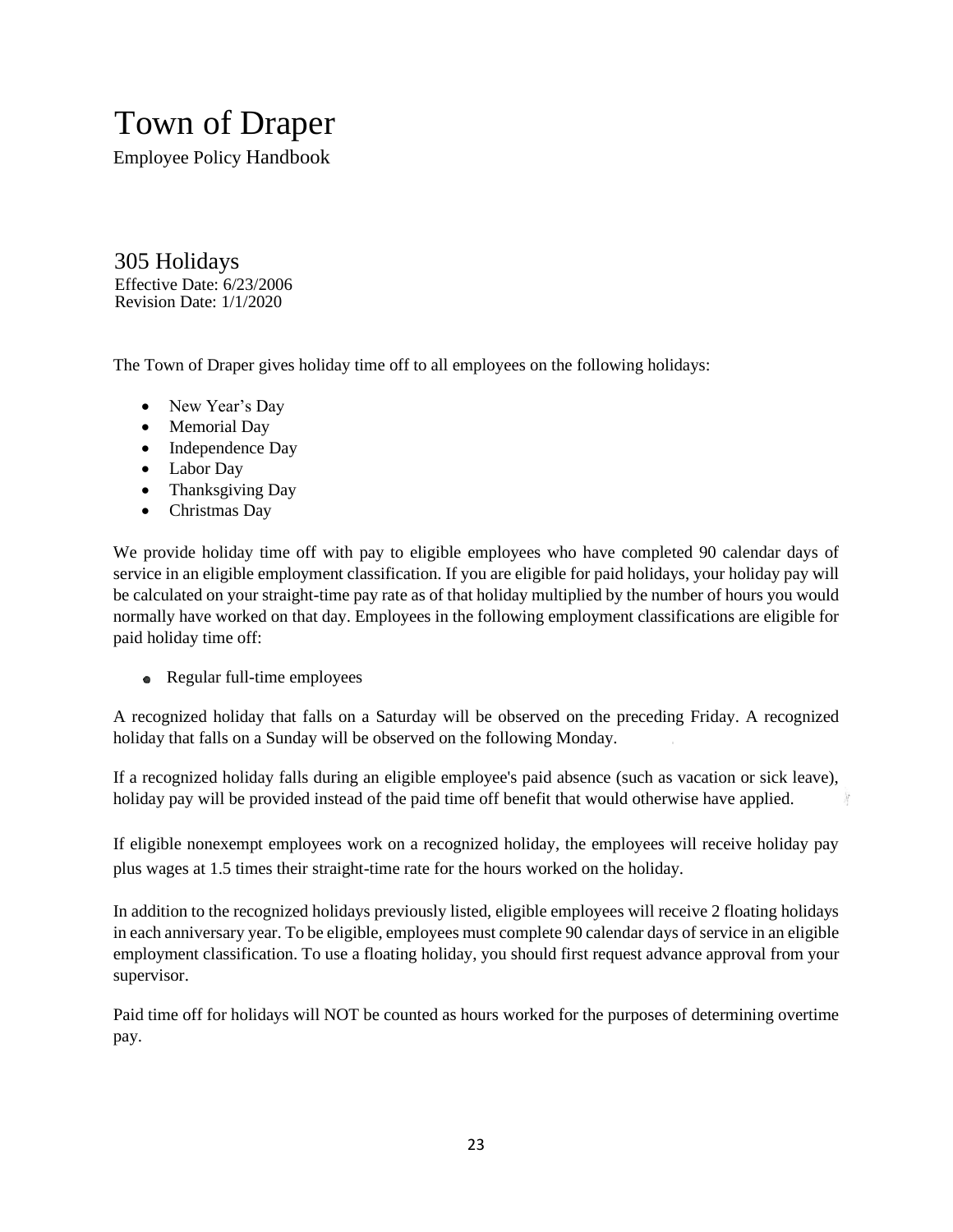Employee Policy Handbook

<span id="page-24-0"></span>307 Sick Leave Benefits Effective Date: 6/23/2006 Revision Date: 1/1/2020

The Town of Draper provides paid sick leave benefits to eligible employees for periods of temporary absence due to illnesses or injuries. Employees in the following employment classifications are eligible for sick leave:

• Regular full-time employees

Once you are eligible, you will accrue sick leave benefits at the rate of 2 hours per pay period for a maximum of 6.5 days per year. Sick leave benefits are calculated on the basis of a "benefit year." This is the 12-month period that begins on the date of your employment as a regular full-time employee. Sick leave is earned and used within the "benefit year," it does not carry over to the next year.

You can request use of paid sick leave after completing a waiting period of 90 calendar days from the date you become eligible to accrue sick leave benefits. Paid sick leave can be used in minimum increments of one-half day (4 hours). You may use sick leave benefits for an absence due to your own illness or injury, or that of your child, parent, or spouse.

If you are unable to report to work due to illness or injury, you should notify your supervisor before the scheduled start of your workday if possible. Your supervisor must also be contacted on each additional day of absence. If an employee absence exceeds three workdays or the employee was absent due to a serious health condition, that employee must submit a certification of the prolonged illness from a health care provider.

Sick leave benefits will be calculated using your base pay rate at the time of the absence and will not include any special forms of compensation, such as incentives, bonuses, or shift differentials.

Sick leave benefits are intended solely to provide income protecting in the event of illness or injury and may not be used for any other absence. *You will not be paid for unused sick leave benefits, either while you are employed or upon termination of employment.*

Paid time off for sick leave will NOT be counted as hours worked for the purposes of determining overtime pay.

If your employment terminates, you will lose any unused sick leave that has been earned through your last day of work.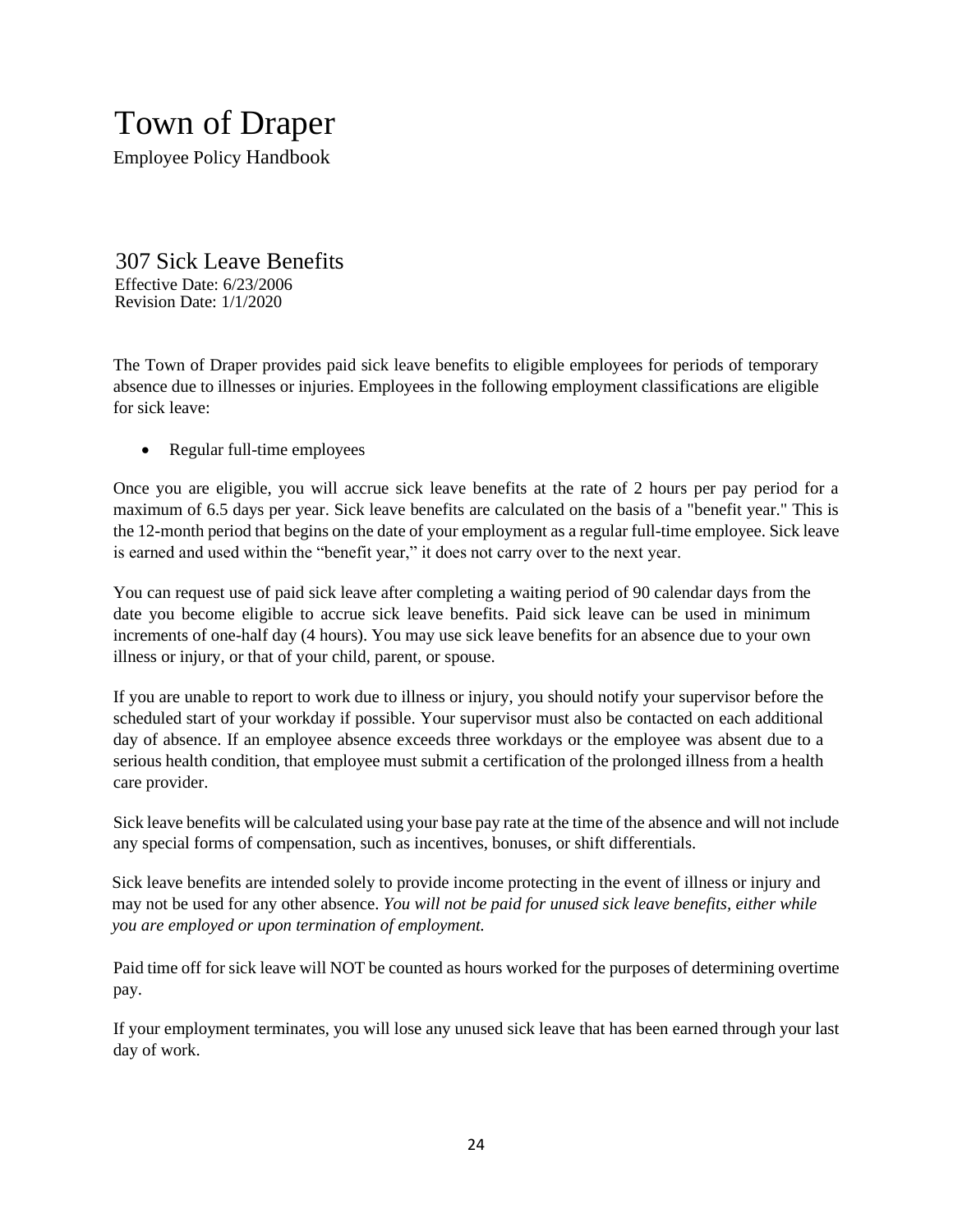Employee Policy Handbook

#### 308 Covid-19 Quarantine Paid Leave

Effective Date 11/09/2020

The Covid-19 Pandemic is an unprecedented health crisis that requires consideration for the following situation: Sawyer County HHS has the authority to request that any persons determined to be at risk of Covid-19 exposure self-quarantine for 14 days. If a full-time employee is exposed to Covid-19 by a coworker at work and ordered to quarantine by HHS, the Town of Draper will pay wages for the 14 day quarantine period. Employees have been asked to observe the mask mandate and social distancing recommendations to minimize the risk of group exposure.

#### <span id="page-25-0"></span>309 Bereavement Leave

Effective Date: 6/23/2006 Revision Date: 1/1/2020

In the event that you need to take time off because of the death of an immediate family member, the Town of Draper provides bereavement leave. To request bereavement leave, see your supervisor.

We grant 3 days of paid bereavement leave to eligible employees in the following employment classifications:

Regular full-time employees

During paid bereavement leave, your pay will be calculated based on your pay rate at the time of absence, excluding any special forms of compensation, such as incentives, bonuses, or shift differentials.

We will normally grant bereavement leave unless there are unusual business needs or staffing requirements that prevent accommodating the request. You may also, with supervisory approval, use any available paid leave benefits, such as vacation, for additional time off as necessary.

The bereavement leave policy defines "immediate family" as your spouse, parent, child, or sibling; your spouse's parent, child, or sibling; your child's spouse; or your grandparents or grandchildren.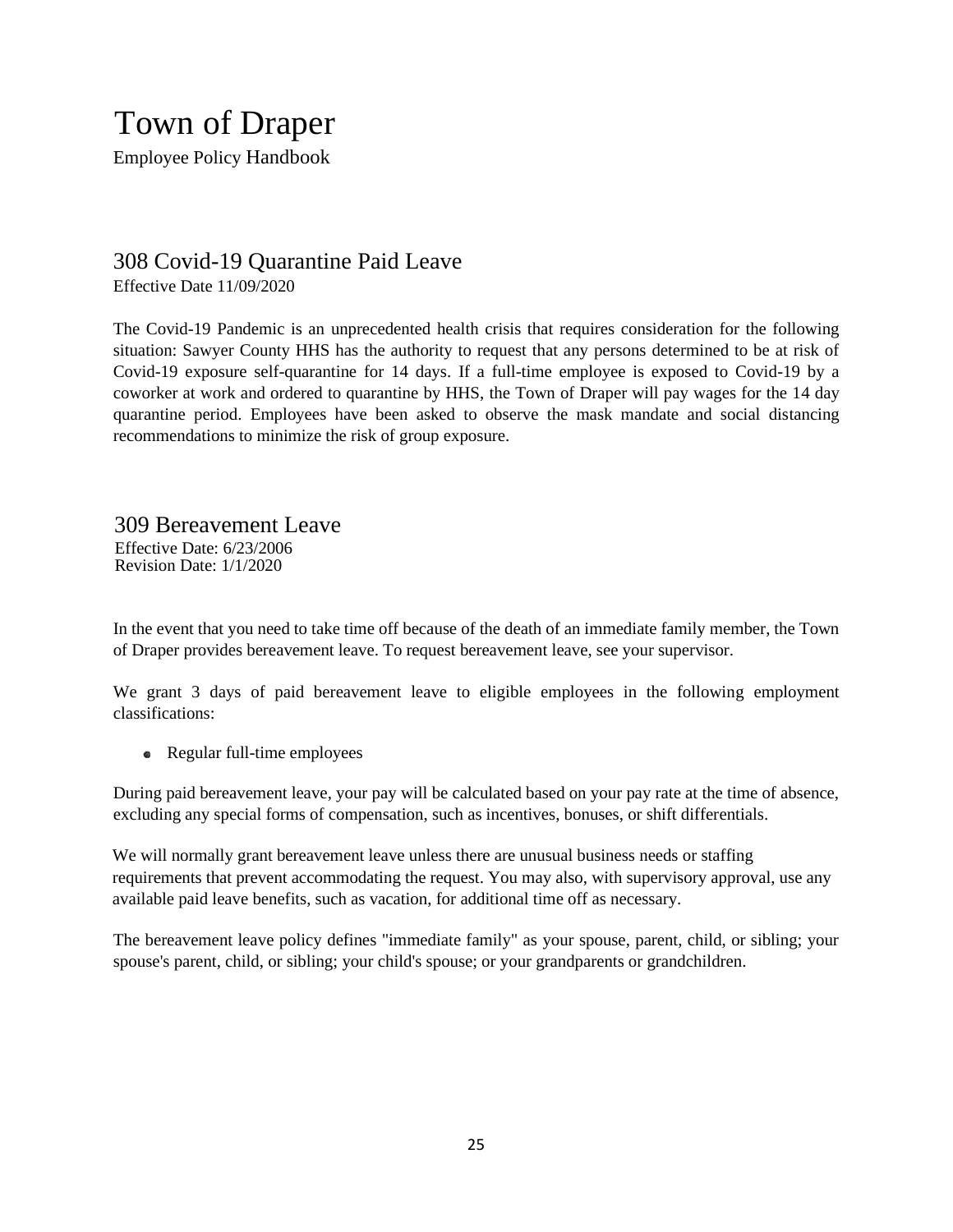Employee Policy Handbook

<span id="page-26-0"></span>311 Jury Duty Effective Date: 6/23/2006 Revision Date: 1/1/2020

The Town of Draper encourages you to fulfill your civic responsibilities by serving jury duty when required.

If you are eligible for paid jury duty leave, you will be compensated at your base rate of pay for the number of hours you would normally have worked that day. Employees in the following classifications are eligible for paid jury duty leave:

Regular full-time employees

If you remain on jury duty beyond the period of paid jury duty leave, you may use any available paid time off, such as vacation time, or request an unpaid jury duty leave of absence.

If you receive a jury duty summons, show it to your supervisor as soon as possible so that arrangements can be made to accommodate your possible absence from work. You are expected to report for work whenever the court schedule permits.

Either you or the Town of Draper may request you be excused from jury duty if necessary. We may request that you be relieved from serving on jury duty if we believe that your absence would cause serious operational difficulties for the Town of Draper.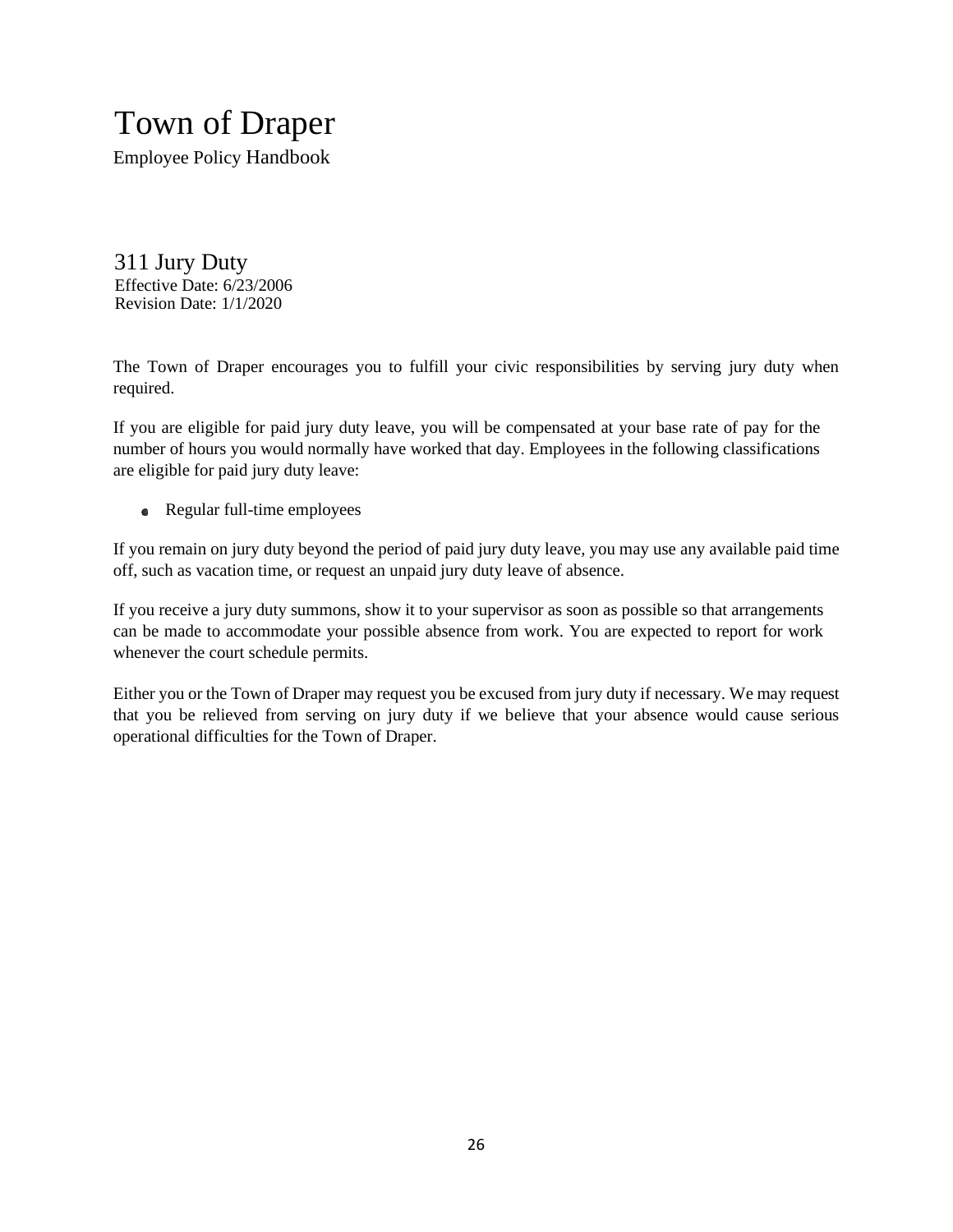Employee Policy Handbook

<span id="page-27-0"></span>312 Witness Duty Effective Date: 6/23/2006 Revision Date: 1/1/2020

We provide witness duty time off to employees who receive a subpoena to testify in court. If you are summoned or otherwise requested to testify as a witness by the Town of Draper, you will receive paid time off for the entire period of witness duty.

You will be granted unpaid time off if you are requested to appear in court as a witness by a party other than the Town of Draper. However, you may use any available paid leave benefits, such as vacation, to be compensated for that absence.

In order to make arrangements for the time off, you must show the subpoena to your supervisor as soon as you receive it. When serving as a witness, you are expected report to work whenever you are not needed in court.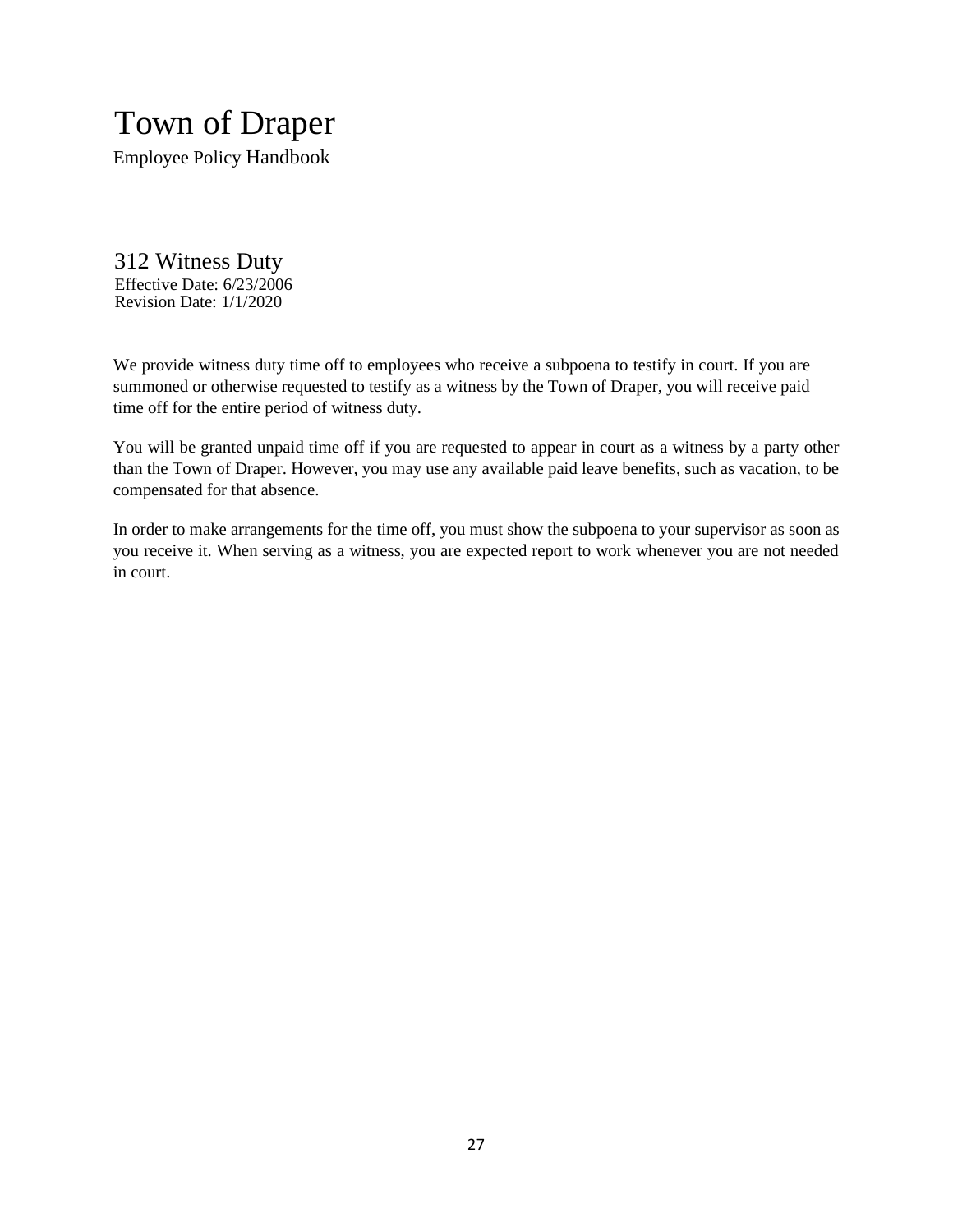Employee Policy Handbook

<span id="page-28-0"></span>401 Timekeeping Effective Date: 6/23/2006 Revision Date: 1/1/2020

Nonexempt employees are responsible for accurately recording the hours they work. This information also helps the Town of Draper comply with the laws that require us to keep accurate records of "time worked" in order to correctly calculate employee pay and benefits. "Time worked" is defined as all the time nonexempt staff spend performing assigned duties.

If you are a nonexempt employee, you are must accurately record the time you begin and end your work, as well as the beginning and ending time of any meal periods, split shifts, or if you leave the workplace for personal reasons. Also, you always need to receive advance approval before working any overtime hours.

We consider attempts to falsify time keeping records a very serious matter. Therefore, any of the following actions may result in disciplinary action, up to and including termination: altering, falsifying, tampering with time records, or recording another employee's time record.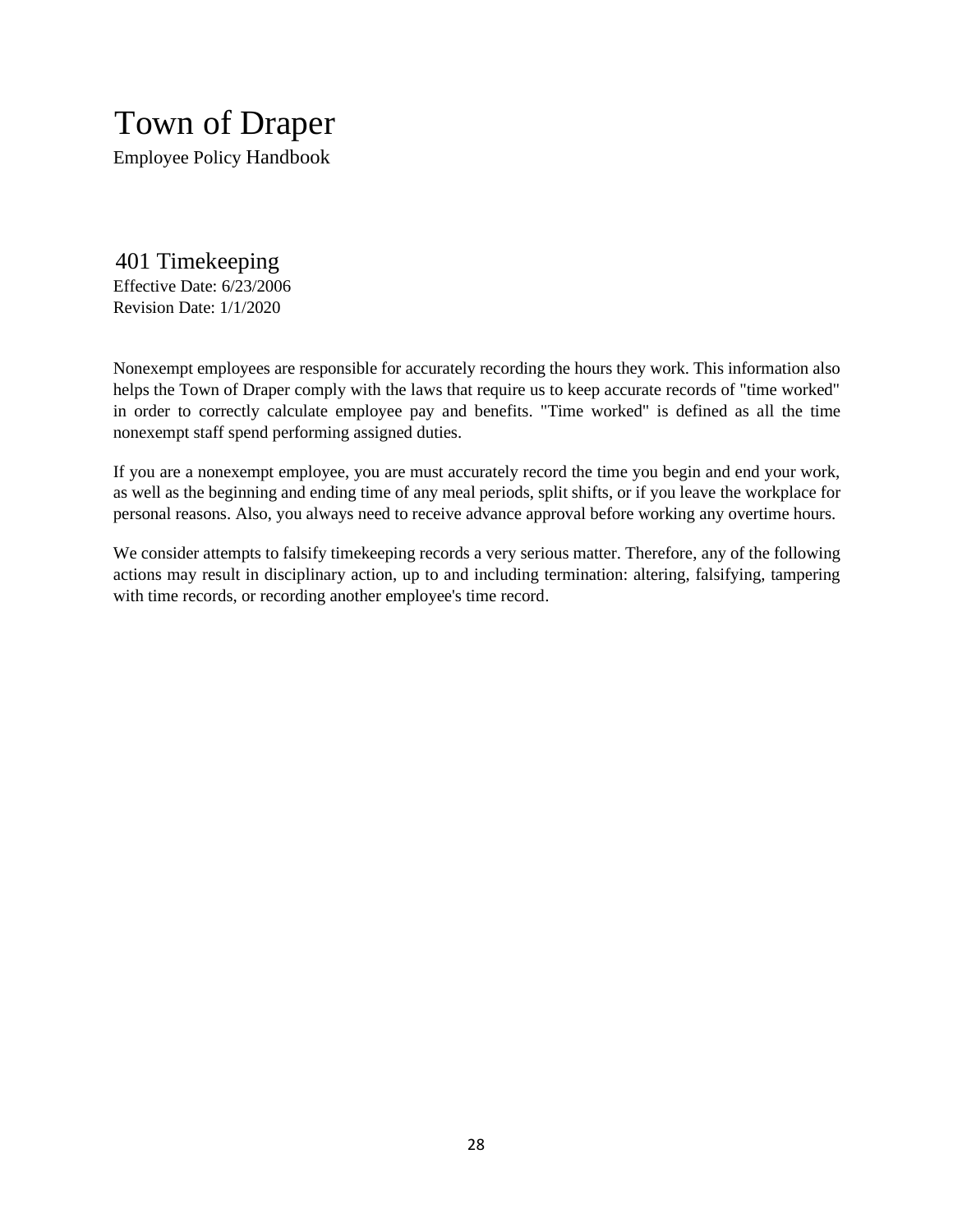Employee Policy Handbook

<span id="page-29-0"></span>403 Paydays Effective Date: 6/23/2006 Revision Date: 1/1/2020

Nonexempt employees are paid bi-weekly. The Town Board is paid monthly. Each paycheck includes earnings for all work performed through the end of the previous payroll period.

Bi-weekly pay periods run from Monday to Sunday; paychecks are issued on Mondays. If a regularly scheduled payday falls on a legal holiday, you will be paid on the next workday after the regularly scheduled payday.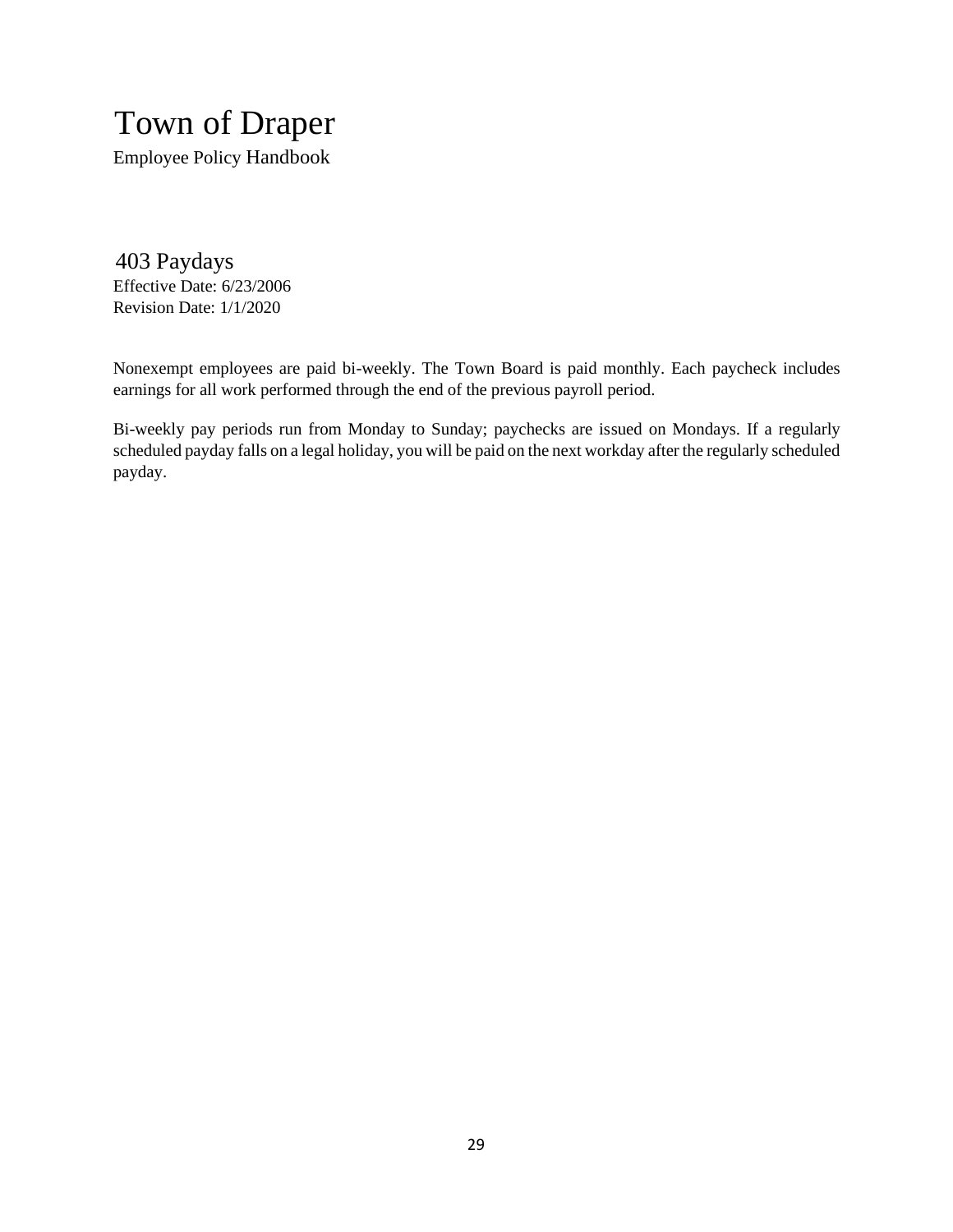Employee Policy Handbook

#### <span id="page-30-0"></span>405 Employment Termination/407 Severance Pay Effective Date: 6/23/2006

Revision Date: 1/1/2020

Wisconsin is an "at-will" employment state; employers may terminate an employee at any time for any reason; this is the State law. Three exceptions to this are: an employment contract such as negotiated by a union, discrimination under one of the protected classes defined by law, or retaliation for "whistle blowing"- that is, for reporting an unlawful or illegal act committed by the employer.

Termination of employment is an inevitable part of personnel activity within the Town of Draper, and many of the reasons for termination are routine. These are some of the most common circumstances for employment terminations:

Resignation - voluntary employment termination initiated by an employee.

Discharge - involuntary employment termination initiated by the organization.

Layoff- involuntary employment termination initiated by the organization for nondisciplinary reasons.

Retirement - voluntary employment termination initiated by the employee meeting age, length of service, and any other criteria for retirement from the organization.

We will generally schedule an exit interview at the time of employment termination. The exit interview is an opportunity to discuss such issues as employee benefits, repayment of any outstanding debt to the Town of Draper, or return of the Town of Draper-owned property. It is also a time for you to voice any suggestions, complaints, and questions you may have.

When your employment ends, you will receive your final pay in accordance with applicable state law. There is no "severance pay" other than compensation for earned wages you are owed at the time of termination.

This includes comp time and any wages owed to you at the time of termination*; it does not include vacation or sick leave time you have accrued.*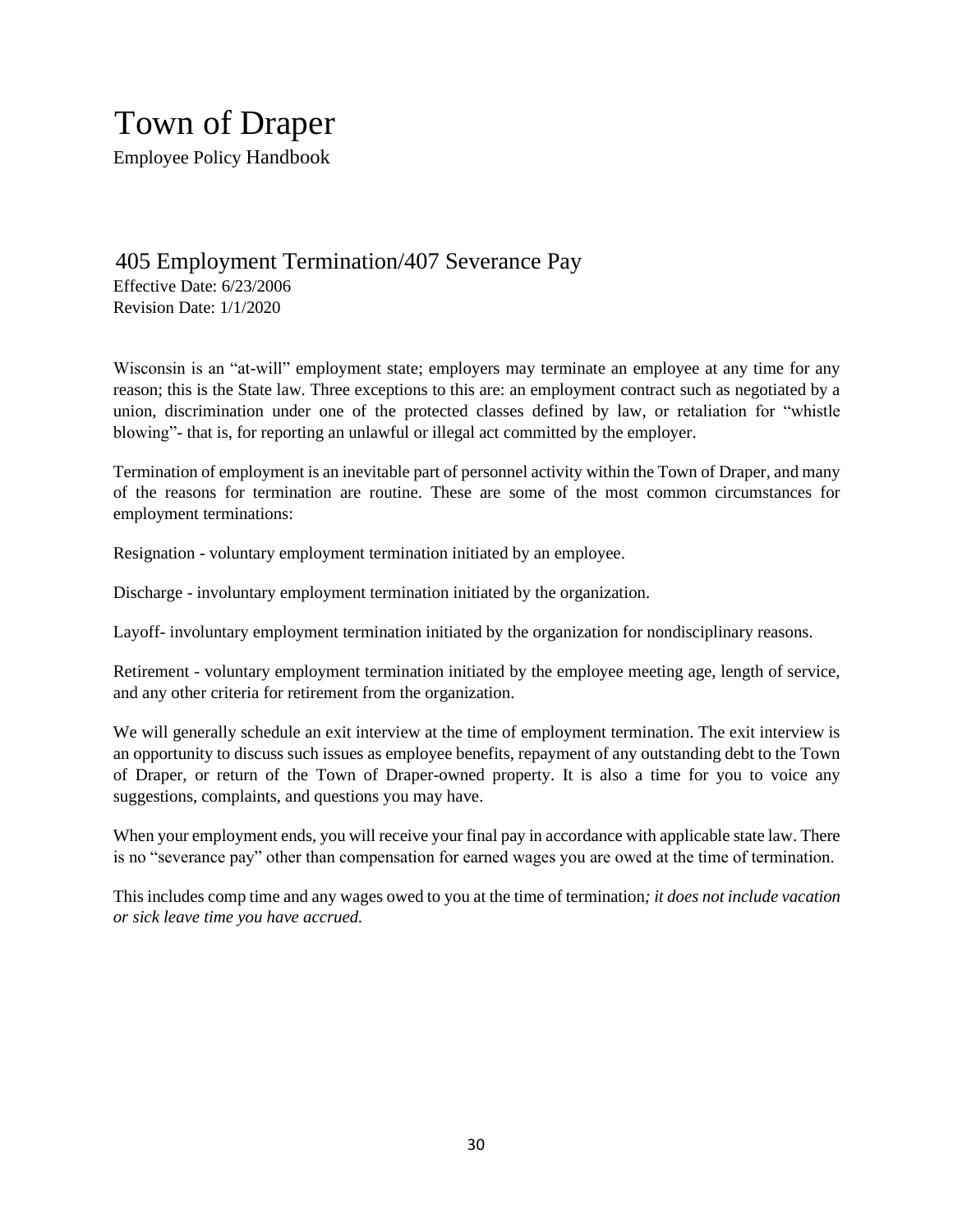Employee Policy Handbook

#### <span id="page-31-0"></span>409 Administrative Pay Corrections

Effective Date: 6/23/2006 Revision Date: 1/1/2020

The Town of Draper takes all reasonable steps to ensure that you receive the correct amount of pay in each paycheck and that you are paid on the scheduled payday.

In the unlikely event that there is an error in the amount of pay you receive, you should promptly advise the Clerk so that the discrepancy can be corrected as quickly as possible.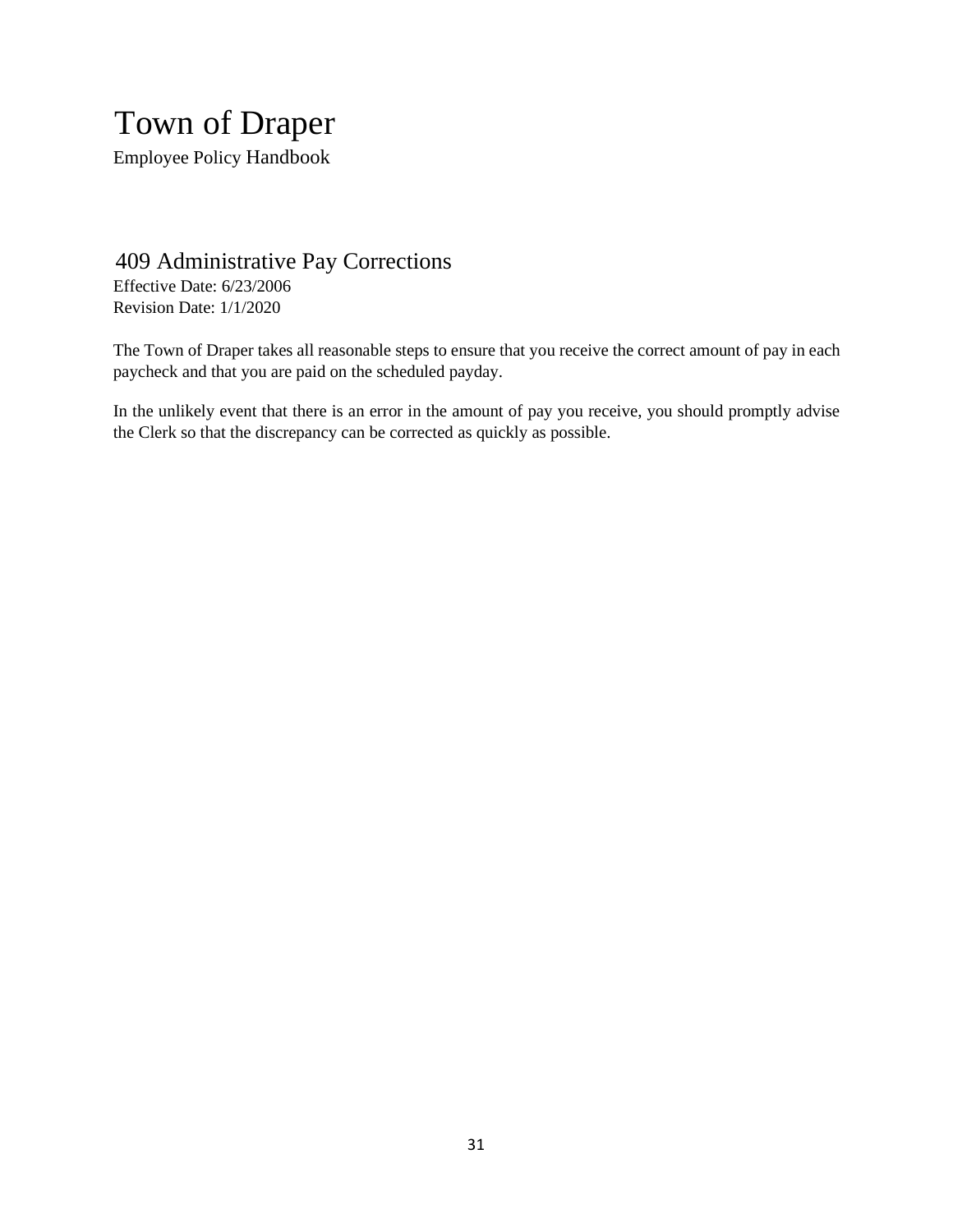Employee Policy Handbook

<span id="page-32-0"></span>410 Pay Deductions Effective Date: 6/23/2006 Revision Date: 1/1/2020

The Town of Draper is legally required to make certain deductions from every employee's compensation. Among these deductions are federal, state, and local taxes as appropriate. We are also legally required to deduct Social Security taxes on your earnings up to a maximum amount, which is called the Social Security "wage base." The Town of Draper contributes to your Social Security by matching the amount of Social Security taxes deducted from your compensation.

The Town of Draper offers programs and benefits to eligible employees beyond those required by law. You may voluntarily authorize deductions from your paycheck to cover your portion of the cost of these programs.

If you have questions concerning why a deduction was made from your paycheck or how your paycheck is calculated, consult with the Clerk.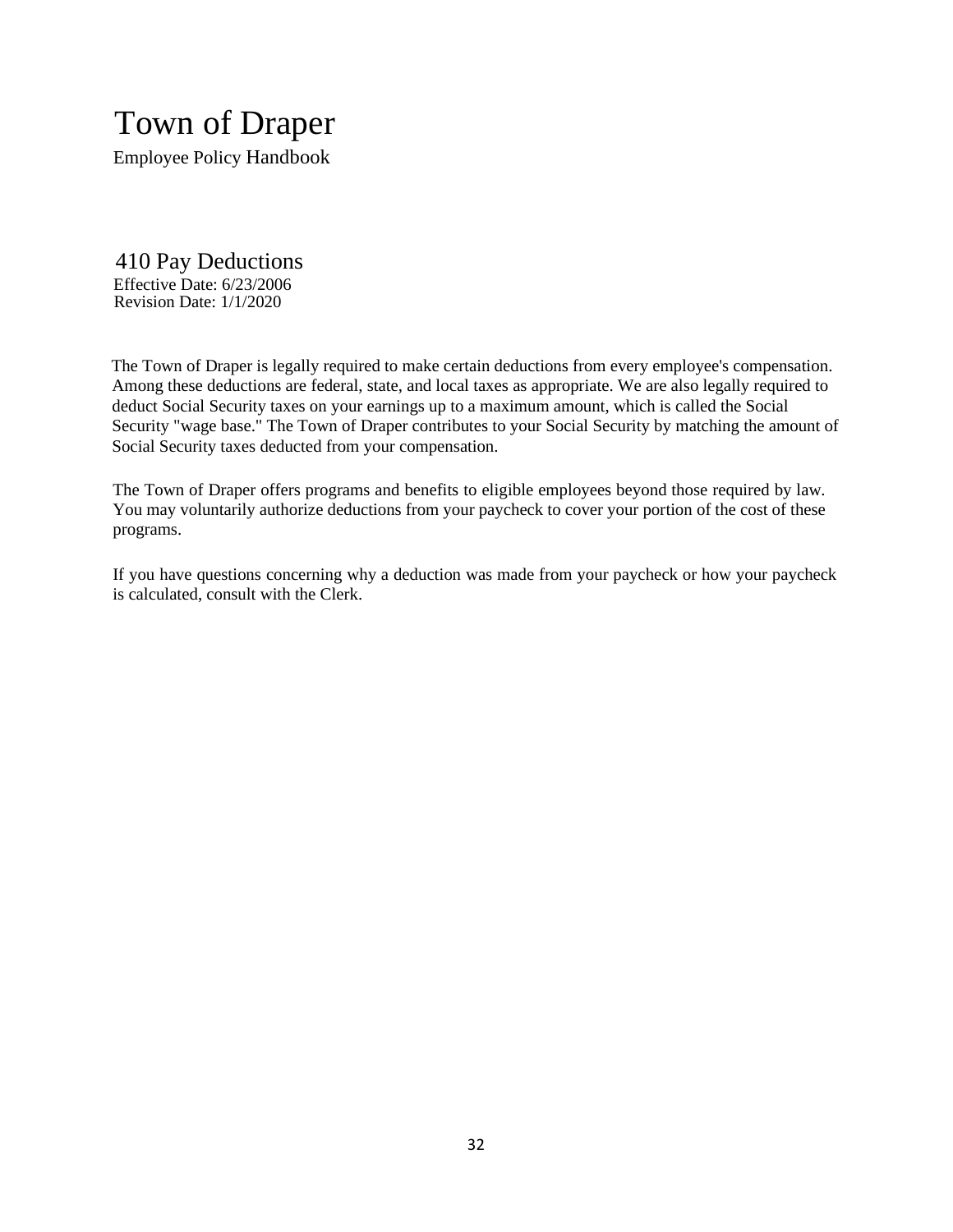Employee Policy Handbook

#### <span id="page-33-0"></span>411 Meeting Policy

Effective Date: 6/23/2006 Revision Date: 1/1/2020

Only authorized employees will be paid for scheduled meetings. The Clerk and Board will attend all regular and special meetings. He/she will receive \$ 25.00 per special meeting.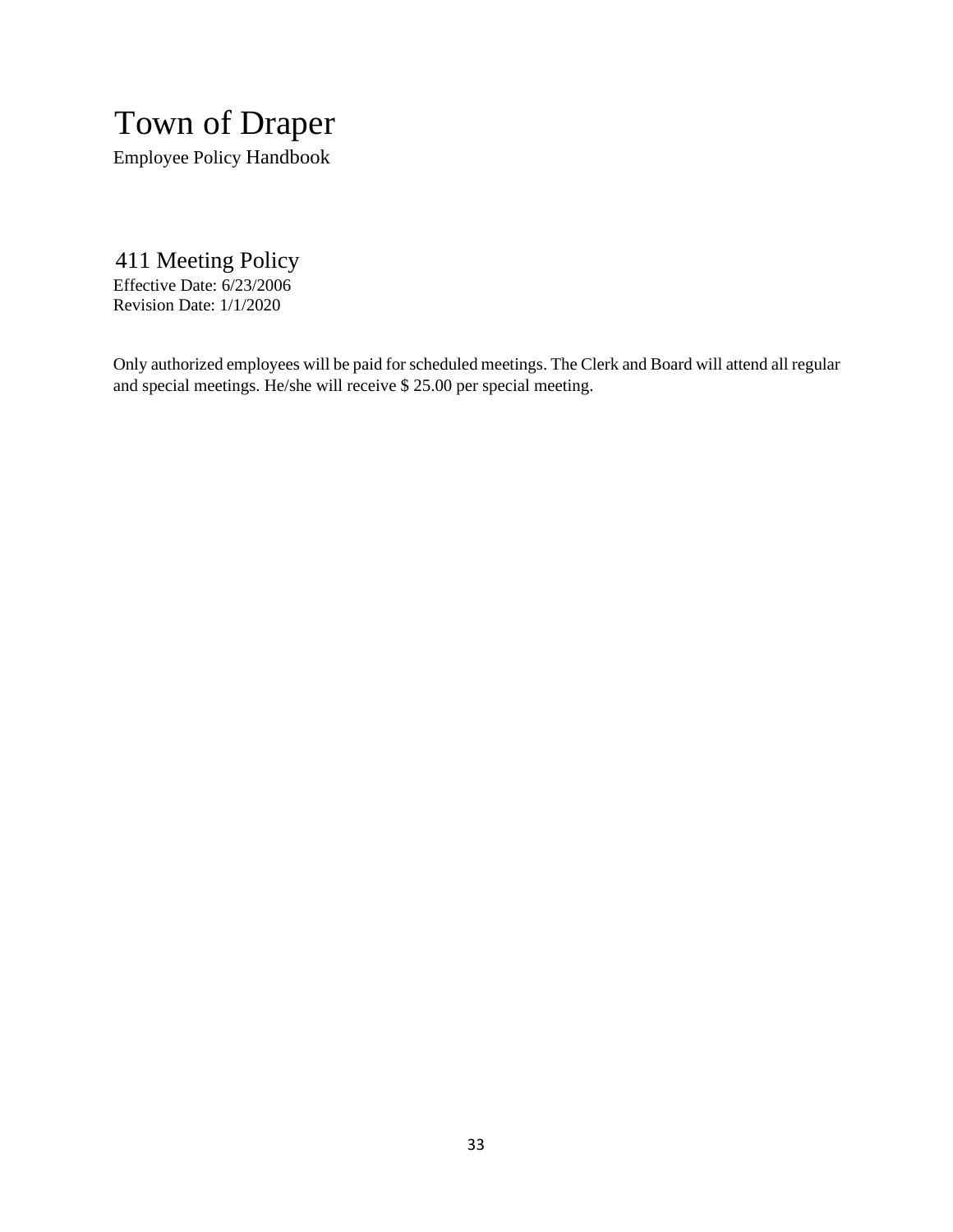Employee Policy Handbook

<span id="page-34-0"></span>501 Safety Effective Date: 6/23/2006 Revision Date: 1/1/2020

To assist in providing a safe and healthful work environment for employees, and visitors, the Town of Draper has established a workplace safety program. This program is a top priority at the Town of Draper. The success of the program depends on the alertness and personal commitment of everyone.

We provide information to employees about workplace safety and health issues through regular internal communication channels. These may include supervisor-employee meetings, bulletin board postings, memos, or other written communications.

You are expected to obey all safety rules and use caution in your work activities. You must immediately report any unsafe condition to the Town Board. If you violate the Town of Draper safety standards, cause a hazardous or dangerous situation, or fail to report or, where appropriate, remedy such situations, you may be subject to disciplinary action, up to and including termination of employment.

In the case of an accident that results in an injury, regardless of how insignificant the injury may appear, you should immediately notify the Town Clerk. Prompt reporting can ensure legal compliance and quick initiation of insurance and worker's compensation benefits procedures. The Town Clerk will provide a Rural Mutual Insurance Company form to complete.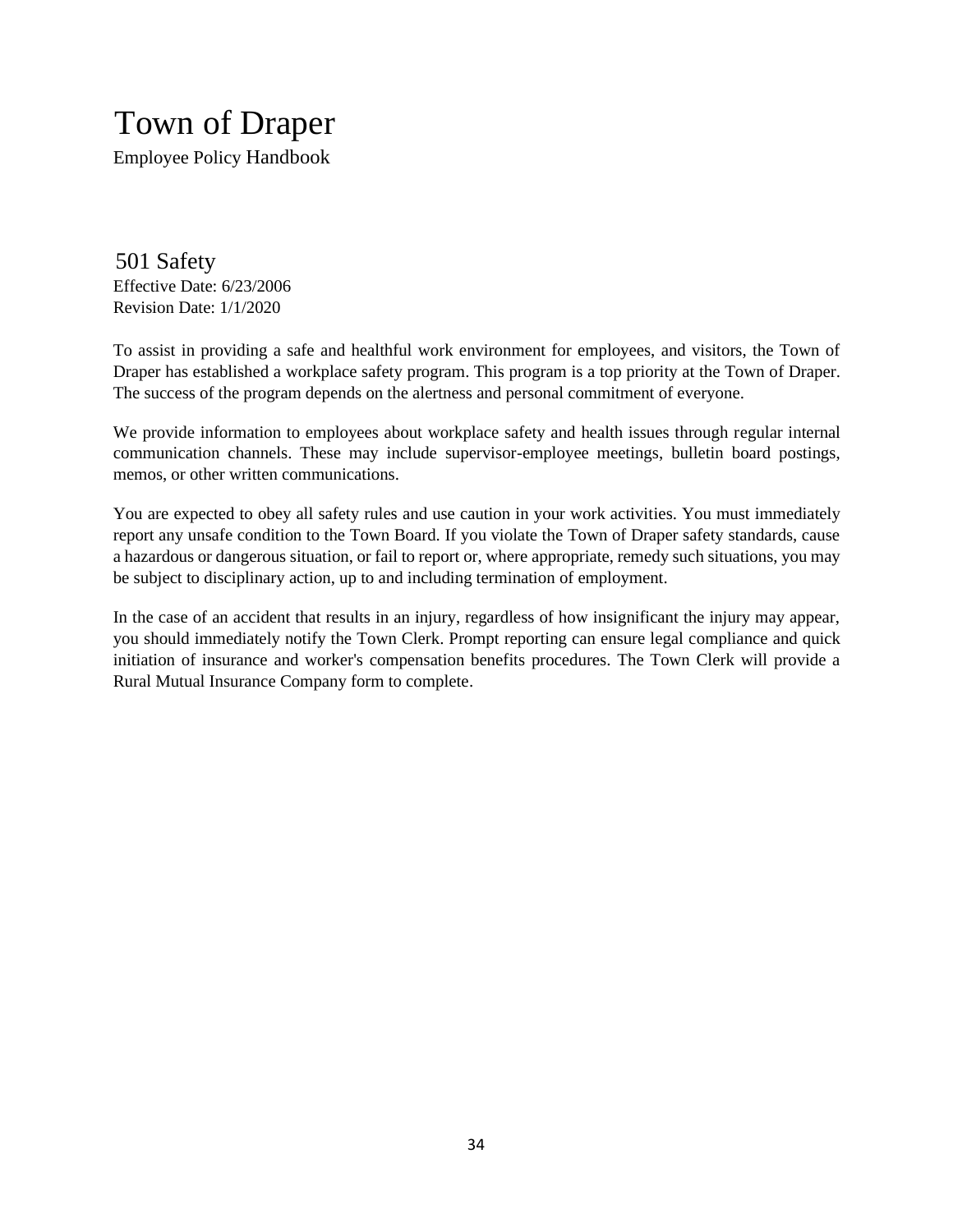Employee Policy Handbook

<span id="page-35-0"></span>502 Emergency Closings Effective Date: 6/23/2006 Revision Date: 1/1/2020

There could be times when emergencies, such as severe weather, fires, power failures, or tornados may disrupt our normal business operations. In extreme cases, these circumstances may require that we close a work facility to ensure the safety of employees and the public.

In the event that an emergency closing becomes necessary, employees will work with the Town Board to make alternative arrangements so that work can continue as necessary.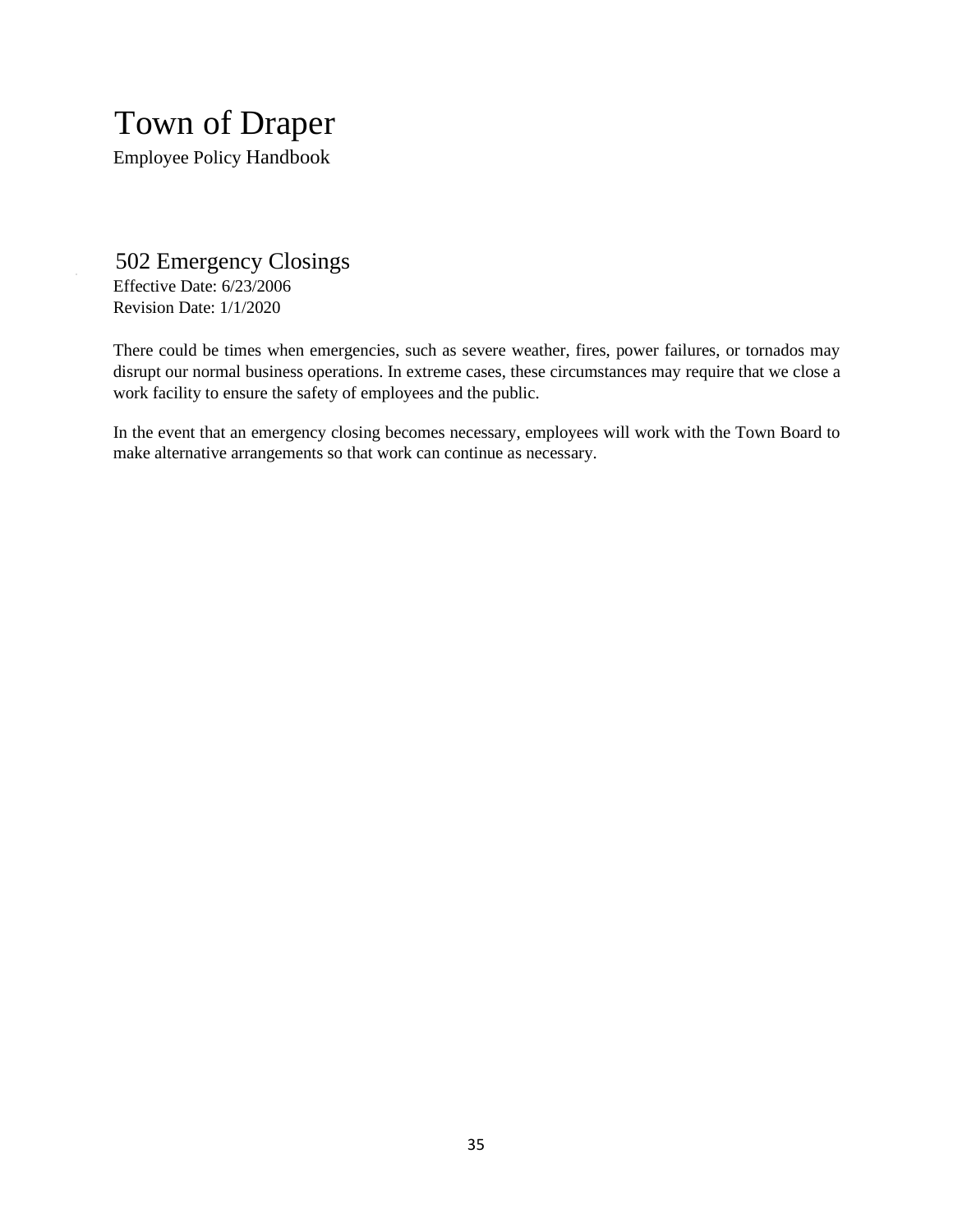Employee Policy Handbook

<span id="page-36-0"></span>503 Work Schedules Effective Date: 6/23/2006 Revision Date: 1/1/2020

Work schedules for employees vary depending on your employment category, duties, and the seasons. Your supervisor will advise you of your specific work schedule. Staffing needs and operational demands may necessitate variations in starting and ending times, as well as variations in the total hours that may be scheduled each day and week.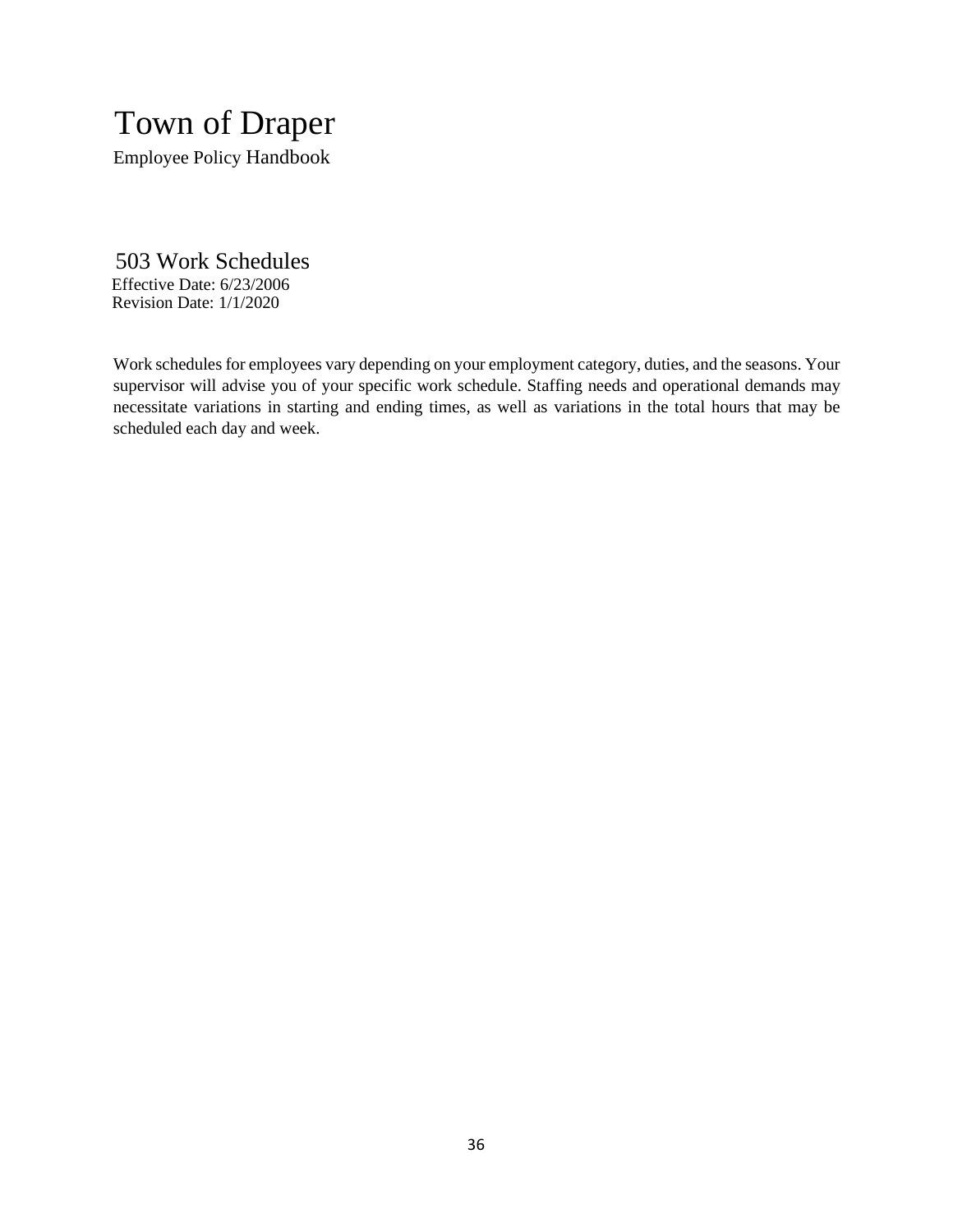Employee Policy Handbook

<span id="page-37-0"></span>504 Overtime Effective Date: 6/23/2006 Revision Date: 1/1/2020

There may be times when the Town of Draper cannot meet its operating requirements or other needs during regular working hours. If this happens, we may give employees the opportunity to volunteer for overtime work assignments such as snow plowing.

We try to distribute overtime assignments fairly among all employees who are qualified to perform the required work.

All nonexempt employees will be paid overtime compensation in accordance with federal and state wage and hour restrictions. Overtime pay is based on actual hours worked. For this reason, time off for sick leave, vacation, and other paid or unpaid leaves of absence is not considered hours worked for the purpose of calculating overtime pay.

All overtime must be approved by the Town Board.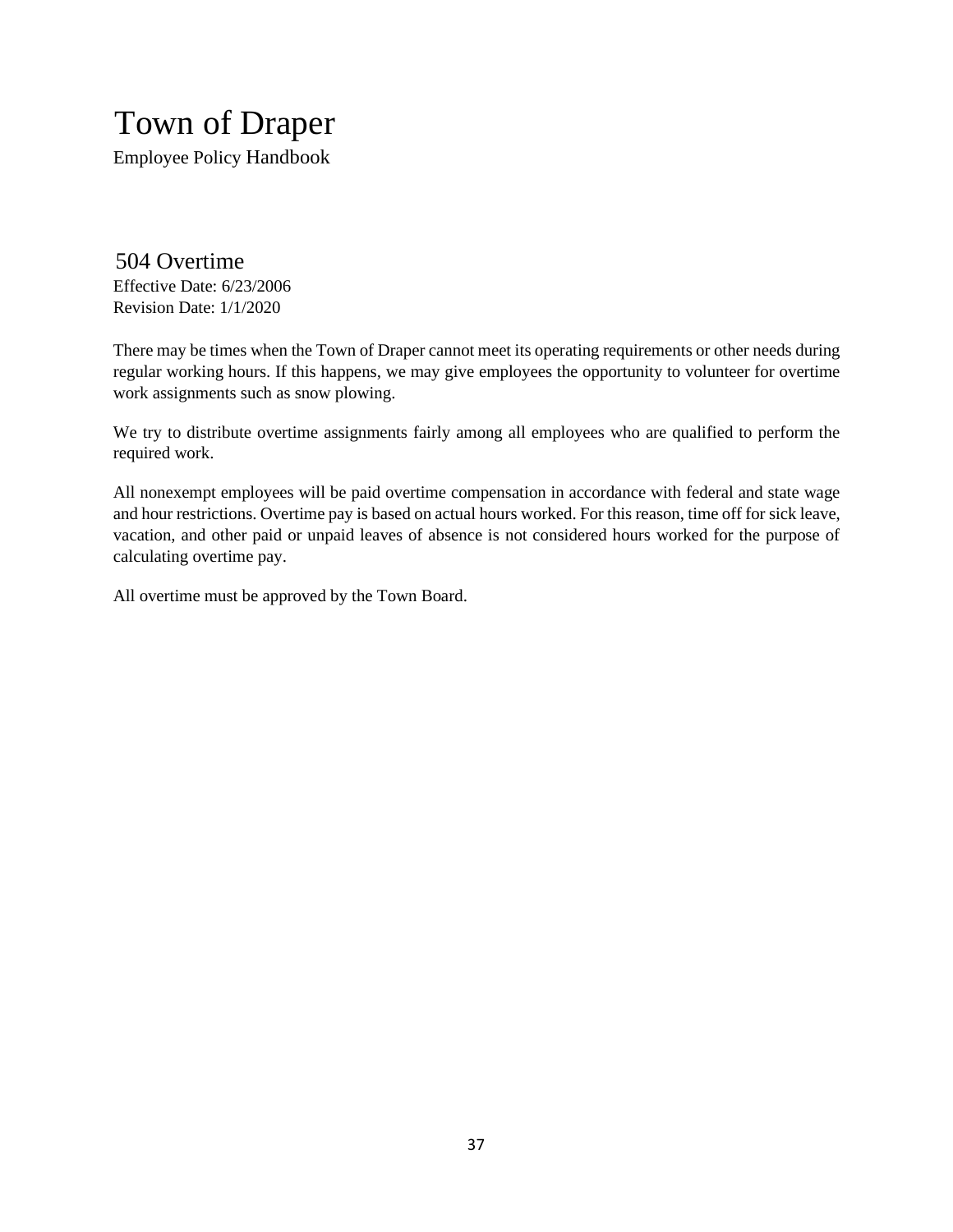Employee Policy Handbook

<span id="page-38-0"></span>505 Rest and Meal Periods Effective Date: 6/23/2006 Revision Date: 1/1/2020

If you are a full-time nonexempt employee, you will be given two paid rest periods of 15 minutes in length each workday. To the extent possible, rest periods will be in the middle of work periods. Since this time is counted and paid as time worked, you must not be absent from your workstation beyond the allotted rest period time.

All regular full-time employees are provided with one paid meal period of 30 minutes in length each workday. Meal periods should be taken on location if you are far from town, or you may return to the town hall for your meal period if you are within a one-mile radius.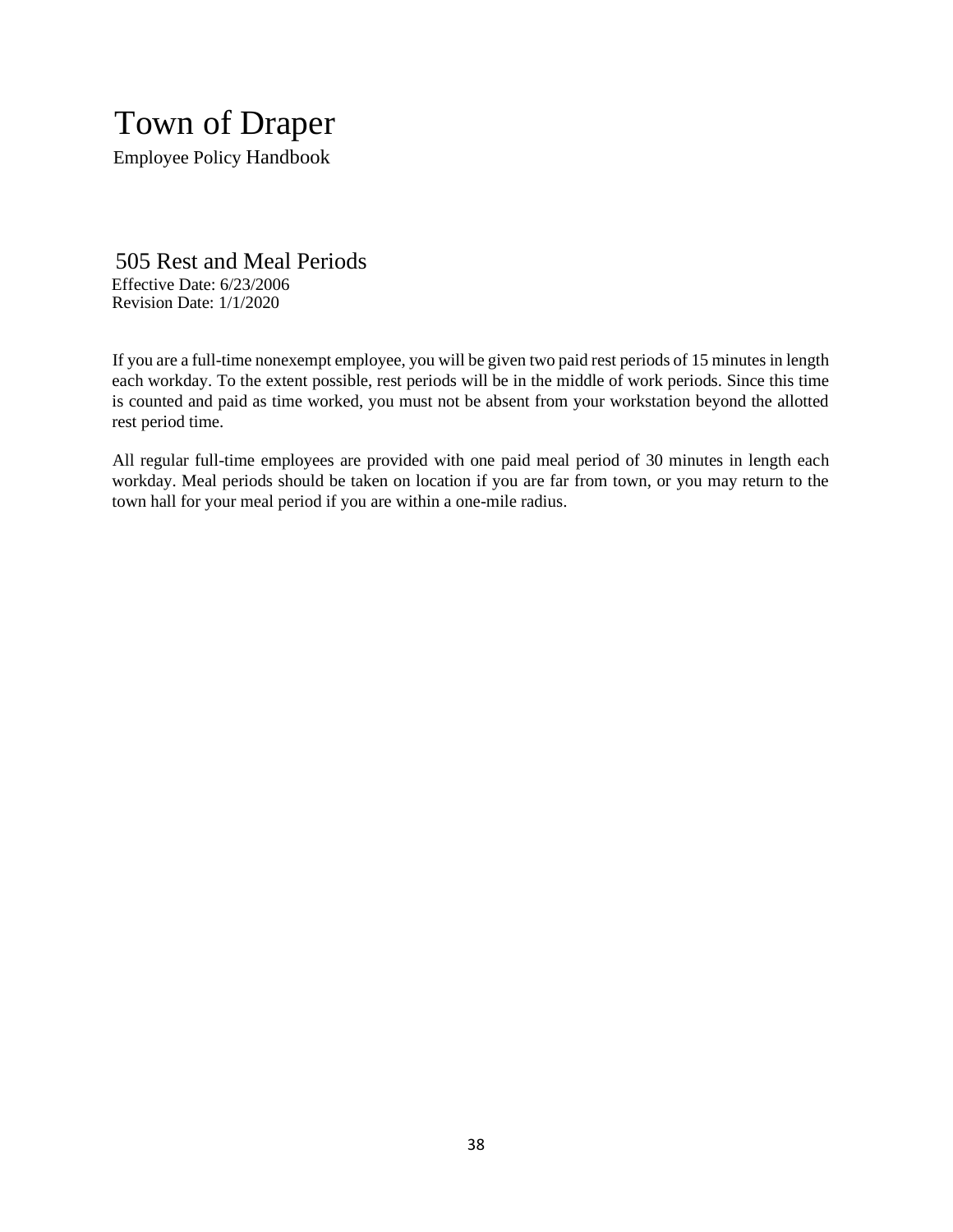Employee Policy Handbook

<span id="page-39-0"></span>506 Smoking Effective Date: 6/23/2006 Revision Date: 1/1/2020

In keeping with 2009 WI Act 12 Smoking Ban legislation and the Town of Draper's intent to provide a safe and healthful work environment, smoking is prohibited in all Town buildings and on Town property within 25 feet of entrance doors or open windows.

Smoking is not permitted within 75 feet of the fuel storage tanks.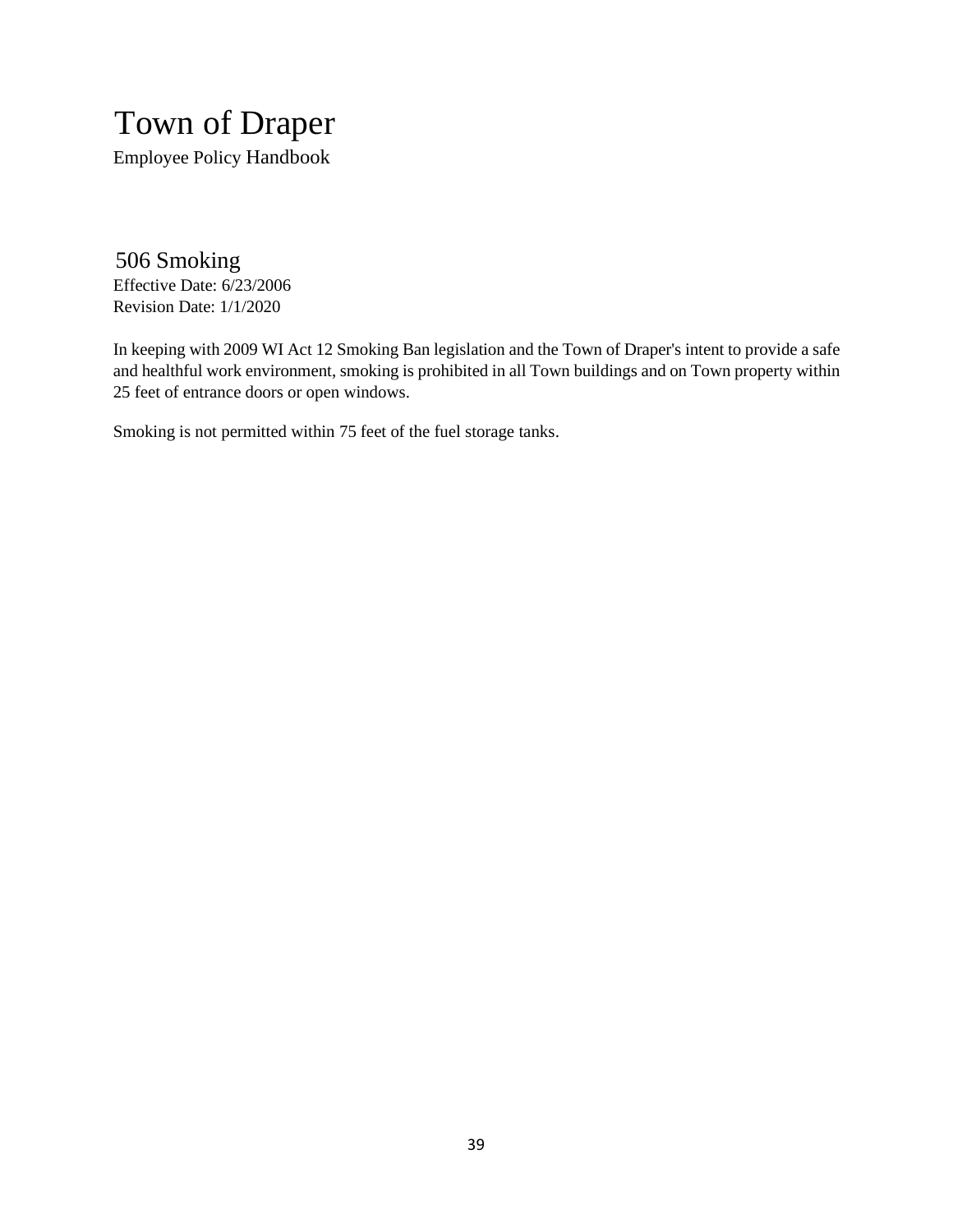Employee Policy Handbook

<span id="page-40-0"></span>507 Use of Telephones Effective Date: 6/23/2006 Revision Date: 1/1/2020

The Town of Draper telephones are intended for business use only. We request that you keep any personal local calls to a minimum and may require you to reimburse the Town of Draper for charges resulting from personal calls.

Because our telephone communications are an important reflection of our image to customers and the community, every employee should use proper telephone etiquette. Some examples of good telephone etiquette are always using the approved greeting, speaking courteously and professionally, confirming the information you have received from the caller, and only hanging up once the caller has done so.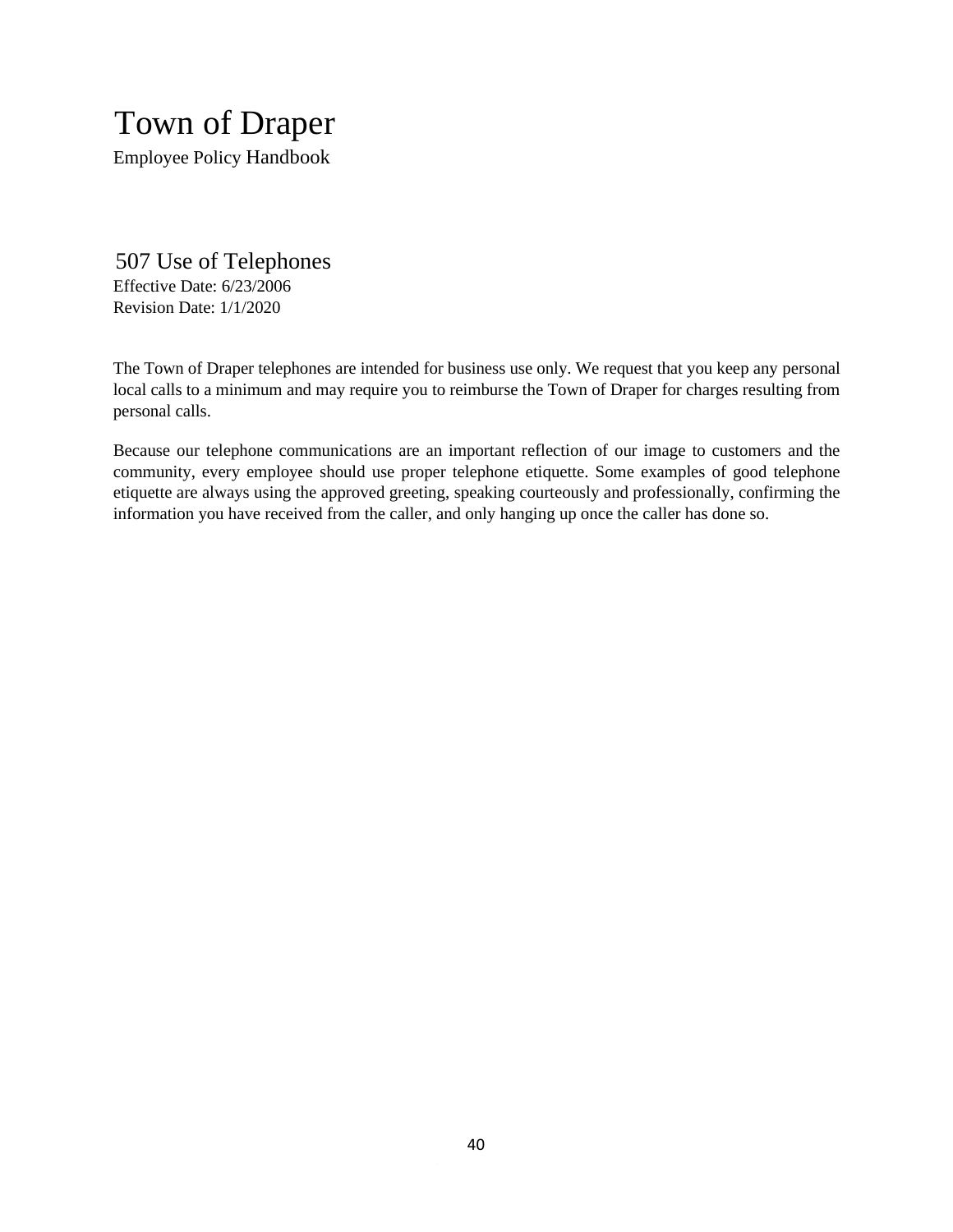Employee Policy Handbook

#### <span id="page-41-0"></span>508 Mobile Phones & Text Messaging Effective Date: 1/1/2020 Revision Date:

Employees are expected to perform their work for the Town of Draper without distractions, disruption or interruption by personal phones or devices during work hours. Mobile phones should be placed on silent or vibrate during work hours, and employees should not be talking, text messaging, or using devices to access the Internet while they are on the clock.

Incidental mobile phone usage is permitted in the case of emergencies, and employees are free to use devices on breaks.

Sending and receiving text messages while driving is against the law in Wisconsin: DO NOT TEXT AND DRIVE while operating a Town vehicle or equipment.

CDL drivers are PROHIBITED from any and all use of cell phones behind the wheel. This is a federal law, and violations can result in penalties up to \$2,750.00 for drivers and up to \$11,000.00 for employers who allow or require the use of hand-held phones while driving. CDL holders face disqualification if convicted.

Employees whose mobile phone usage violates laws or the Town of Draper policies are subject to disciplinary action, up to and including termination of employment.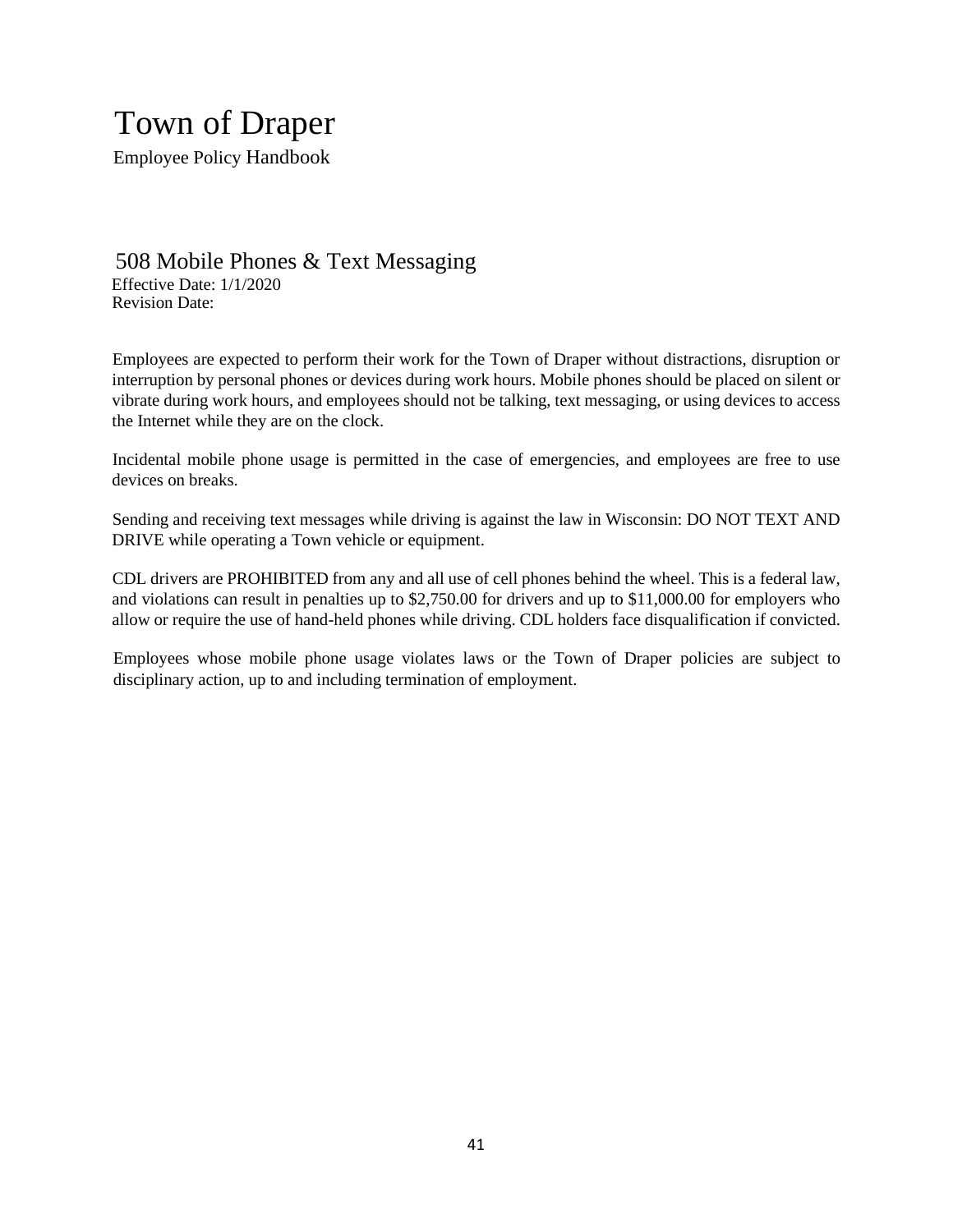Employee Policy Handbook

<span id="page-42-0"></span>509 Use of Equipment and Vehicles Effective Date: 6/23/2006 Revision Date: 1/1/2020

Equipment and vehicles essential in accomplishing job duties are expensive and difficult to replace. When using the Town of Draper property, you are expected to exercise care, perform required maintenance, and follow all operating instructions, safety standards, and guidelines.

Town of Draper equipment and vehicles are *not for personal use*; they are for *authorized Town work and business only*. Any employee who uses Town of Draper property without obtaining prior permission of the Town Board may face discipline or termination of employment.

You should notify your supervisor if any equipment, machines, tools, or vehicles appear to be damaged, defective, or in need of repair. Prompt reporting of damages, defects, and the need for repairs could prevent deterioration of equipment and possible injury to employees or other people. Your supervisor can answer any questions about your responsibility for maintenance and care of equipment or vehicles you use on the job.

The improper, unauthorized, careless, negligent, destructive, or unsafe use or operation of equipment or vehicles, as well as excessive or avoidable traffic and parking violations, may result in disciplinary action, up to and including termination of employment.

If an employee causes willful or negligent damages to the Town equipment or vehicles, or to another's property by using the Town equipment or vehicles, the Board may hold the employee financially liable and require the employee to pay for the damages.

*Failure to promptly report an accident or property damage is grounds for discipline or termination of employment.*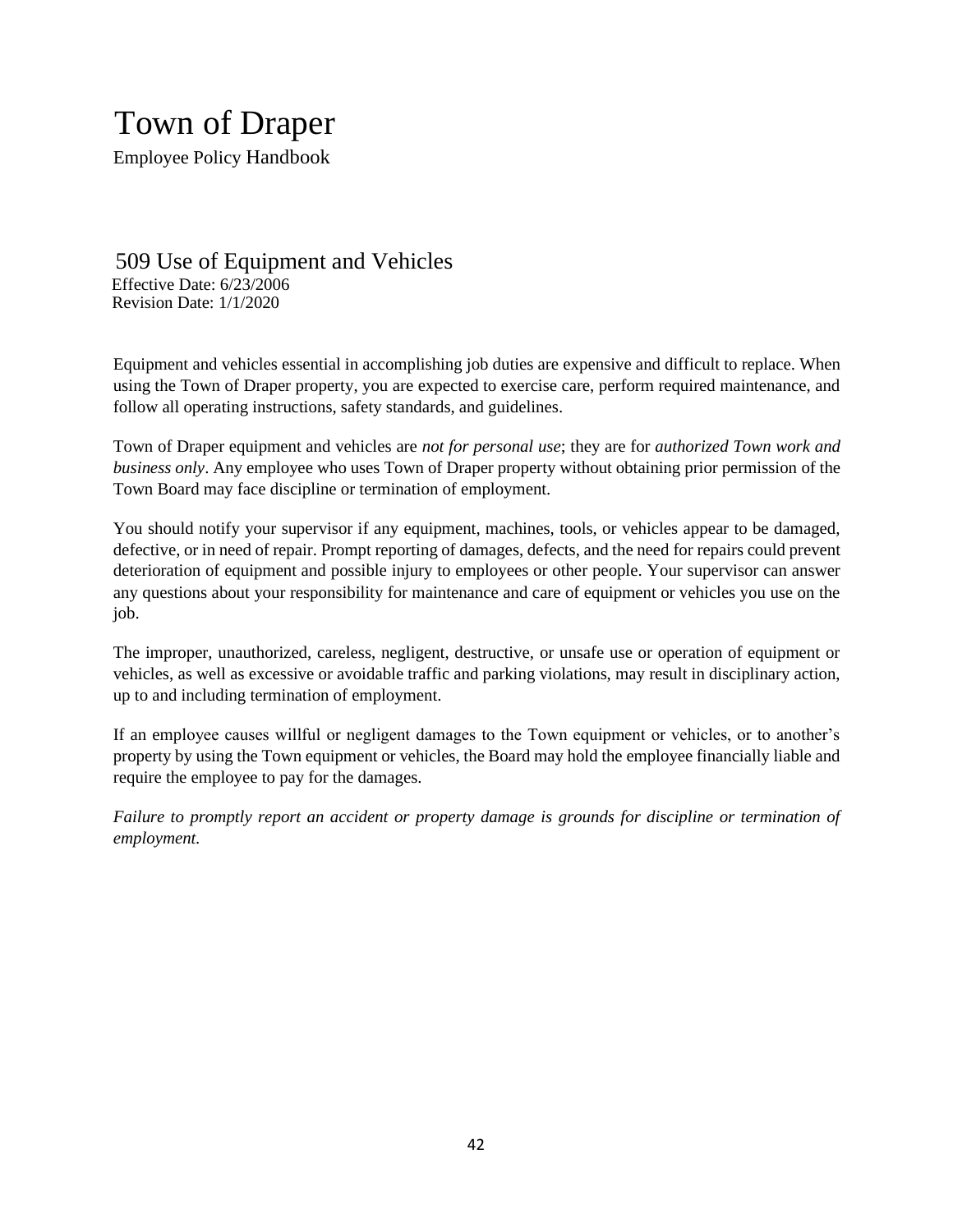Employee Policy Handbook

<span id="page-43-0"></span>512 Computer Usage Effective Date: 6/23/2006 Revision Date: 1/1/2020

The Town of Draper gives certain employees and elected officials access to computers, the Town's network, systems, email and software to use in doing their work. No person should use a computer, password, access a file, or retrieve any stored communication without authorization.

In accordance with WI statutes governing elections security and to protect against computer viruses, hacking and malware, the Town's computer network is under managed IT administration; employees and officials may not execute third party downloaded programs, make changes to hardware and software, or access secured computers or systems unless authorized by the IT.

Access to the Clerk's secured computer by anyone other than the Clerk or designated IT administrator is forbidden without prior certification in elections security as authorized by the Wisconsin Elections Commission. *New Clerks must complete the MCT certification course and elections security training requirements before using the Clerk's computer to access the Internet; the Town of Draper will be held liable for any breach of security to the Wisconsin elections database traced back to improper or unauthorized use of the Clerk's computer.*

Computers and devices owned by the Town of Draper should not leave the Town Hall without written permission of the Town Board. User agrees to allow access to these devices at any time upon request by the Board for the purposes of inspection, updates, or maintenance by the IT administrator.

No person is allowed to access Town of Draper computer systems, documents or email from a personally owned device unless you allow that device to be managed by the IT administrator. User agrees that Town of Draper files may be accessed and/or erased by the IT at any time. If any personal device used for Town of Draper business is lost or stolen, you must inform the Town IT administrator immediately.

Email, files and intellectual property produced during your employment or tenure in office are the property of the Town of Draper. All Town of Draper employees and elected officials are strictly forbidden to use personal email or file sharing accounts to conduct Town business; all Town business email and texts must be conducted through townofdraper.com email addresses and texts.

The Town of Draper prohibits the illegal duplication of software and its related documentation.

You should notify your supervisor, the Town Board or the IT administrator if you learn about a violation of this policy. Employees whose computer usage violates laws or the Town of Draper policies are subject to disciplinary action, up to and including termination of employment. Employees may also be held personally liable for any violations of this policy.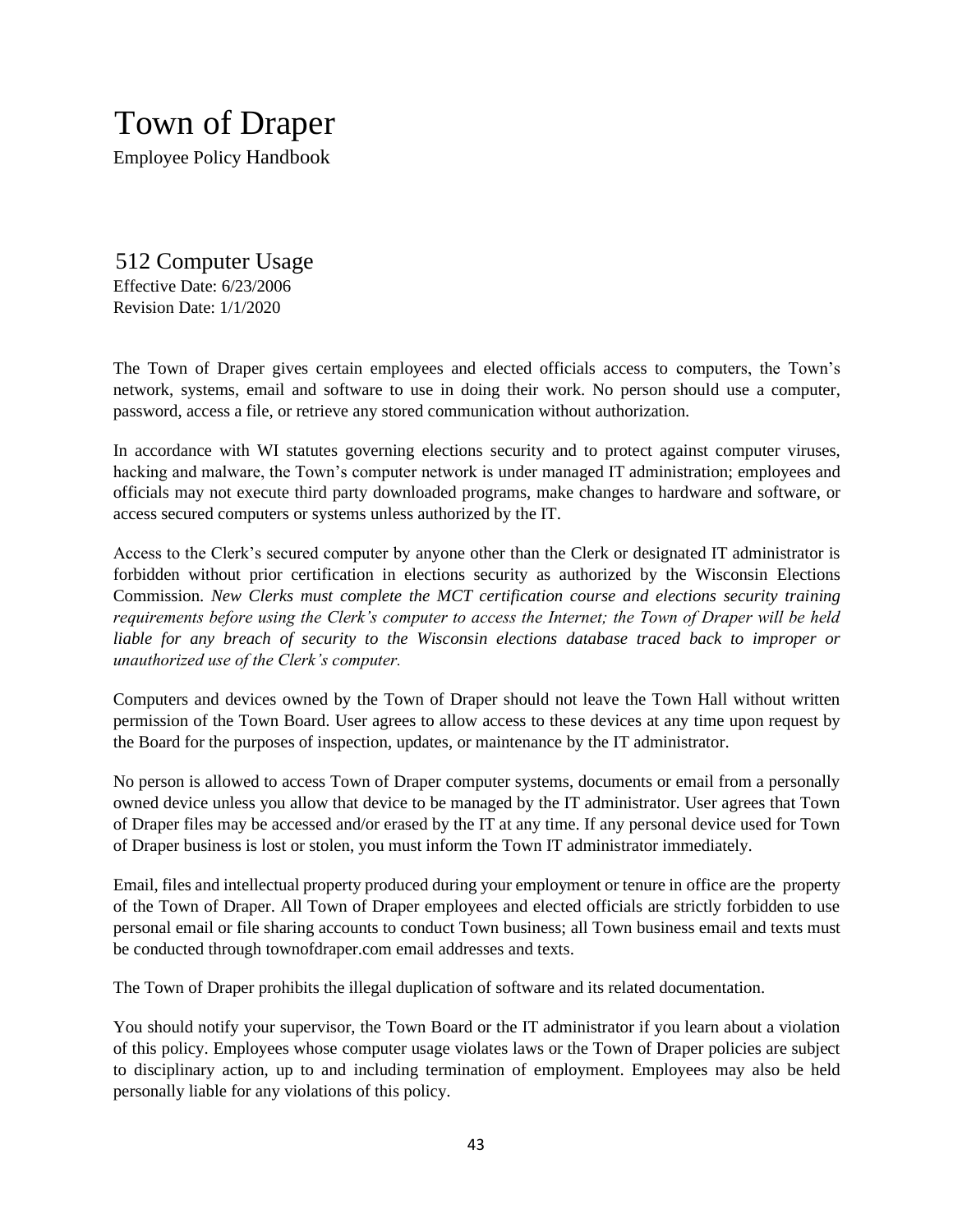Employee Policy Handbook

#### <span id="page-44-0"></span>513 Internet and Email Usage

Effective Date: 6/23/2006 Revision Date: 1/1/2020

The Town of Draper provides certain employees and elected officials with Internet access and email accounts to help them do their jobs. This policy explains our guidelines for using the Internet and email responsibly and productively. While Internet usage is intended for job-related activities, we permit incidental and occasional brief personal use within reasonable limits.

All Internet data that is composed, transmitted, or received via our computer systems is considered to be part of our official records. This means that it is subject to disclosure to law enforcement or other third parties. Therefore, you should always make sure that the business information contained in Internet email messages and other transmissions is accurate, appropriate, ethical, and lawful.

We strive to maintain a workplace that is free of harassment and sensitive to the diversity of our employees. Therefore, we prohibit the use of computers and the email system in ways that are disruptive, offensive to others, or harmful to morale.

We prohibit displaying, downloading, or emailing sexually explicit images, messages, and cartoons. Examples of unacceptable computer usage include (but are not limited to) sexual comments or images, racial slurs, gender-specific comments, or other comments or images that could reasonably offend someone on the basis of race, age, sex, religious or political beliefs, national origin, disability, sexual orientation, or any other characteristic protected by law.

We do not allow data that is composed, transmitted, accessed, or received via the Internet to contain content that could be considered discriminatory, offensive, obscene, threatening, harassing, intimidating, disrespectful or disruptive to any employee or other person.

You may not use email to solicit others for commercial ventures, religious or political causes, outside organizations, or other nonbusiness matters.

Employees whose Internet usage violates laws or the Town of Draper policies are subject to disciplinary action, up to and including termination of employment. Employees may also be held personally liable for any violations of this policy.

The following are examples of some actions and activities that are prohibited and which could result in disciplinary action: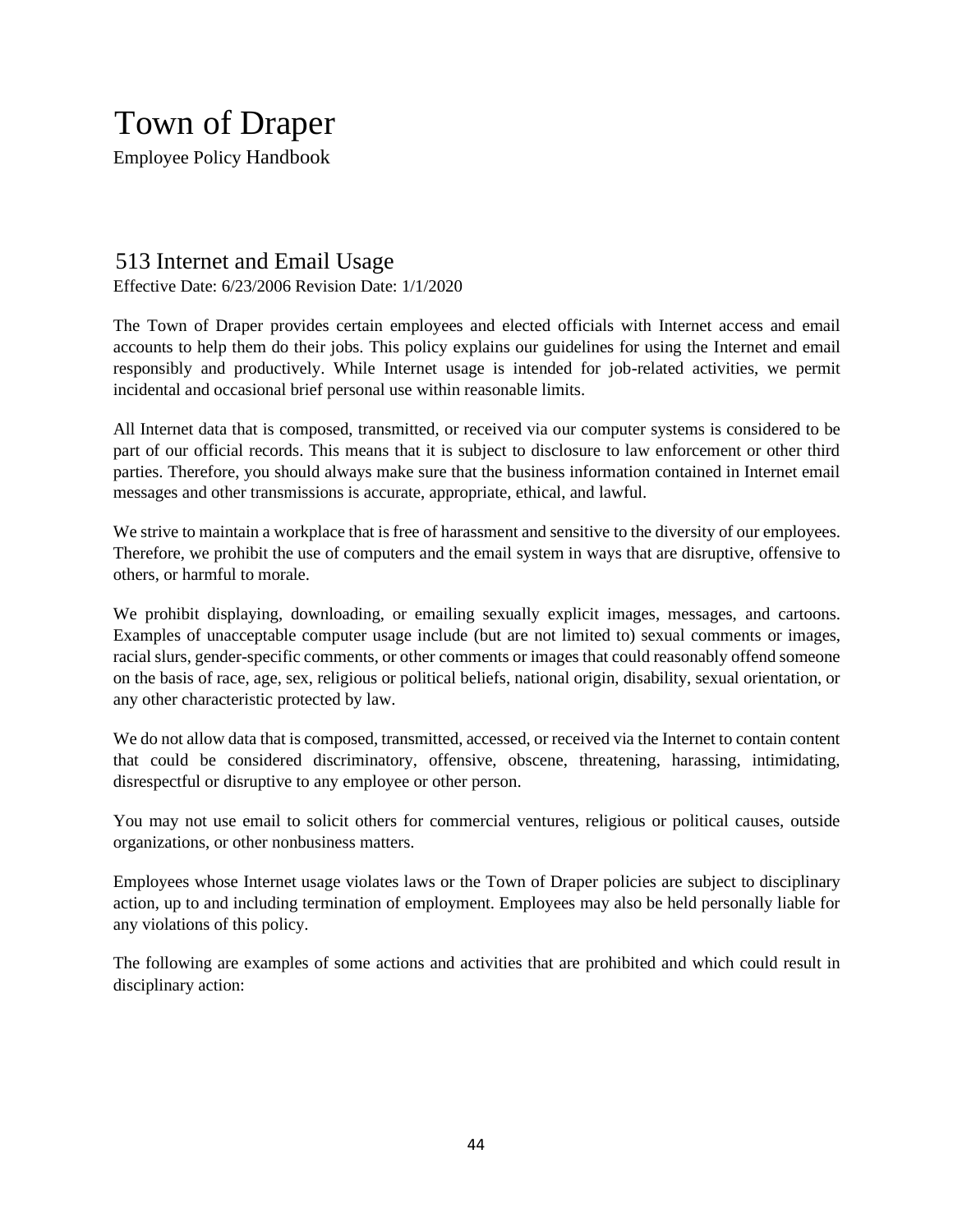Employee Policy Handbook

- Sending or posting discriminatory, harassing, or threatening messages or images
- Using the organization's time and resources for personal gain.
- Stealing, using, or disclosing someone else's code or password without authorization
- Copying, pirating, or downloading software and electronic files without permission
- Sending or posting confidential material, trade secrets, or proprietary information outside of the organization
- Violating copyright law
- Failing to observe licensing agreements
- Engaging in unauthorized transactions that may incur a cost to the organization or initiate unwanted Internet services and transmissions
- Sending or posting messages or material that could damage the organization's image or reputation
- Participating in the viewing or exchange of pornography or obscene materials
- Sending or posting messages that defame or slander other individuals
- Attempting to break into the computer system of another organization or person
- Refusing to cooperate with a security investigation
- Sending or posting chain letters, solicitations, or advertisements not related to business purposes or activities
- Using the Internet for political causes or activities, religious activities, or any sort of gambling
- Attempting to circumvent the security features of the organization's systems
- Jeopardizing the security of the organization's electronic communications systems
- Sending or posting messages that disparage another organization's products or services
- Passing off personal views as representing those of the organization
- Sending anonymous email messages
- Engaging in any other illegal activities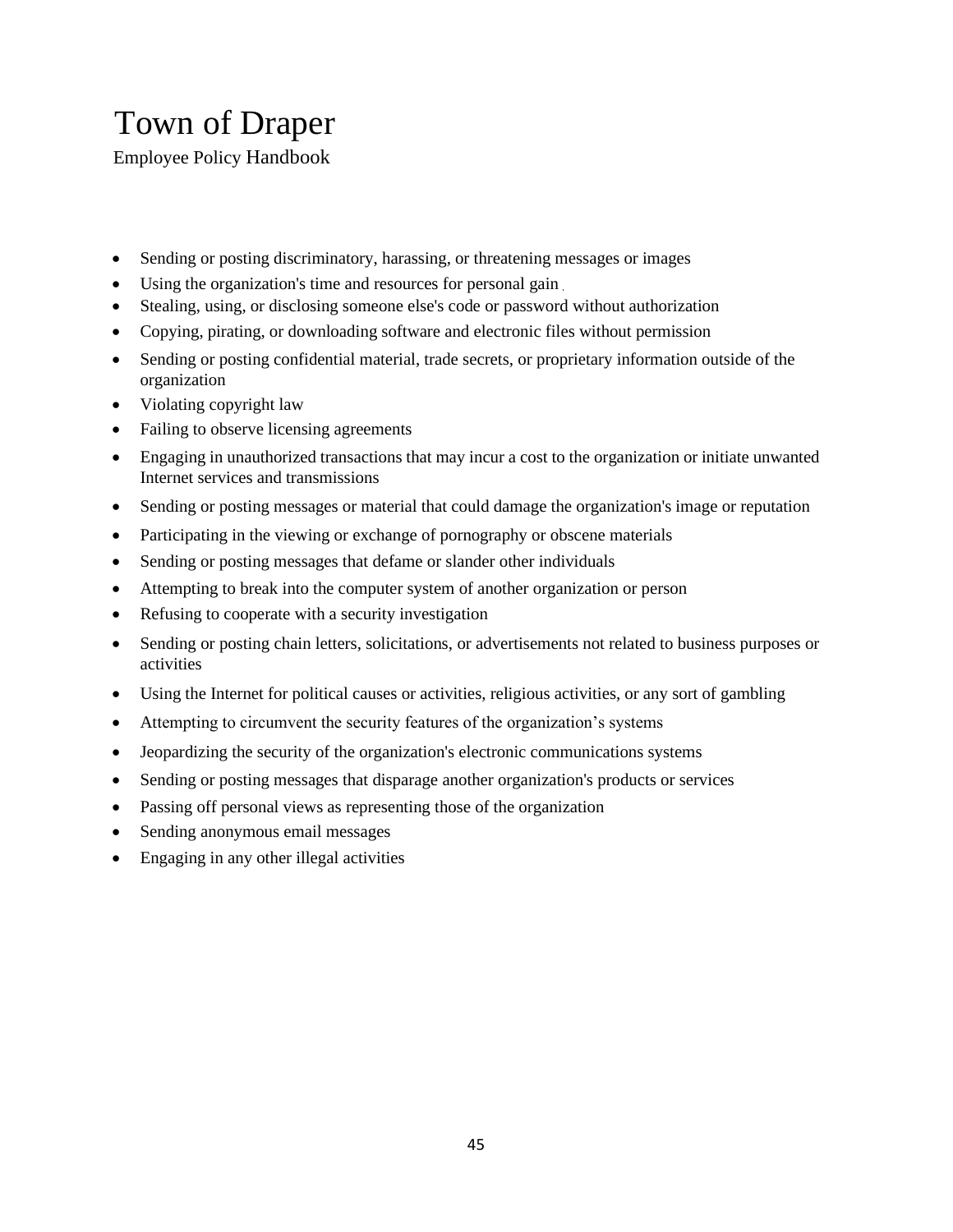Employee Policy Handbook

#### <span id="page-46-0"></span>515 Workplace Violence Prevention

Effective Date: 6/23/2006 Revision Date: 1/1/2020

The Town of Draper is committed to preventing workplace violence and to maintaining a safe work environment. We have adopted the following guidelines to deal with intimidation, harassment, or other threats of (or actual) violence that might occur during business hours or on our premises.

All employees, including supervisors, temporary employees and elected officials should be treated with courtesy and respect at all times. Employees are expected to refrain from fighting, "horseplay," or other conduct that may be dangerous to others. We prohibit firearms, weapons, and other dangerous or hazardous devices and substances from the premises of Town of Draper without proper authorization.

The Town of Draper will not tolerate conduct that threatens, intimidates, or coerces another employee, a customer, or a member of the public at any time, including off-duty periods. This includes all acts of harassment, including harassment that is based on an individual's sex, race, age, or any characteristic protected by federal, state, or local law.

All threats of (or actual) violence, either direct or indirect, should be reported as soon as possible to your supervisor or any other member of management. This includes threats by employees as well as threats by customers, vendors, solicitors, or anyone else. When reporting a threat of violence, you should be as specific and detailed as possible.

Be sure to report any suspicious person or activities as soon as possible to a supervisor. Do not place yourself in peril. If you see or hear a commotion or disturbance near your work area, do not try to intercede or see what is happening.

We will promptly and thoroughly investigate all reports of threats of (or actual) violence and of suspicious individuals or activities. The identity of the person who made the report will be protected to the extent practical.

Any person who violates these guidelines will be subject to disciplinary action, up to and including termination of employment. Violations include making a threat of violence or actually committing a violent act.

If you are having a dispute or differences with another employee, we encourage you to discuss it with your supervisor, the Board or the Clerk before the situation escalates into potential violence. The Town of Draper is eager to assist in the resolution of employee disputes and we will not discipline an employee for raising these types of concerns.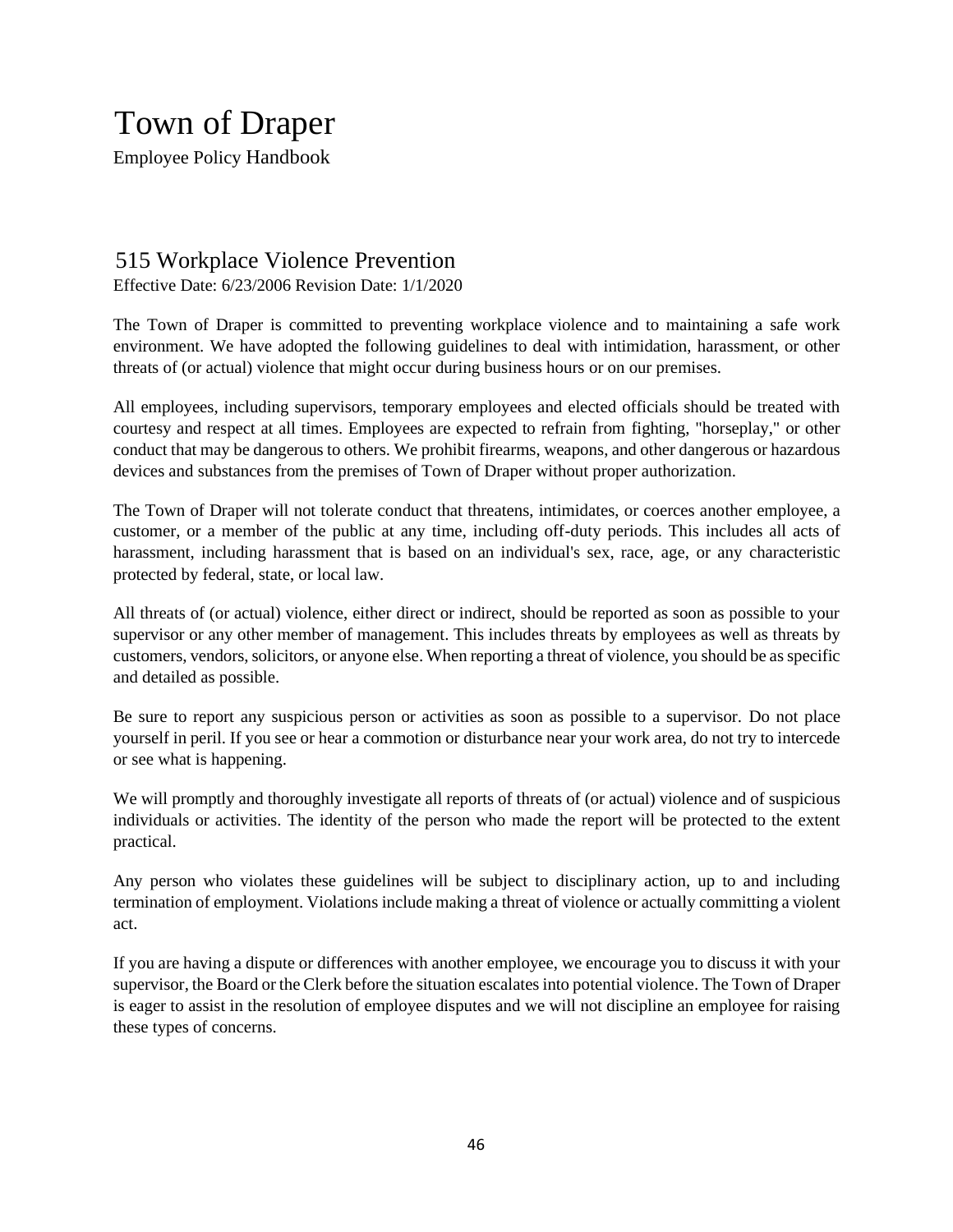Employee Policy Handbook

#### <span id="page-47-0"></span>517 Business Travel Expenses

Effective Date: 6/23/2006 Revision Date: 1/1/2020

The Town of Draper will reimburse employees for reasonable business travel expenses when the travel has been approved in advance by the Town Board. Once your travel plans are approved, you are responsible for making your own travel arrangements.

When approved, we will reimburse the costs of travel, meals, lodging, and other expenses directly related to accomplishing the objective of your trip. Naturally, we expect you will keep expenses within reasonable limits.

In the event that you are involved in an accident while traveling on business, immediately report the incident to your supervisor. And, if you use a vehicle owned, leased, or rented by the Town of Draper, it may not be used for personal reasons unless you have prior approval.

When a business trip is over, submit your completed travel expense report within 5 days accompanied by receipts for all individual expenses.

Your supervisor can give you guidance and assistance on procedures related to travel arrangements, expense reports, reimbursement for specific expenses, or any other business travel issues.

We consider abuse of this policy to be a very serious matter. This includes falsifying expense reports to reflect costs that were not incurred by you or were not business-related. Therefore, failure to follow this business travel expense policy may be grounds for disciplinary action, up to and including termination of employment.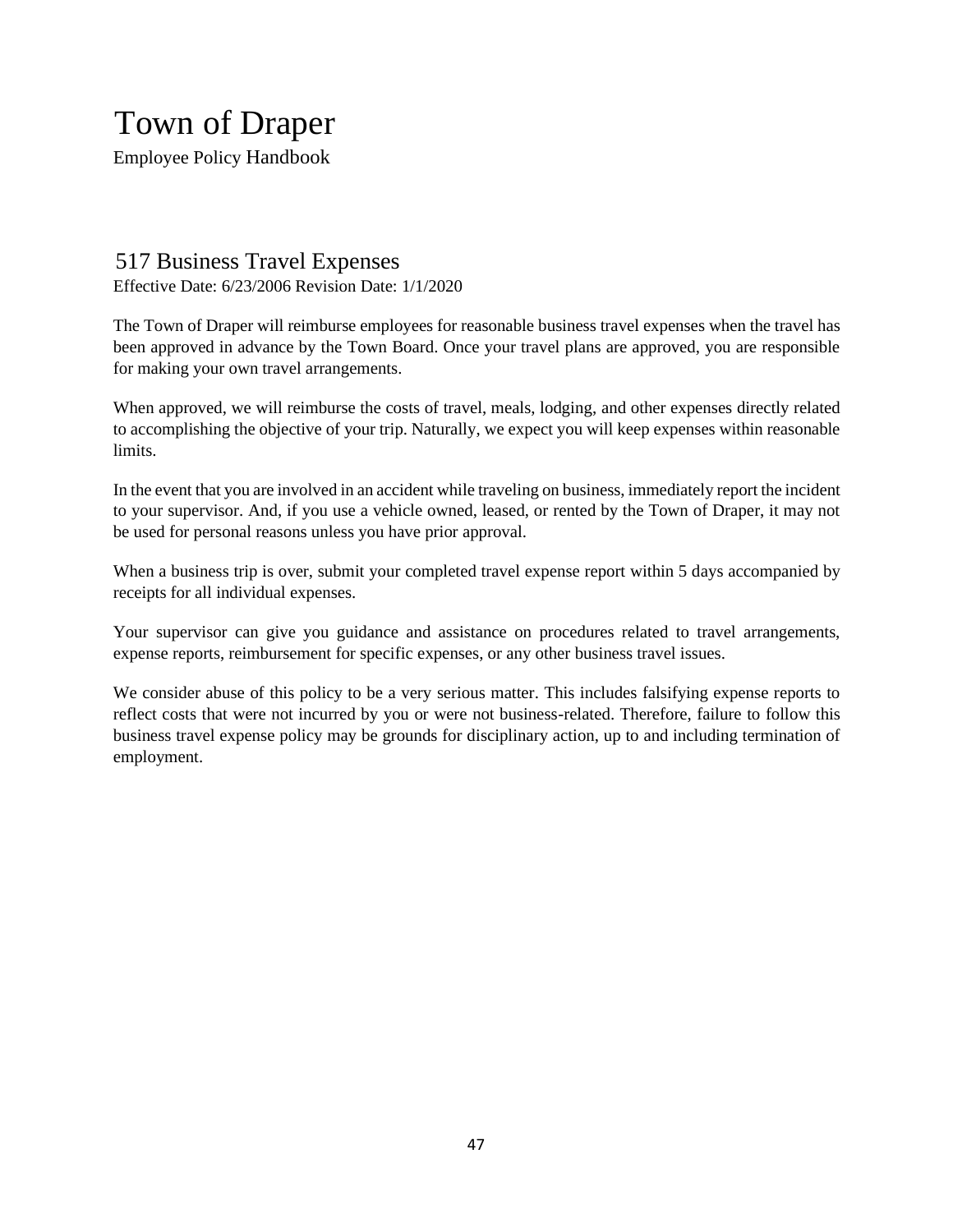Employee Policy Handbook

<span id="page-48-0"></span>603 Personal Leave Effective Date: 6/23/2006 Revision Date: 1/1/2020

The Town of Draper will consider a request from an eligible employee to take an unpaid personal leave of absence to fulfill personal obligations. Employees in the following employment classifications are eligible to request a personal leave:

Regular full-time employees  $\bullet$ 

Eligible employees may request a personal leave only after completing 90 calendar days of service. In order for us to give your leave request adequate consideration, we ask that you submit the request in writing to your supervisor as far in advance as possible.

An eligible employee may not take more than 2 calendar days of personal leave every 1 year. With supervisory approval, you may include available accrued paid time off, such as vacation or banked hours, as part of your personal leave period.

We will give each request individual consideration. The decision to approve a personal leave will be based on a number of business factors such as anticipated workload needs and staffing considerations during the proposed absence.

When a personal leave ends, we will make every reasonable effort to return you to the same position if it is available or to an available similar position for which you are qualified. However, Town of Draper cannot guarantee reinstatement in all cases.

If you do not report to work promptly at the end of a personal leave, we will assume that you have resigned (please see *708 Resignations*).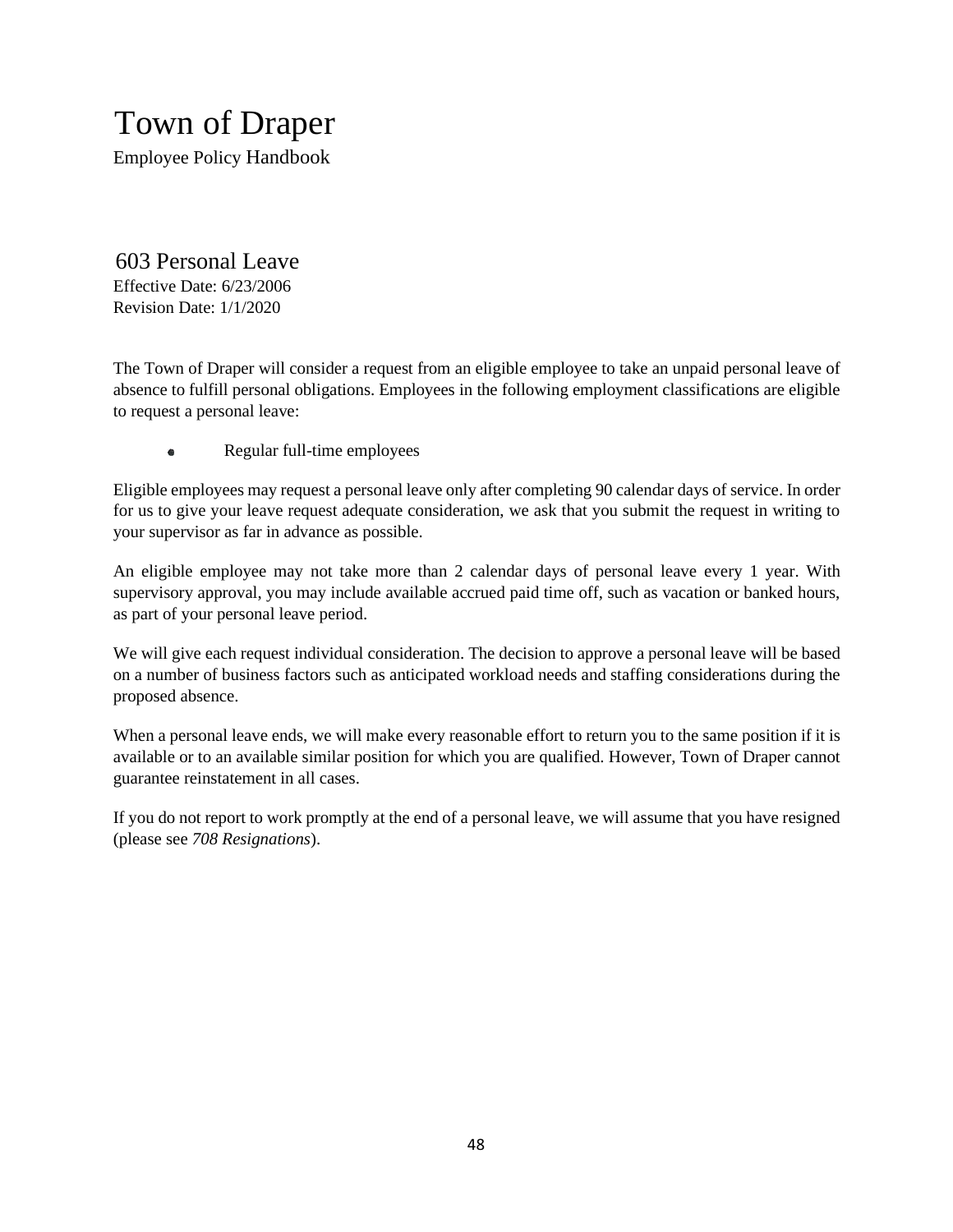Employee Policy Handbook

<span id="page-49-0"></span>605 Military Leave Effective Date: 6/23/2006 Revision Date: 1/1/2020

The Town of Draper will grant a military leave of absence to employees who are absent from work because they are serving in the U.S. uniformed services in accordance with the Uniformed Services Employment and Reemployment Rights Act (USERRA). You are required to give your supervisor advance notice of upcoming military service, unless military necessity prevents advance notice or it is otherwise impossible or unreasonable.

The military leave will be unpaid. However, you may use any available accrued paid time off, such as vacation or sick leave, for the absence.

Benefit accruals such as vacation, sick leave, and holiday benefits will continue during a military leave of absence.

Employees who are on military leave for up to 30 days must return to work on the first regularly scheduled work period after service ends (allowing for reasonable travel time). Employees who are on military leave beyond 30 days must apply for reinstatement in accordance with USERRA and all applicable state laws.

When you return from military leave (depending on the length of military service in accordance with USERRA), you will be placed either in the position you would have attained if you had remained continuously employed or in a comparable position. For the purpose of determining benefits that are based on length of service, you will be treated as if you had been continuously employed.

If you have questions about military leave, contact the Town Board for more information.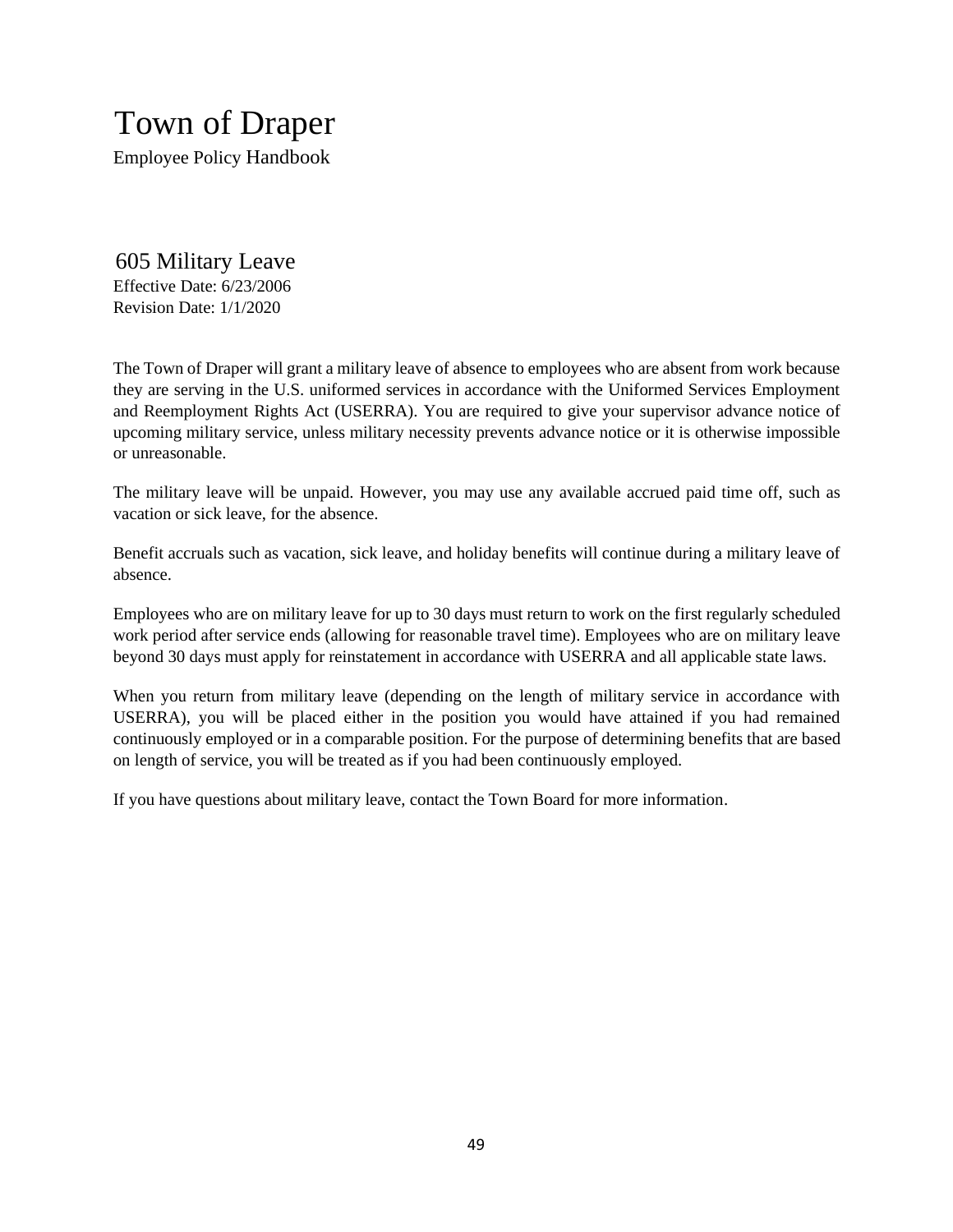Employee Policy Handbook

<span id="page-50-0"></span>607 Pregnancy Disability Leave Effective Date: 6/23/2006 Revision Date: 1/1/2020

The Town of Draper provides unpaid pregnancy disability leaves of absence to eligible employees who are temporarily unable to work due to a disability related to pregnancy, childbirth, or related medical conditions.

Employees in the following employment classifications are eligible to request pregnancy disability leave:

 $\bullet$ All employees

Eligible employees may request pregnancy disability leave only after completing 90 calendar days of service. If you think that you will need a pregnancy disability leave, give your request to your supervisor at least 30 days in advance of the date the leave would start. This will help us plan for your absence. If the situation prevents giving advance notice, make your request as soon as possible.

We require a health care provider's statement verifying the need for medical leave and the start and expected end dates. You are responsible for telling us about any subsequent changes to that information. Before you can return to work, we will require verification from a health care provider stating that you are fit to return.

Unpaid pregnancy disabilities are normally for the period of the disability, up to a maximum of 12 weeks within any 12 month period. You may substitute available accrued paid time off, such as vacation or sick leave, for unpaid leave as part of the pregnancy disability leave period.

To help us plan for your return to work from leave, we request at least two weeks notice before the expected return date. When a pregnancy disability leave ends, you will be reinstated to the same position, unless either your job ceased to exist because of legitimate business reasons or the means of saving your job would substantially undermine our ability to operate Town of Draper safely and efficiently. If the same position is not available, we will offer you a comparable position in terms of pay, location, job content, and promotional opportunities.

If you do not report to work promptly at the end of a personal leave, we will assume that you have resigned (please see *708 Resignations*).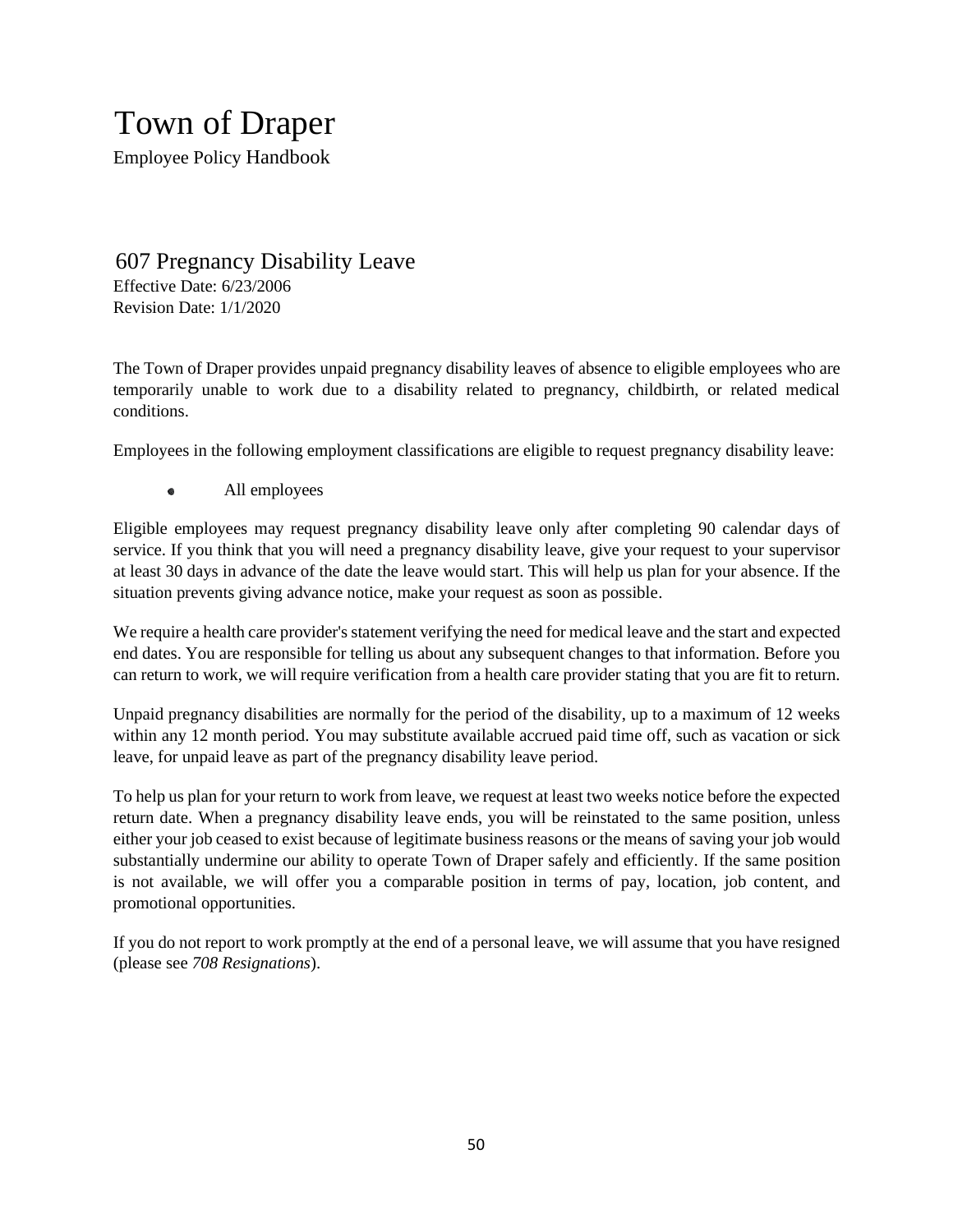Employee Policy Handbook

#### <span id="page-51-0"></span>701 Employee Conduct and Work Rules Effective Date: 6/23/2006 Revision Date: 1/1/2020

To ensure orderly operations and provide the best possible work environment, we expect you to follow rules of conduct that will protect the interests and safety of all employees at the Town of Draper.

Although it is not possible to list all the forms of behavior that are considered unacceptable at work, the following are some examples of conduct that may result in disciplinary action, up to and including termination of employment:

- Theft or inappropriate removal or possession of property
- Falsification of timekeeping records
- Working under the influence of alcohol or illegal drugs
- Possession, distribution, sale, transfer, or use of alcohol or illegal drugs in the workplace, while on duty, or while operating employer-owned vehicles or equipment
- Fighting or threatening violence in the workplace
- Boisterous or disruptive activity in the workplace
- Negligence or improper conduct leading to damage of employer-owned or customer-owned. property
- Insubordination or other disrespectful conduct
- Violation of safety or health rules
- Smoking in prohibited areas
- Sexual or other unlawful or unwelcome harassment
- Possession of dangerous or unauthorized materials, such as explosives or firearms, in the workplace
- Excessive absenteeism or any absence without notice
- Unauthorized absence from work station during the workday
- Unauthorized use of telephones, computers, email, or other employer-owned equipment
- Unauthorized disclosure of business "secrets" or confidential information
- Violation of personnel policies
- Unsatisfactory performance or conduct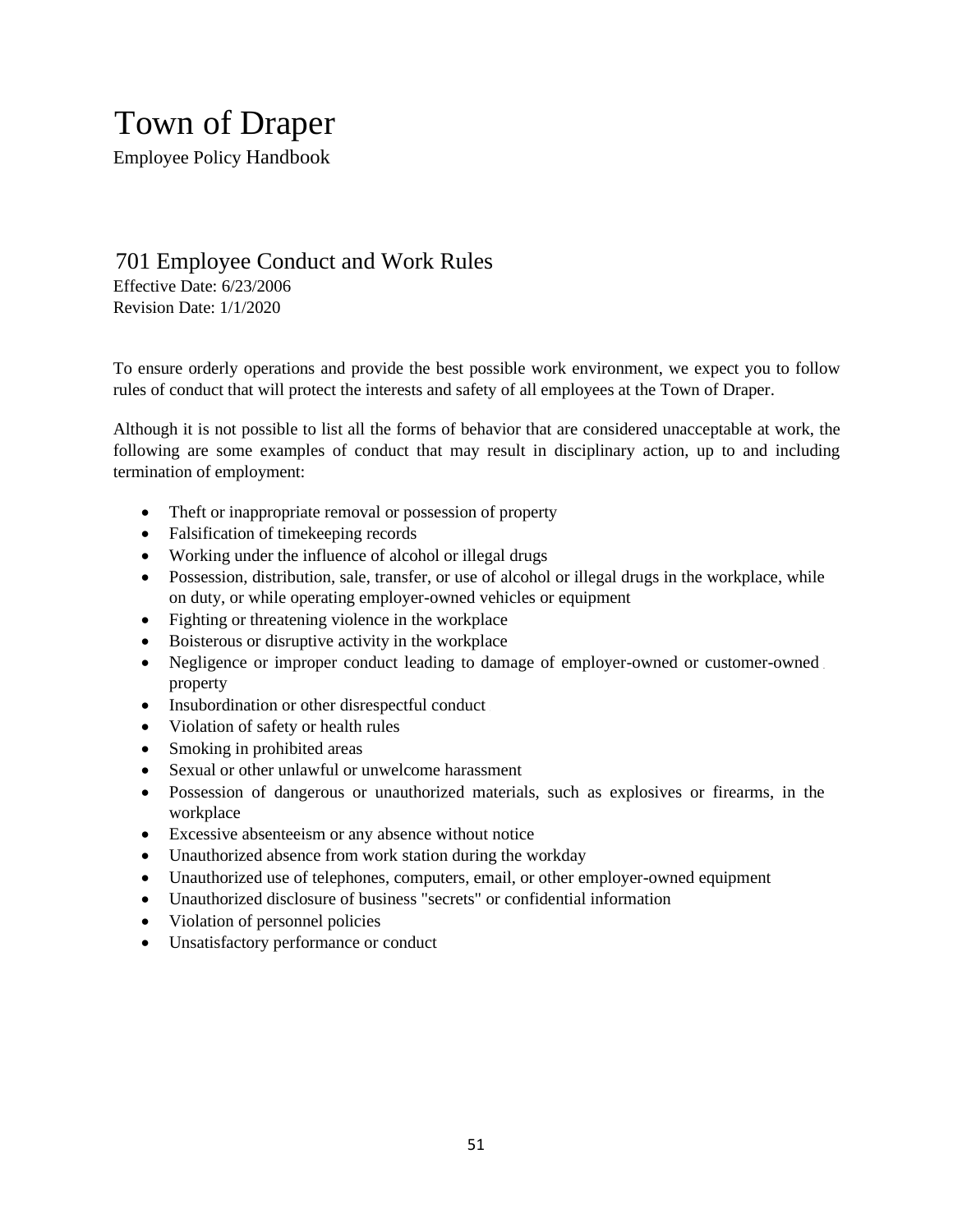Employee Policy Handbook

<span id="page-52-0"></span>702 Drug and Alcohol Use Effective Date: 6/23/2006 Revision Date: 1/1/2020

The Town of Draper is a drug-free, healthful, and safe workplace. To meet this goal, we expect you to report to work in a mental and physical condition that enables you to perform your job in a satisfactory manner.

While on the Town of Draper premises or while conducting business-related activities off the Town of Draper premises, you may not use, possess, distribute, sell, or be under the influence of alcohol or illegal drugs.

We permit the legal use of prescribed drugs on the job only if they do not impair your ability to perform the essential functions of your job effectively and safely without endangering others.

Using or being under the influence of drugs on the job may pose serious safety and health risks. To help ensure a safe and healthful working environment, job applicants and employees may be asked to provide body substance samples (such as urine and/or blood) to check for the illicit or illegal use of drugs.

If you are a CDL employee you agree to submit to random quarterly drug testing if ordered, as required by the Department of Transportation. If you test positive for illegal drugs or alcohol, you will be placed on suspension until further notice, pending action by the Board; additionally, we may require that you participate in a substance abuse rehabilitation or treatment program as a condition of your continued employment with the Town of Draper.

If you are involved in a vehicle accident causing damage to persons, Town equipment or property, or private property, YOU MUST report it to your supervisor immediately, and you agree to submit to a Post-Accident DOT drug/alcohol test if required within the DOT mandated time allowance.

You agree to compensate the Town of Draper for damages you incur due to impaired operation of Town equipment and vehicles.

*Failure to comply with these regulations may result in immediate termination of employment with the Town of Draper, and there could also be legal consequences.*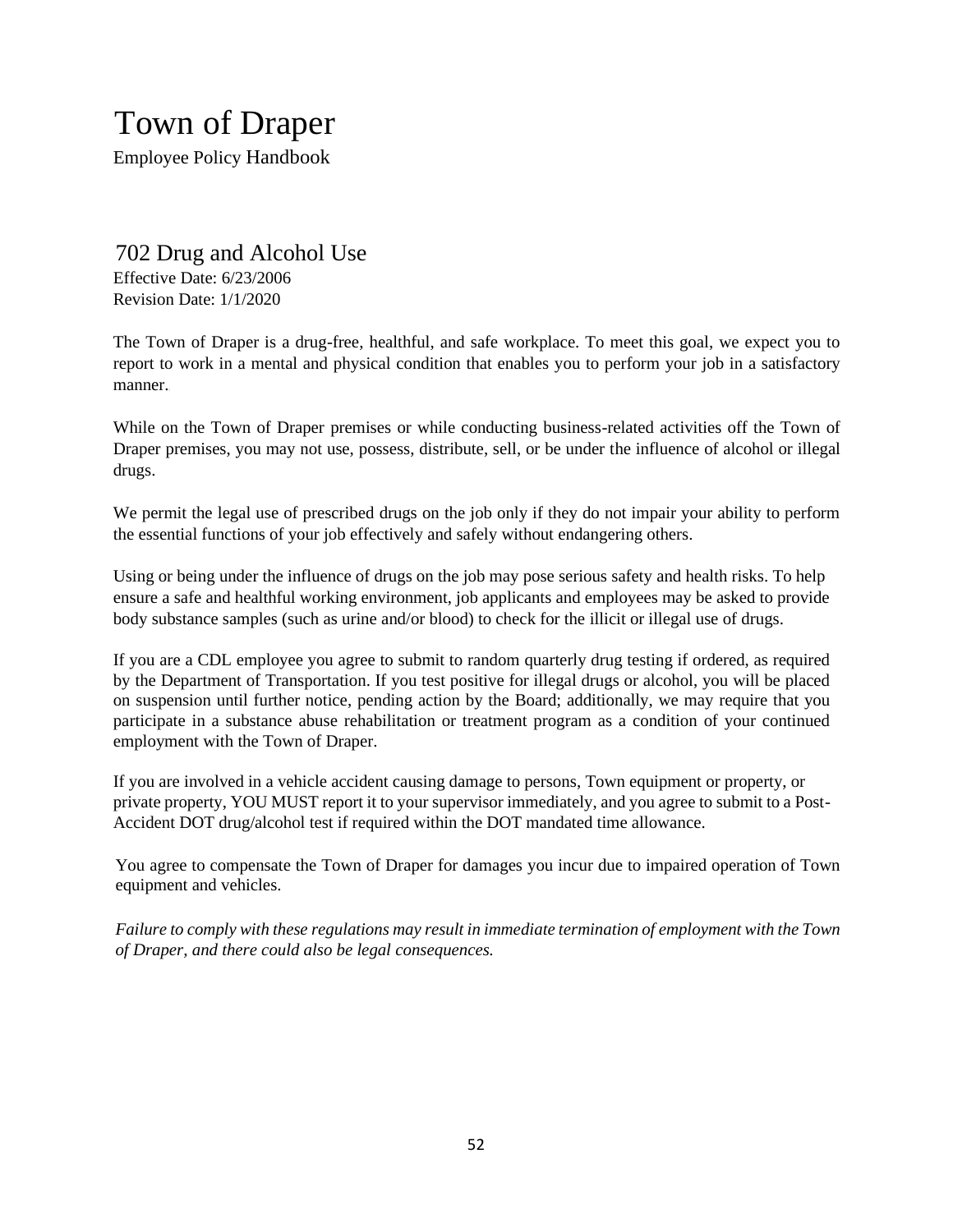Employee Policy Handbook

#### <span id="page-53-0"></span>703 Sexual and Other Unlawful Harassment

Effective Date: 6/23/2006 Revision Date: 1/1/2020

The Town of Draper is committed to providing a work environment that is free from all forms of discrimination and conduct that can be considered harassing, coercive, or disruptive, including sexual harassment. Actions, words, jokes, or comments based on an individual's sex, race, color, national origin, age, religion, disability, or any other legally protected characteristic will not be tolerated.

Sexual harassment is defined as unwanted sexual advances, or visual, verbal, or physical conduct of a sexual nature. This definition includes many forms of offensive behavior and includes gender-based harassment of a person of the same sex as the harasser. The following is a partial list of sexual harassment examples:

- Unwanted sexual advances.
- Offering employment benefits in exchange for sexual favors.
- Making or threatening reprisals after a negative response to sexual advances.
- Visual conduct that includes leering, making sexual gestures, or displaying of sexually suggestive objects or pictures, cartoons or posters.
- Verbal conduct that includes making or using derogatory comments, epithets, slurs, or jokes.
- Verbal sexual advances or propositions.
- Verbal abuse of a sexual nature, graphic verbal commentaries about an individual's body, sexually degrading words used to describe an individual, or suggestive or obscene letters, notes, or invitations.
- Physical conduct that includes touching, assaulting, or impeding or blocking movements.

Unwelcome sexual advances (either verbal or physical), requests for sexual favors, and other verbal or physical conduct of a sexual nature constitute sexual harassment when: (l) submission to such conduct is made either explicitly or implicitly a term or condition of employment; (2) submission or rejection of the conduct is used as a basis for making employment decisions; or, (3) the conduct has the purpose or effect of interfering with work performance or creating an intimidating, hostile, or offensive work environment.

If you experience or witness sexual or other unlawful harassment in the workplace, report it immediately to your supervisor. If the supervisor is unavailable or you believe it would be inappropriate to contact that person, you should immediately contact the Town Board or any other member of management. You can raise concerns and make reports without fear of reprisal or retaliation.

All allegations of sexual harassment will be quickly and discreetly investigated. To the extent possible, your confidentiality and that of any witnesses and the alleged harasser will be protected against unnecessary disclosure. When the investigation is completed, you will be informed of the outcome of the investigation.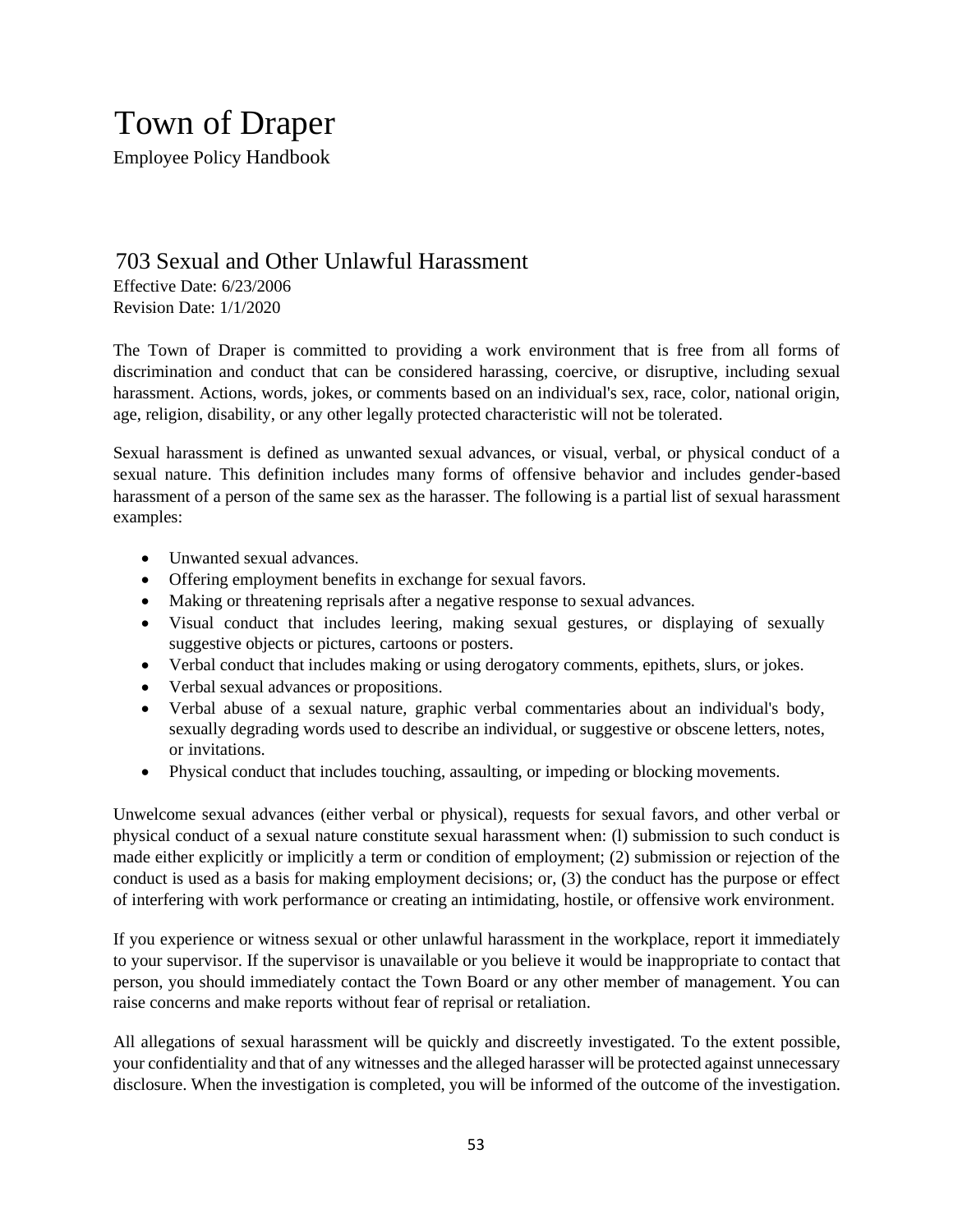Employee Policy Handbook

Any supervisor or manager who becomes aware of possible sexual or other unlawful harassment must immediately advise the Town Board or any member of management so it can be investigated in a timely and confidential manner. Any employee engaging in sexual or other unlawful harassment will be subject to disciplinary action, up to and including termination of employment.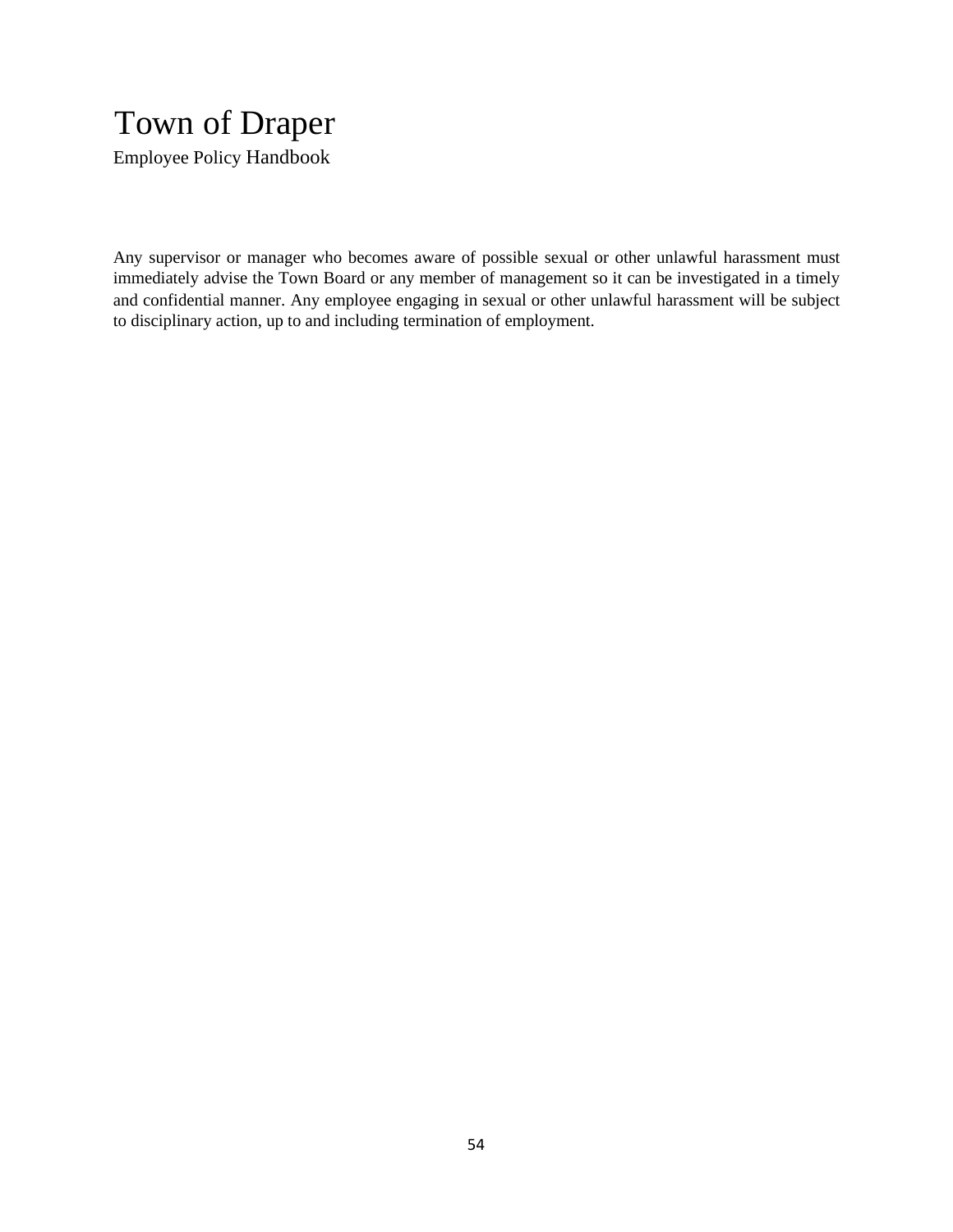Employee Policy Handbook

#### <span id="page-55-0"></span>704 Attendance and Punctuality Effective Date: 6/23/2006

Revision Date: 1/1/2020

As an employee of the Town of Draper, we expect you to be reliable and punctual by reporting for work on time and as scheduled. When you are absent or late, it places a burden on other employees and can impact productivity and service. In the rare instances when you cannot avoid being late or are unable to work as scheduled, be sure to notify your supervisor as soon as possible so that appropriate arrangements can be made.

Because unplanned absences can be disruptive to work, a poor attendance record or excessive lateness may lead to disciplinary action, up to and including termination of employment.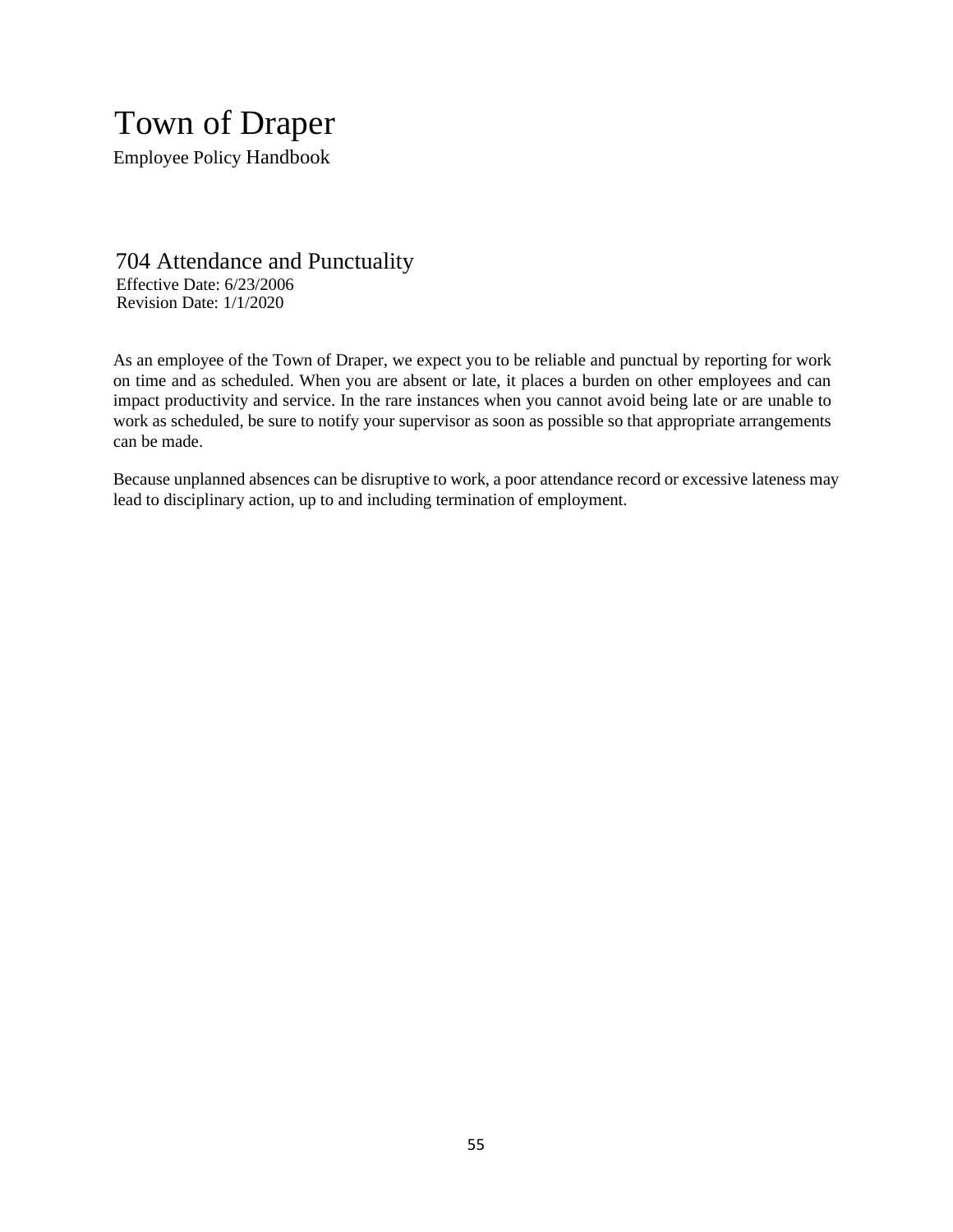Employee Policy Handbook

<span id="page-56-0"></span>705 Personal Appearance Effective Date: 6/23/2006 Revision Date: 1/1/2020

We want the Town of Draper employees to reflect an appropriate business image to customers and visitors. How you dress, your grooming and personal cleanliness standards all contribute to that image and also to the morale of your co-workers.

During business hours or whenever representing the Town of Draper, you are expected to present a clean, neat, and tasteful appearance. You should always dress and groom yourself according to the requirements of your position and accepted social standards. This is particularly true if your job involves dealing in person with customers or visitors.

Your supervisor or the Town Board is responsible for establishing a reasonable dress code appropriate to the job you perform. If your supervisor feels your personal appearance is inappropriate, you may be asked to leave work until you can return properly dressed or groomed. If this happens, you will not be paid for the time away from work. Be sure to consult your supervisor if you have questions as to what constitutes appropriate appearance.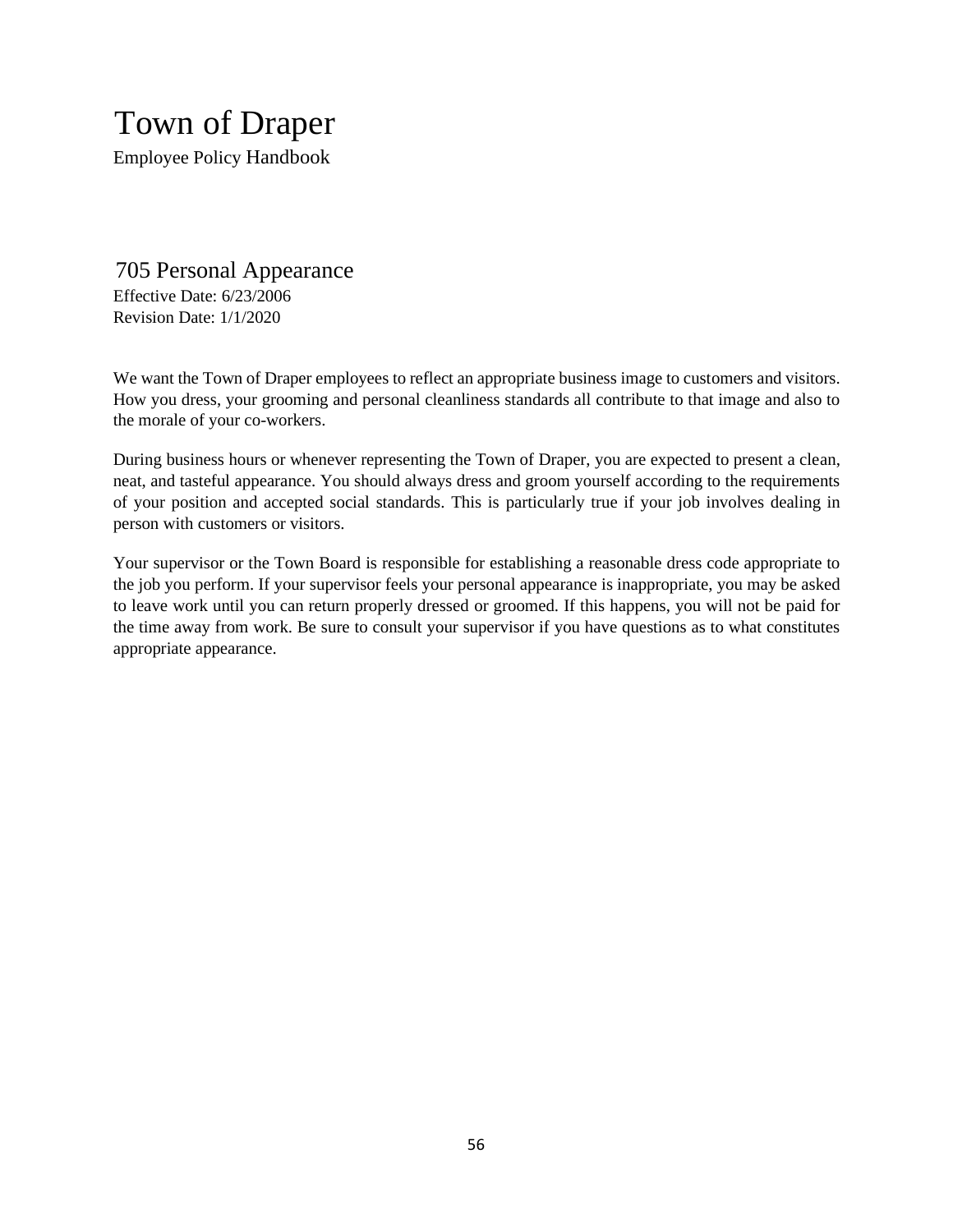Employee Policy Handbook

#### <span id="page-57-0"></span>706 Return of Property

Effective Date: 6/23/2006 Revision Date: 1/1/2020

As part of your job, you may be issued or given temporary possession of the Town of Draper property, keys, materials or written information.

Do not make copies of Town of Draper keys without permission from the Town Board.

You are responsible for the control of the Town of Draper property in your possession and expected to return it promptly when requested or if your employment ends.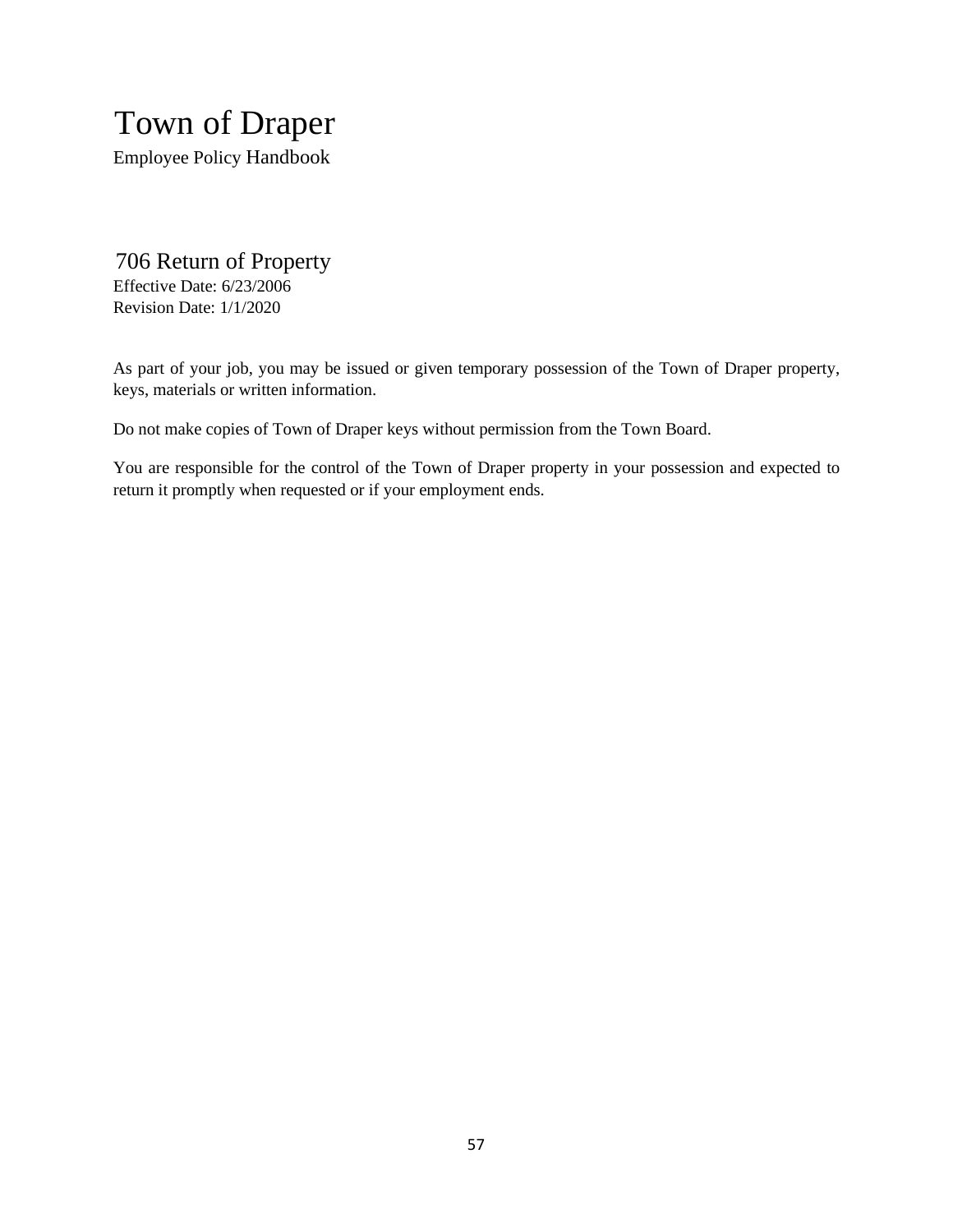Employee Policy Handbook

<span id="page-58-0"></span>708 Resignation Effective Date: 6/23/2006 Revision Date: 1/1/2020

Resignation is defined as a voluntary act initiated by an employee to terminate employment with the Town of Draper. Although there is no requirement that you give advance notice, doing so can reduce the impact on your co-workers and productivity. We request a resigning employee submit a written notice of resignation at least 2 weeks in advance.

Before an employee leaves, we will schedule an exit interview to better understand the reasons for resignation and to go over any resulting benefit changes.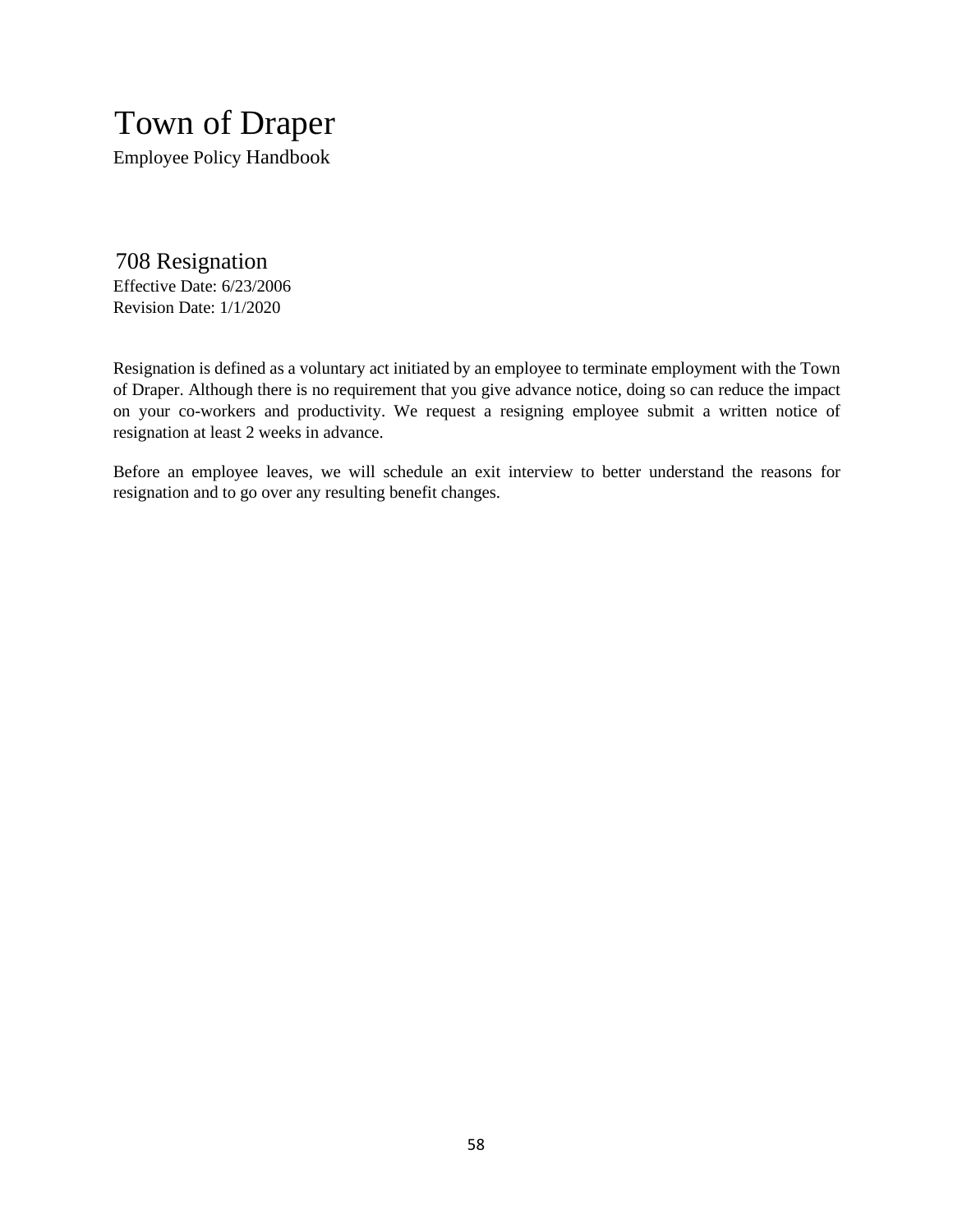Employee Policy Handbook

<span id="page-59-0"></span>716 Progressive Discipline Effective Date: 6/23/2006 Revision Date: 1/1/2020

This policy describes the policy for administering equitable and consistent discipline for unsatisfactory conduct at the Town of Draper. We believe that the best disciplinary measure is the one that does not have to be enforced and comes from good leadership and fair supervision at all employment levels.

We also believe that it is in the best interests of the Town of Draper to ensure fair treatment of all employees and make certain that disciplinary actions are prompt, uniform, and impartial. The major purpose of any disciplinary action is to correct the problem, prevent recurrence, and prepare the employee for satisfactory performance in the future.

Disciplinary action may call for any of four steps verbal warning, written warning, suspension with or without pay, or termination of employment -- depending on the severity of the problem and the number of occurrences. There may be circumstances when one or more steps are bypassed.

Progressive discipline means that, with respect to most disciplinary problems, these steps will normally be followed: a first offense may call for a verbal warning; a next offense may be followed by a written warning; another offense may lead to a suspension; and, still another offense may then lead to termination of employment.

The Town of Draper recognizes that there are certain types of employee problems that are serious enough to justify either a suspension, or, in extreme situations, termination of employment, without going through the usual progressive discipline steps.

By using progressive discipline, we hope that most employee problems can be corrected at an early stage, benefiting both employees and Town of Draper.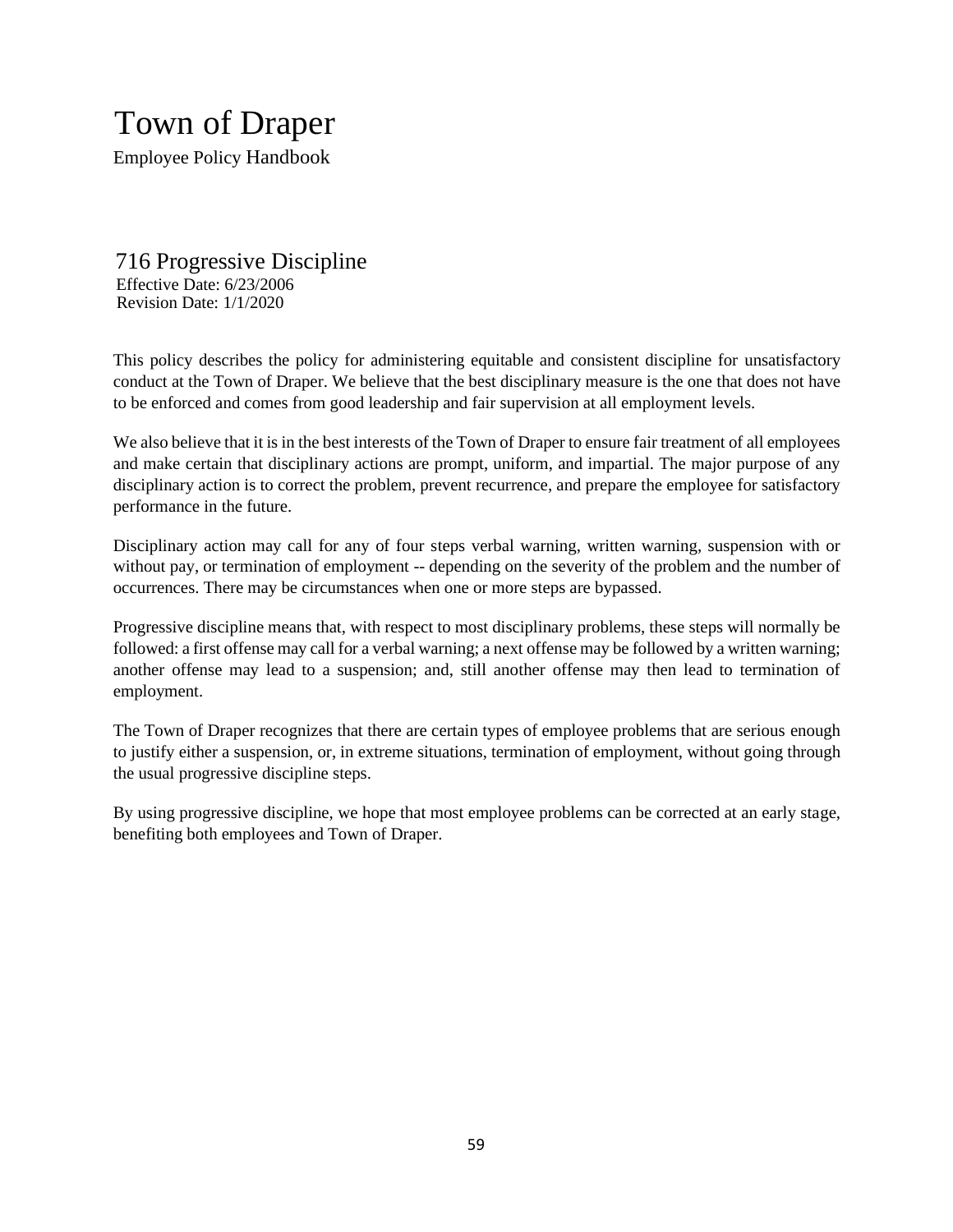Employee Policy Handbook

<span id="page-60-0"></span>718 Problem Resolution Effective Date: 6/23/2006 Revision Date: 1/1/2020

The Town of Draper is committed to providing the best possible working conditions for our employees. Part of this commitment is encouraging an open and frank atmosphere in which any problem, complaint, suggestion, or question receives a timely response from the Town of Draper supervisors and the Town Board.

The Town of Draper strives to ensure fair and honest treatment of all employees. We expect the Town Board and employees to treat each other with mutual respect. We encourage employees to offer positive and constructive criticism to each other.

If you disagree with established rules of conduct, policies, or practices, you can express your concern through the problem resolution procedure. You will not be penalized, formally or informally, for voicing a complaint with Town of Draper in a reasonable, business-like manner, or for using the problem resolution procedure.

If a situation occurs when you believe that a condition of employment or a decision affecting you is unjust or inequitable, you are encouraged to make use of the following steps. You may discontinue the procedure at any step.

- 1. You present the problem in writing to the Town Chair within 7 calendar days after the incident occurs.
- 2. The Town Chair responds to the problem within 7 calendar days after consulting with appropriate management, when necessary. The Town Chair documents the discussion.
- 3. You present the problem to the Town Board within 7 calendar days if the problem is unresolved.
- 4. The Town Board counsels and advises you, assists in putting the problem in writing, visits with your managers, if necessary, and directs you to the Town Chair for a review of the problem.

Not every problem can be resolved to everyone's total satisfaction, but only through understanding and discussion of mutual problems can employees and management develop confidence in each other. This confidence is important to the operation of an efficient and harmonious work environment, and helps to ensure everyone's job security.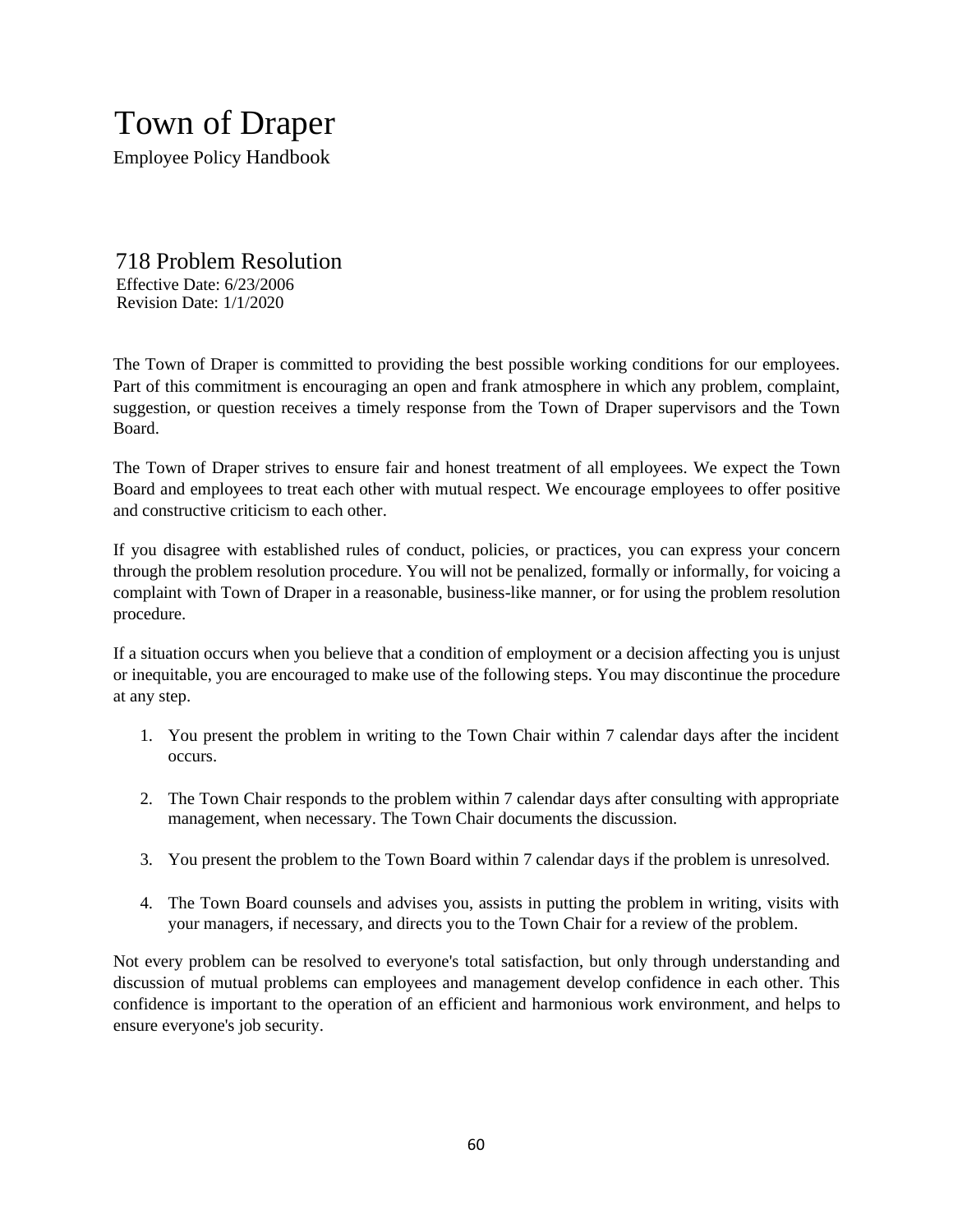Employee Policy Handbook

<span id="page-61-0"></span>722 Workplace Etiquette Effective Date: 6/23/2006 Revision Date: 1/1/2020

The Town of Draper strives to maintain a positive work environment where employees treat each other with respect and courtesy. Sometimes issues can arise when employees may be unaware that their behavior at work may be disruptive or annoying to others. Very often you can address these day-to-day issues by politely talking with your co-worker to bring the perceived problem to his or her attention.

In most cases, common sense will dictate an appropriate resolution. The Town of Draper encourages all employees to keep an open mind and graciously accept constructive feedback or another employee's request for you to change your behavior because it may be affecting that person's ability to concentrate and be productive.

The following are some workplace etiquette guidelines and suggestions to help you be more conscientious and considerate of your co-workers and the work environment. These are not necessarily intended to be hard and fast work rules with disciplinary consequences. If you have comments, concerns, or suggestions about workplace etiquette, contact the Town Board.

- Do your part to help other coworkers.
- Be respectful of others work areas and space.
- Avoid public accusations or criticisms of other employees. Address such issues privately with those involved or your supervisor.
- Refrain from using inappropriate language (swearing) that others may overhear.
- Avoid discussions of your personal life/issues in public conversations that can be easily overheard.
- Clean up after yourself and do not leave behind waste or discarded paper.